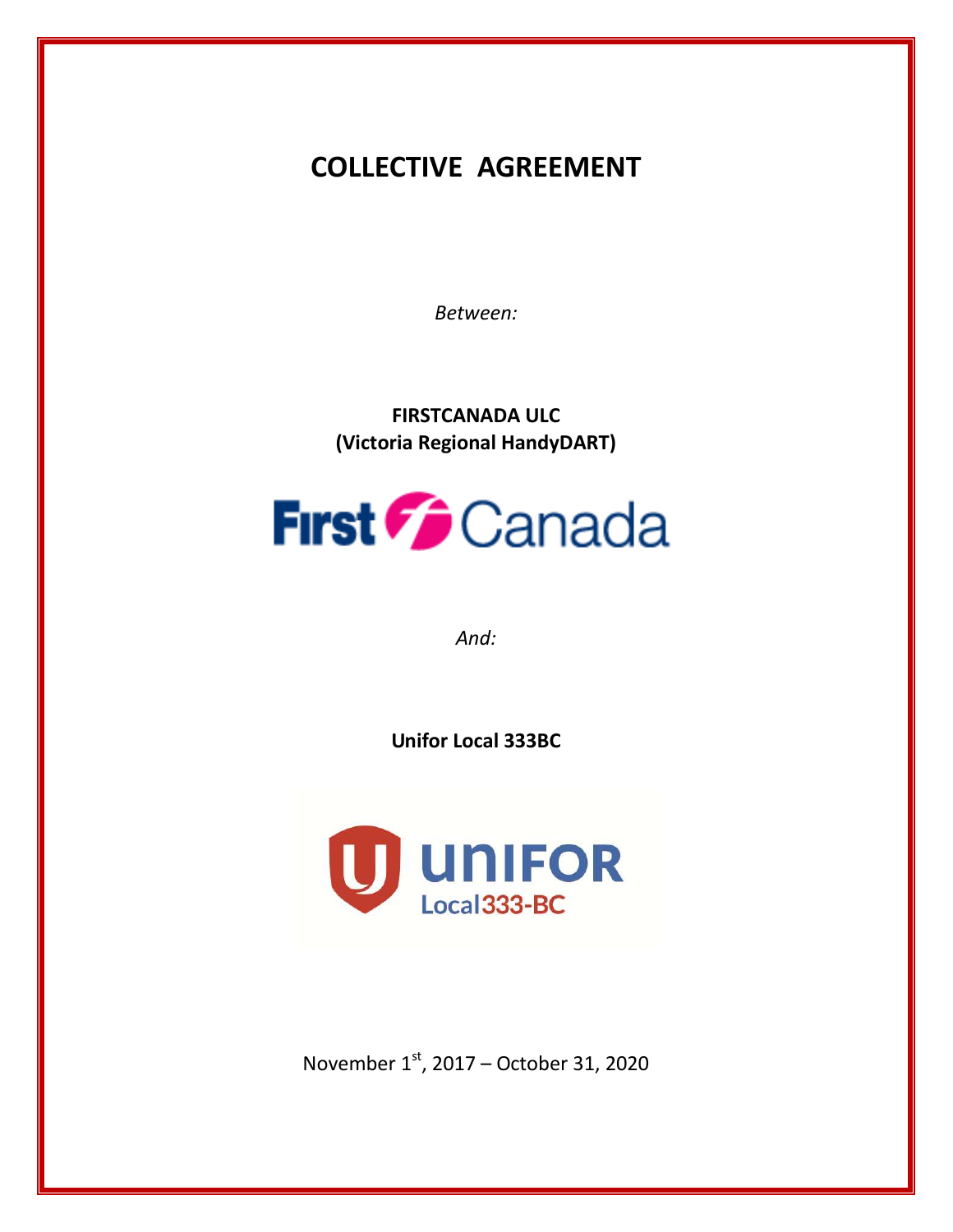# **TABLE OF CONTENTS**

| 1.1           |       |  |
|---------------|-------|--|
| 1.2           |       |  |
|               |       |  |
| 2.1           |       |  |
| $2.2^{\circ}$ |       |  |
|               | 2.2.1 |  |
| 2.3           |       |  |
| 2.4           |       |  |
| 2.5           |       |  |
| 2.6           |       |  |
| 2.7           |       |  |
| 2.8           |       |  |
|               |       |  |
| 3.1           |       |  |
| 3.2           |       |  |
| 3.3           |       |  |
| 3.4           |       |  |
| 3.5           |       |  |
| 3.6           |       |  |
| 3.7           |       |  |
| 3.8           |       |  |
| 3.9           |       |  |
| 3.10          |       |  |
| 3.11          |       |  |
| 3.12          |       |  |
| 3.13          |       |  |
| 3.14          |       |  |
|               |       |  |
| 4.1           |       |  |
| 4.2           |       |  |
| 4.3           |       |  |
| 4.4           |       |  |
| 4.5           |       |  |
| 4.6           |       |  |
| 4.7           |       |  |
| 4.8           |       |  |
| 4.9           |       |  |
| 4.10          |       |  |
| 4.11          |       |  |
| 4.12          |       |  |
| 4.13          |       |  |
| 4.14          |       |  |
| 4.15          |       |  |
|               |       |  |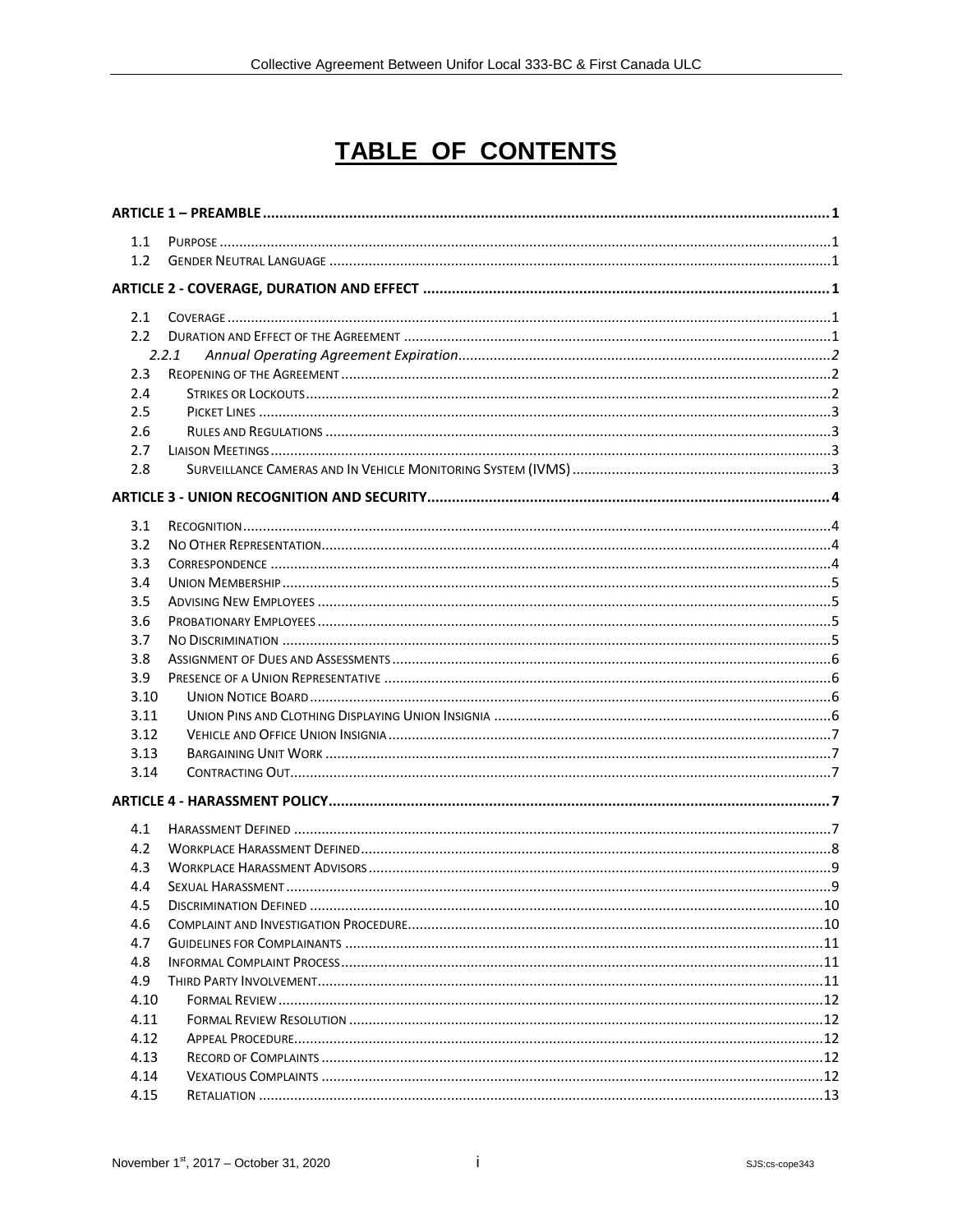| 4.16 |       |  |
|------|-------|--|
|      |       |  |
| 5.1  |       |  |
| 5.2  |       |  |
|      | 5.2.1 |  |
|      | 5.2.2 |  |
|      | 5.2.3 |  |
|      | 5.2.4 |  |
|      | 5.2.5 |  |
|      | 5.2.6 |  |
|      | 5.2.7 |  |
|      | 5.2.8 |  |
|      |       |  |
| 6.1  |       |  |
| 6.2  |       |  |
| 6.3  |       |  |
| 6.4  |       |  |
| 6.5  |       |  |
| 6.6  |       |  |
|      |       |  |
|      |       |  |
| 7.1  |       |  |
| 7.2  |       |  |
| 7.3  |       |  |
| 7.4  |       |  |
| 7.5  |       |  |
| 7.6  |       |  |
|      |       |  |
| 8.1  |       |  |
| 8.2  |       |  |
|      | 8.2.1 |  |
|      | 8.2.2 |  |
| 8.3  |       |  |
| 8.4  |       |  |
| 8.5  |       |  |
| 8.6  |       |  |
|      |       |  |
| 9.1  |       |  |
| 9.2  |       |  |
| 9.3  |       |  |
|      |       |  |
|      |       |  |
| 10.1 |       |  |
| 10.2 |       |  |
| 10.3 |       |  |
| 10.4 |       |  |
|      |       |  |
| 11.1 |       |  |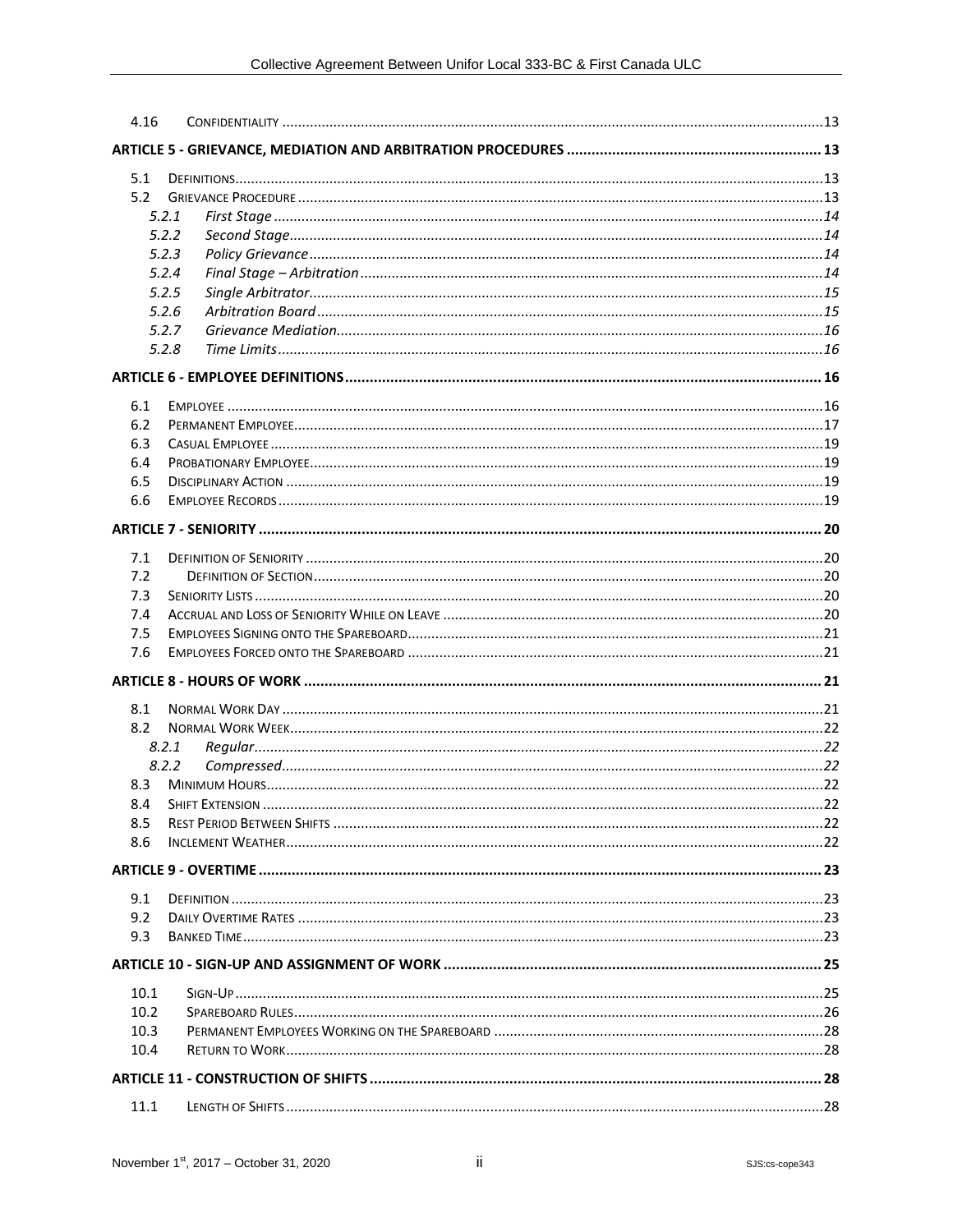| 11.2.1         |  |  |
|----------------|--|--|
| 11.2.2         |  |  |
| 11.3           |  |  |
| 11.3.1         |  |  |
| 11.3.2         |  |  |
| 11.4           |  |  |
| 11.5           |  |  |
| 11.6           |  |  |
| 11.7           |  |  |
| 11.8           |  |  |
| 11.8.1         |  |  |
| 11.8.2         |  |  |
| 11.8.3         |  |  |
| 11.9           |  |  |
|                |  |  |
| 12.1           |  |  |
| 12.2           |  |  |
| 12.3           |  |  |
| 12.4           |  |  |
| 12.5           |  |  |
| 12.6           |  |  |
| 12.7           |  |  |
|                |  |  |
| 13.1           |  |  |
|                |  |  |
|                |  |  |
| 13.2           |  |  |
| 13.3<br>13.4   |  |  |
| 13.5           |  |  |
| 13.6           |  |  |
|                |  |  |
| 14.1           |  |  |
|                |  |  |
|                |  |  |
| 15.1           |  |  |
| 15.2           |  |  |
| 15.3           |  |  |
| 15.4           |  |  |
| 15.5           |  |  |
| 15.6           |  |  |
| 15.7           |  |  |
| 15.8           |  |  |
| 15.9           |  |  |
| 15.10          |  |  |
| 15.11          |  |  |
| 15.12<br>15.13 |  |  |
| 15.14          |  |  |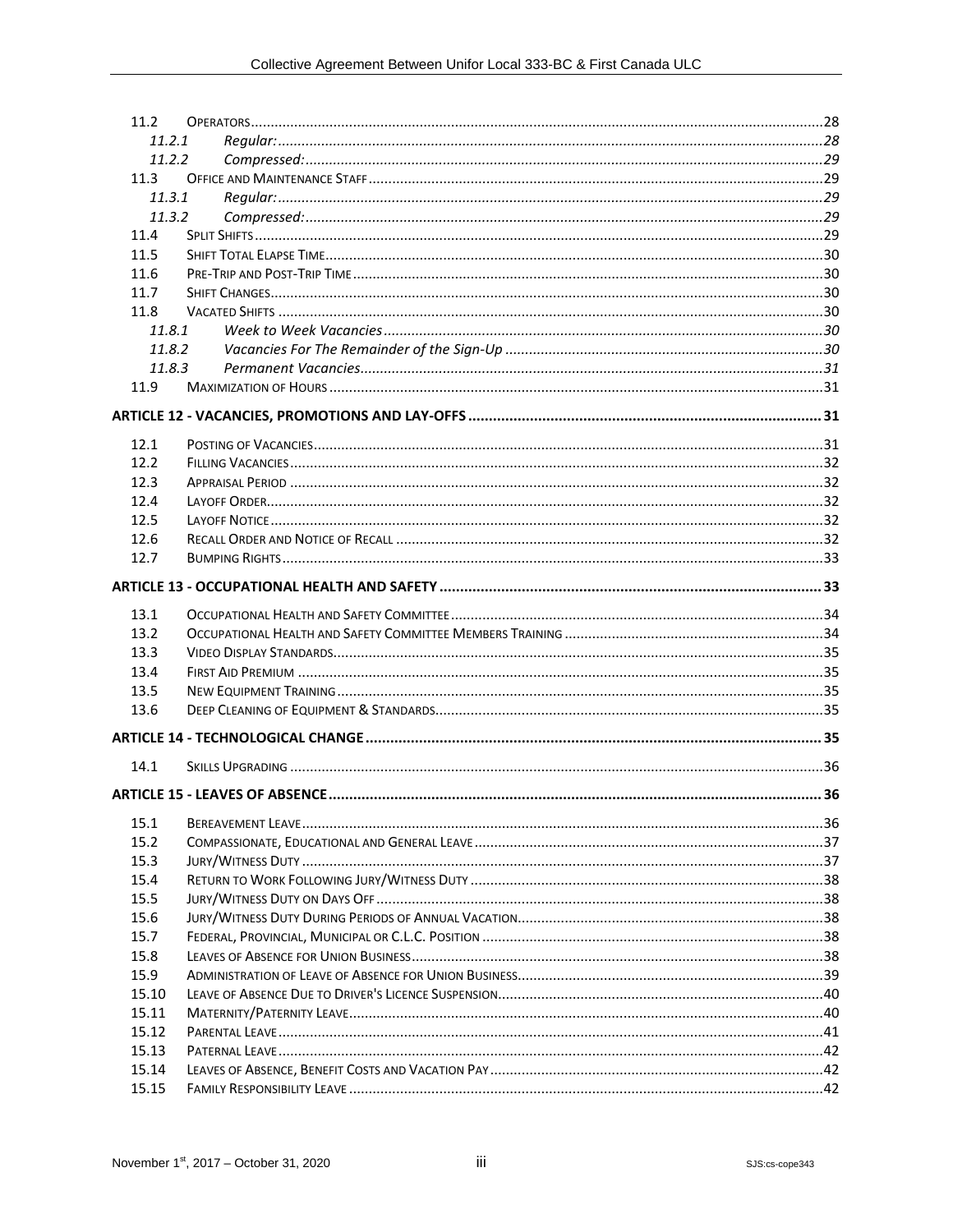| 16.1   |  |
|--------|--|
| 16.2   |  |
| 16.3   |  |
| 16.4   |  |
| 16.5   |  |
| 16.6   |  |
| 16.7   |  |
| 16.8   |  |
|        |  |
| 17.1   |  |
| 17.02  |  |
| 17.3   |  |
| 17.3.1 |  |
| 17.3.2 |  |
| 17.3.3 |  |
| 17.4   |  |
| 17.5   |  |
| 17.6   |  |
| 17.7   |  |
| 17.8   |  |
| 17.8.1 |  |
| 17.8.2 |  |
| 17.8.3 |  |
| 17.9   |  |
| 17.10  |  |
|        |  |
|        |  |
| 18.1   |  |
| 18.2   |  |
| 18.3   |  |
| 18.4   |  |
| 18.4.1 |  |
| 18.4.2 |  |
| 18.4.3 |  |
|        |  |
| 18.5   |  |
| 18.6   |  |
| 18.7   |  |
|        |  |
| 19.1   |  |
| 19.2   |  |
| 19.3   |  |
| 19.4   |  |
| 19.5   |  |
| 19.5.1 |  |
| 19.5.2 |  |
| 19.5.3 |  |
| 19.5.4 |  |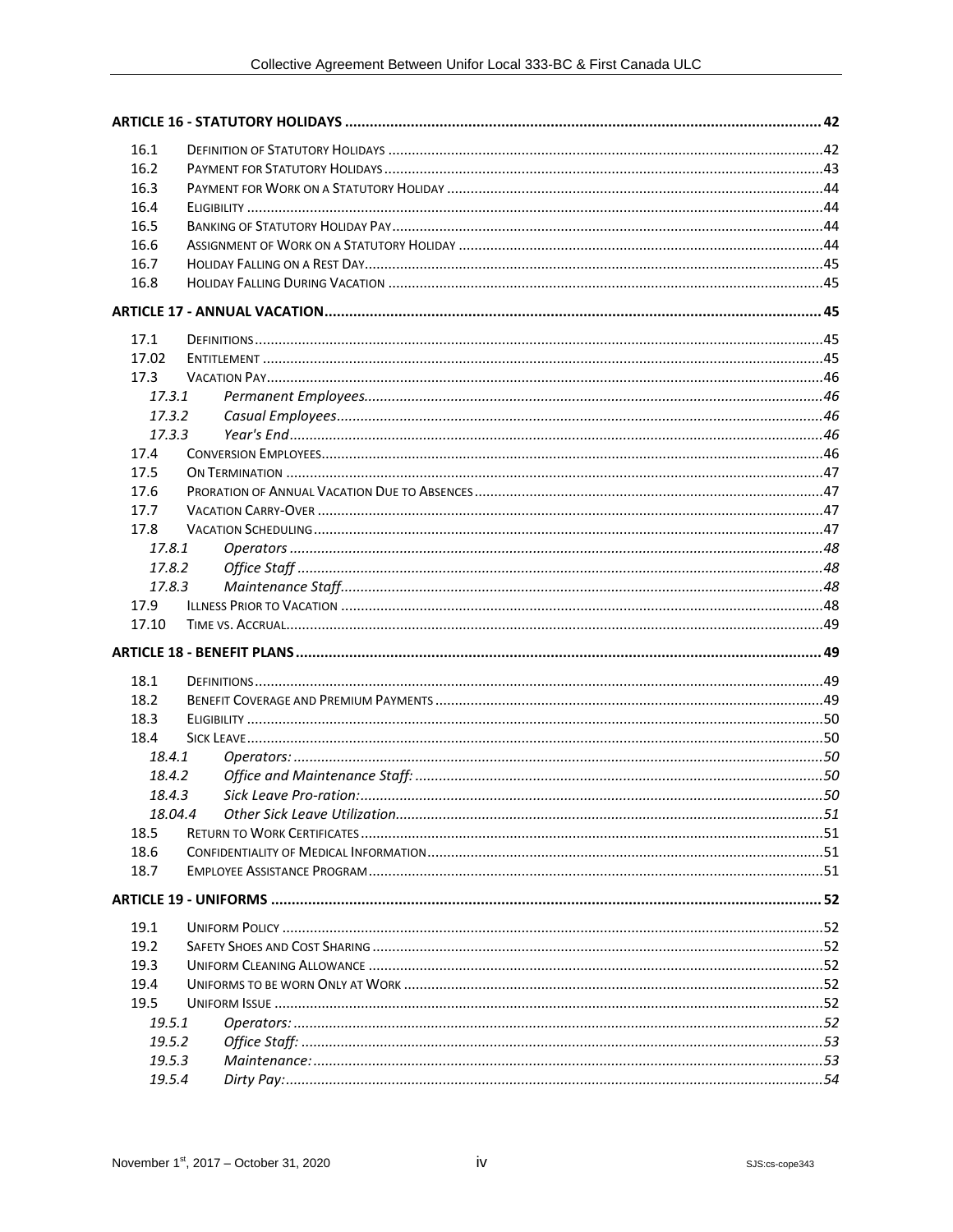| 20.1         |  |
|--------------|--|
| 20.2         |  |
| 20.3         |  |
| 20.4         |  |
| 20.5         |  |
| 20.6         |  |
| 20.7         |  |
| 20.8         |  |
|              |  |
| 21.1         |  |
| 21.2         |  |
| 21.3         |  |
|              |  |
| 22.1         |  |
| 22.2         |  |
| 22.3         |  |
|              |  |
| 23.1         |  |
|              |  |
| 24.1         |  |
|              |  |
|              |  |
| 25.1         |  |
| 25.2         |  |
|              |  |
|              |  |
| 26.1         |  |
|              |  |
| 27.1         |  |
|              |  |
| 28.1         |  |
|              |  |
|              |  |
| 29.1         |  |
|              |  |
| 30.1         |  |
| 31.1         |  |
| 31.2         |  |
| 31.3         |  |
| 31.4         |  |
| 31.5         |  |
| 32.1<br>33.1 |  |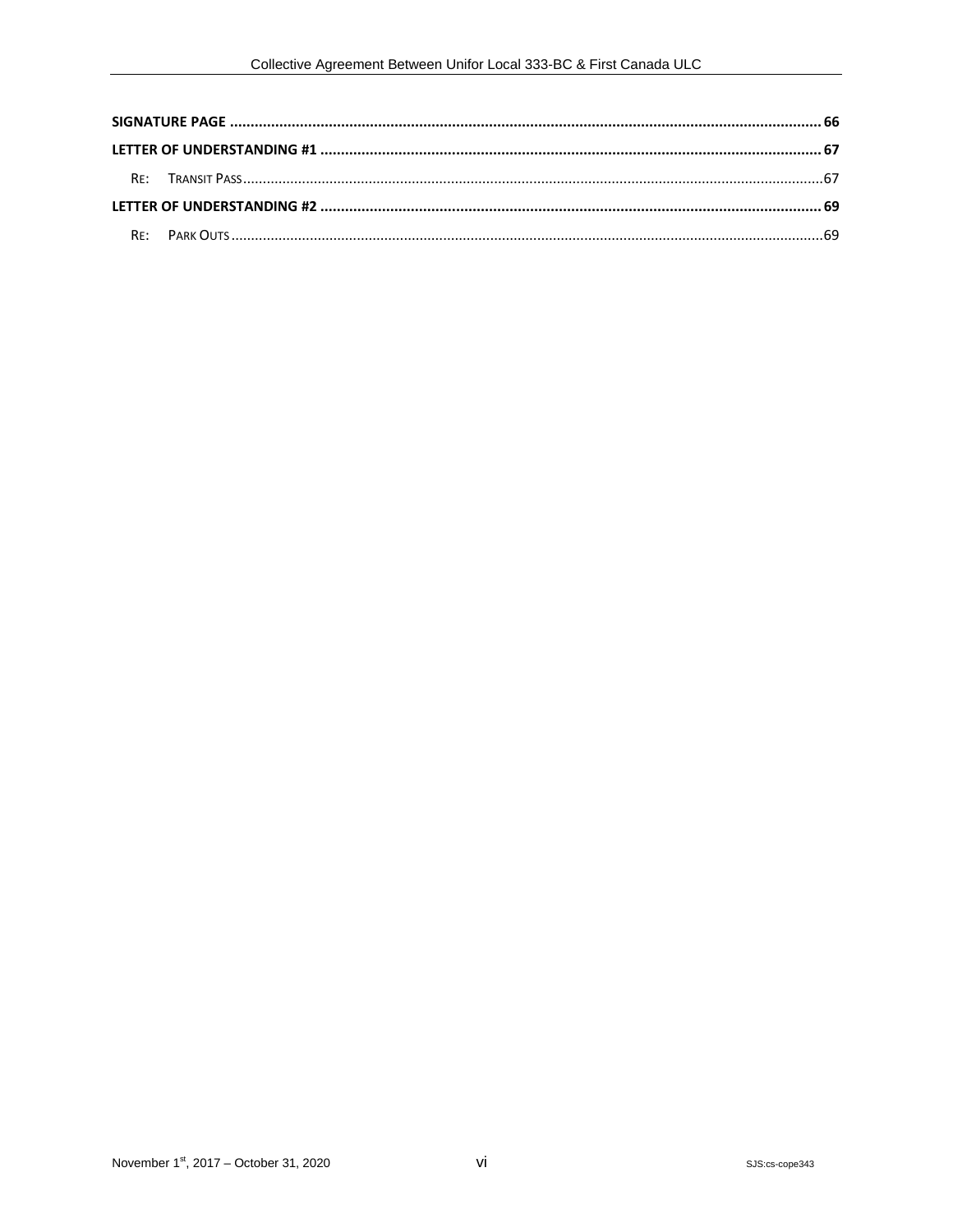#### <span id="page-7-0"></span>**ARTICLE 1 – PREAMBLE**

#### <span id="page-7-1"></span>**1.1 Purpose**

The purpose of this Agreement is to establish and maintain the terms and conditions of employment covering bargaining unit employees. The parties to this Agreement share a desire to improve the operating efficiency and the quality of services provided by the Company.

Accordingly, the parties are determined to establish, within the terms and conditions of this Agreement, an effective working relationship at all levels of the Company in which members of the bargaining unit are employed.

#### <span id="page-7-2"></span>**1.2 Gender Neutral Language**

The Parties to this Collective Agreement agree that the Collective Agreement shall be written in gender neutral language.

#### <span id="page-7-3"></span>**ARTICLE 2 - COVERAGE, DURATION AND EFFECT**

#### <span id="page-7-4"></span>**2.1 Coverage**

This Agreement shall cover and be binding upon all employees of First Canada ULC described in a Certificate issued to the Union on March  $5<sup>th</sup>$ , 2015, by the Labour Relations Board of British Columbia since that date.

Unless otherwise specified "employee(s)" means a bargaining unit employee(s) employed in a classification in the bargaining unit covered by this Collective Agreement. Where the Terms and Conditions of this Agreement conflict with a Company policy, this Agreement shall always take precedent.

#### <span id="page-7-5"></span>**2.2 Duration and Effect of the Agreement**

This Agreement shall come into effect as of the first day of November 1, 2017 and shall remain in effect until the thirty-first day of October 31, 2020 or thereafter until it is reopened as provided by Article 2.3 of this Agreement.

All terms, conditions, wages and benefits of this Agreement shall continue and remain in full force and effect until a renewal Agreement is ratified by the Union membership and the Company.

Pursuant to the provisions of S.50 (4) of the Labour Relations Code of British Columbia, the operations of S.50 (2) & (3) are hereby excluded.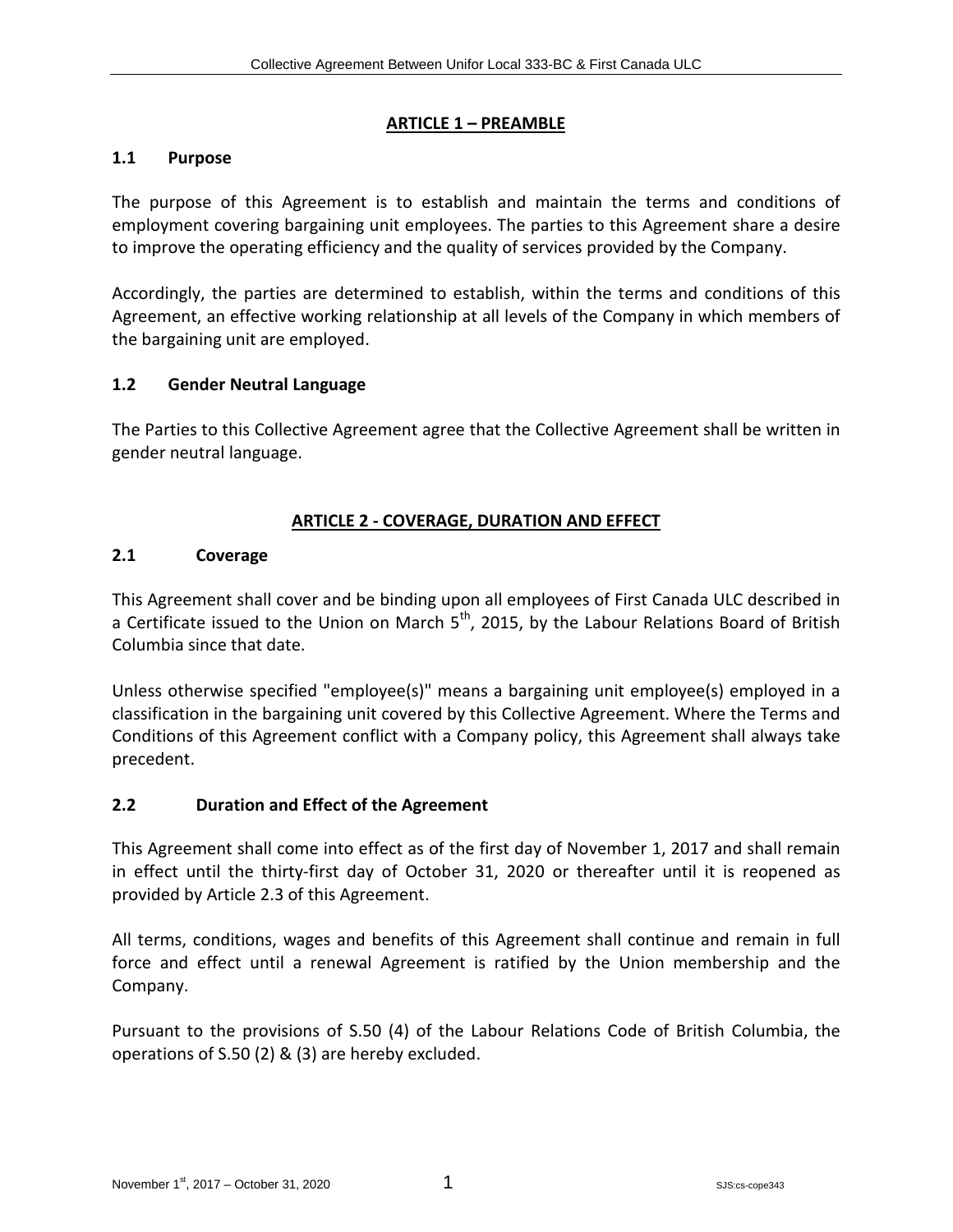# <span id="page-8-0"></span>**2.2.1 Annual Operating Agreement Expiration**

In the year in which the term of the AOA (Annual Operating Agreement) expires the Company shall not prepay any vacation or sick leave. Vacation and sick leave that would accrue to March 31 may be used.

At the option of the employee seventy-five percent (75%) of any unused sick time from the previous year may be held over, upon written notification to the Company, and used for sick pay purposes for the period January 1 to March 31.

If the Company is advised that it is successful in its proposal prior to February 27 of the expiring year, one hundred percent (100%) of the unused sick leave carried over for sick pay purposes from the previous year shall be paid into the employee's RRSP.

Employees may carry up to two (2) weeks' vacation and banked time over from the previous year to March 31. If an employee takes vacation entitlement in the period January 1 to March 31 that exceeds any carryover and accrual earned to date and the Company is advised that they are successful in their proposal, the Company shall issue payment for the vacation period taken but not paid.

The Company shall advise the employees by way of memo included in their pay advices in the first pay period in September and the last pay period in November with respect to the provisions of this clause.

In the event the Company is unsuccessful and is not the operating Company as of April 1 the Company shall pay out any accrued holiday pay due to employees and any sick time accrued to March 31 including any sick time or holiday pay carried over from the previous year.

# <span id="page-8-1"></span>**2.3 Reopening of the Agreement**

At any time within four (4) months immediately preceding the date of expiry of the Agreement, either Party may give the other written notice of its intention to commence Collective Bargaining in accordance with the Labour Relations Code of British Columbia S.45.

Where notice to commence Collective Bargaining has been given, under the Labour Relations Code of British Columbia S.45, the Union and the Company shall, within ten (10) days after the date of notice, commence to bargain collectively in good faith, and make every reasonable effort to conclude renewal of the Agreement.

# <span id="page-8-2"></span>**2.4 Strikes or Lockouts**

During the term of this Agreement, an employee bound by this Agreement shall not strike, and the Union shall not authorize a strike of the employees bound by this Agreement. During the term of this Agreement, the Company shall not lock out an employee bound by this Agreement.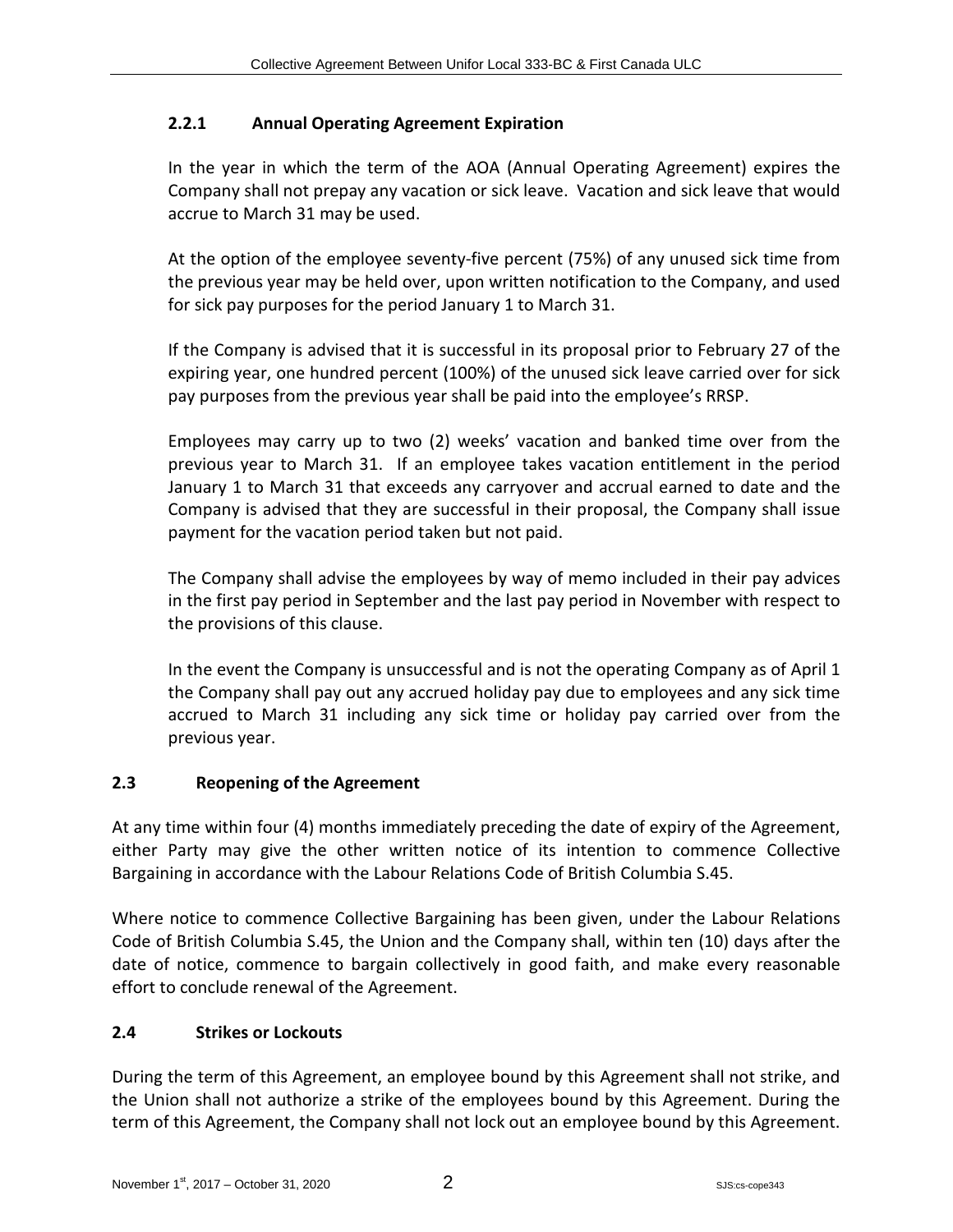In the event of a legal job action by the Union or legal lockout by the Company, pursuant to the Labour Relations Code of British Columbia, the Parties may, by mutual agreement, agree on those services that may be maintained during the period and the Company agrees to provide the necessary access to its premises and the necessary equipment and the Union agrees to provide the necessary staff.

# <span id="page-9-0"></span>**2.5 Picket Lines**

An employee shall have the right to refuse to cross any legal picket line, as determined by the Labour Relations Board of British Columbia. Failure to cross a legal picket line shall not be a violation of this Agreement nor shall it be grounds for disciplinary action.

When another Union, covered by the Essential Services provisions of the Labour Relations Code, establishes a legal picket line, and that picket line is preventing the provision of custom transit service and creating an immediate health risk to a client, the Union shall do its utmost to persuade the striking or locked out Union to allow employees covered by this Agreement to pass through their picket line.

# <span id="page-9-1"></span>**2.6 Rules and Regulations**

All employees shall be governed by the rules and regulations established by the Company, and shall observe the Company's orders which are communicated by written notice, unless such orders are contrary to law or to the Terms and Conditions of this Agreement. Notwithstanding the foregoing, nothing in this Article restricts the Employer from issuing oral instructions to its workforce.

# <span id="page-9-2"></span>**2.7 Liaison Meetings**

The Parties to this Agreement agree to establish a Joint Management-Union Committee which will meet four (4) times (quarterly) per year to examine, discuss and make recommendations to the Parties on all matters of mutual interest such as accident prevention, Employer-employee relations, including wherever possible, advance notice of matters likely to significantly affect employee working conditions and public and industrial relations.

It is also agreed that either Party may request a meeting outside of the regular quarterly meeting to discuss matters that require attention within a shorter time frame.

Membership of this committee shall comprise of not more than two (2) Company representatives and two (2) Union representatives. Meetings shall be held on paid Company time at the straight time rate of pay.

# <span id="page-9-3"></span>**2.8 Surveillance Cameras and In Vehicle Monitoring System (IVMS)**

The installation of surveillance cameras/IVMS is a measure towards improving the safety of our employees, customers and protection of property.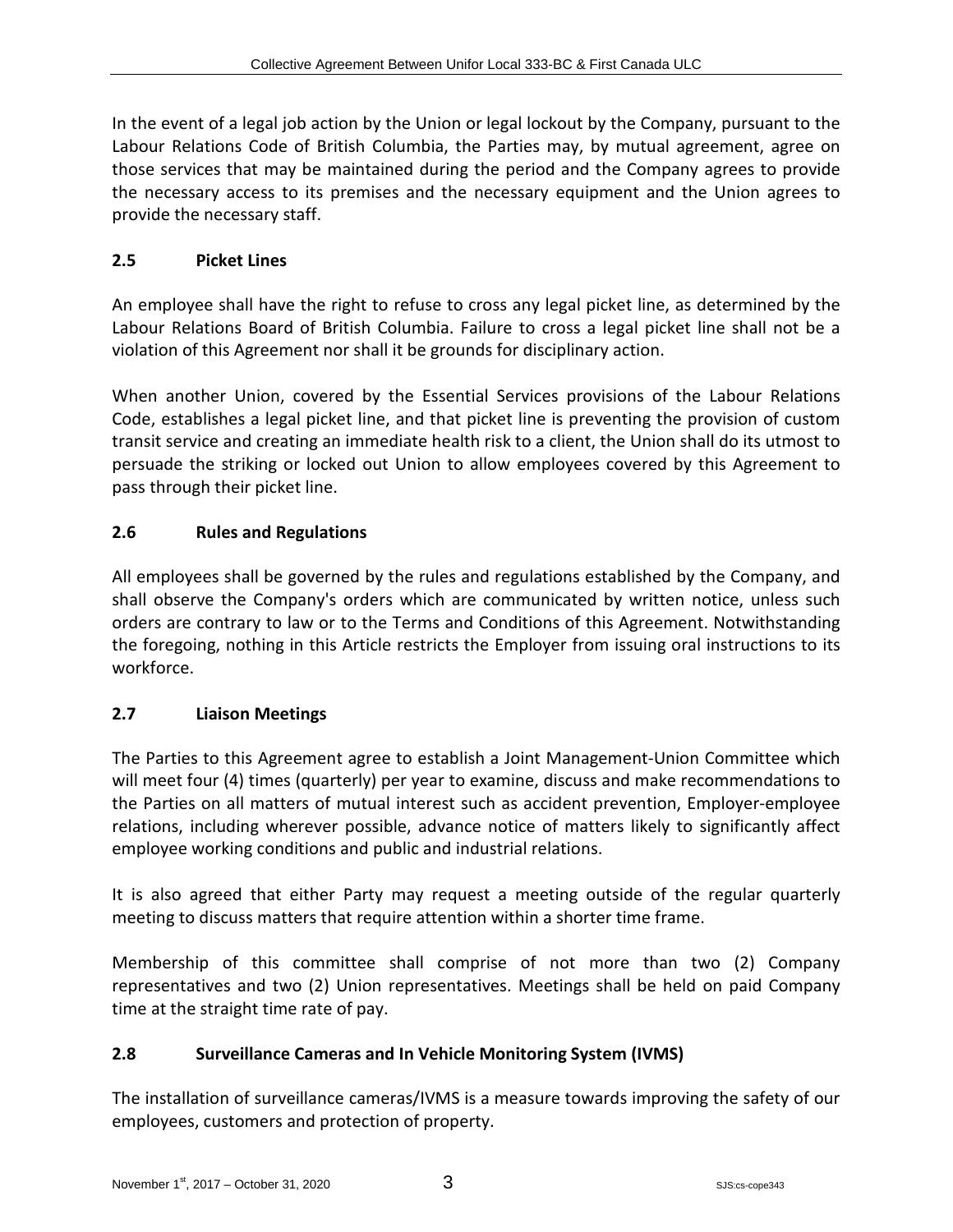The parties agree that recordings shall not be used for "targeted surveillance" or monitoring an employee's performance. Recordings shall be used as an investigative tool in exploring events such as collisions or incidents that involve ICBC, Worksafe BC or the Police. The information obtained from the recordings may form a part of the investigation process.

If management determines to review a recording under such circumstances, management will first review the recording to determine if there appears to be a basis for potential discipline. If management determines there may be a basis for discipline, they will notify the union to independently review the recording. Following this review, management and the union shall jointly review and discuss the recording. Any finding of misconduct or discipline based on such a review must be related to the specific incident which was the subject of the collision or incident that involves ICBC, Worksafe BC or the Police. In all cases, collision and incident reports that involve ICBC, Worksafe BC or the Police shall be made available to the Union prior to any disciplinary meeting being held with the Employee.

# <span id="page-10-0"></span>**ARTICLE 3 - UNION RECOGNITION AND SECURITY**

# <span id="page-10-1"></span>**3.1 Recognition**

The Company recognizes the Union as the sole and exclusive Collective Bargaining Agent for the bargaining unit granted by the Labour Relations Board of BC pursuant to the Labour Relations Code and comprising all bargaining unit employees employed in those classifications in the bargaining unit.

Should a new classification (not listed in the Wage Schedule) be created and filled, the Parties shall first endeavour to reach agreement on the inclusion or exclusion of such position/incumbent in the bargaining unit and failing agreement, the matter shall be finally resolved by the Labour Relations Board of BC under the applicable Sections of the Labour Relations Code.

# <span id="page-10-2"></span>**3.2 No Other Representation**

No employee or group of employees shall undertake to represent the Union or its members, on a formal basis, at any meeting with the Company without proper authorization, in writing, from the Union. The Union shall provide the Company, in writing, the names of its Officers, Job Stewards, and authorized committee members and shall keep such names current at all times.

# <span id="page-10-3"></span>**3.3 Correspondence**

The Company agrees that all correspondence between the Company and the Union related to matters covered by this Agreement shall be sent to the President of the Union or their designate.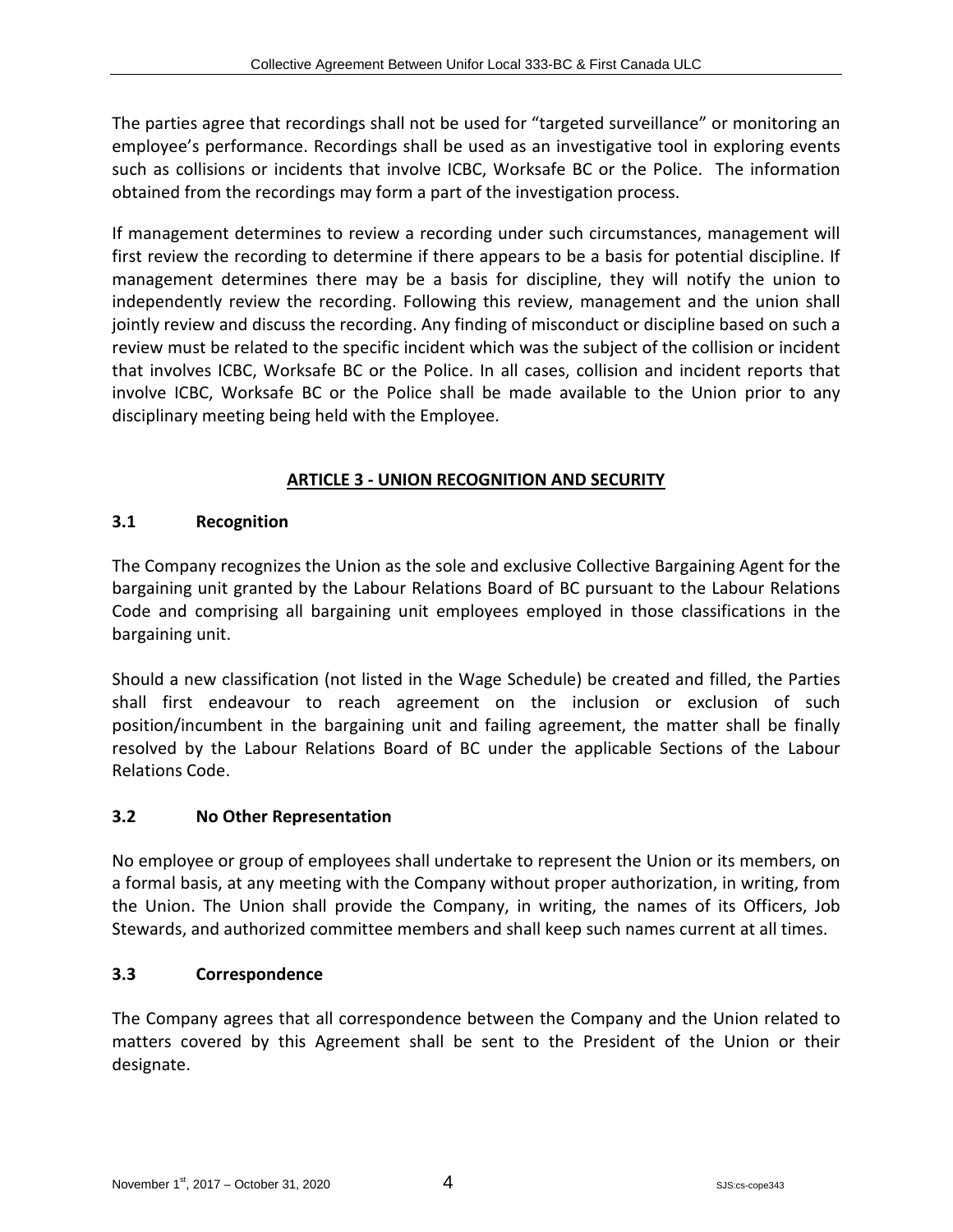# <span id="page-11-0"></span>**3.4 Union Membership**

All bargaining unit employees shall, as a condition of employment, become members of the Union and maintain their membership in good standing, provided always that the Union shall not refuse any employee admission as a member nor, without just and reasonable cause, suspend or expel any employee from membership.

Without limiting generality, "just and reasonable cause", in the context of this subsection shall not include the exercise by any employee of their legal rights pursuant to this Agreement, the Labour Relations Code of BC or any other applicable statute or law.

Any bargaining unit employee, who fails to maintain their membership in good standing in the Union, as determined by the Union, shall be discharged after ten (10) days written notice to the Company by the Union of the employee's failure to maintain membership in good standing.

Provided that the Union notify the Company, in writing, within the said ten (10) day period that the member is again a member in good standing, the original discharge notice to the Company shall be deemed to be null and void and accordingly the said member shall not be discharged.

# <span id="page-11-1"></span>**3.5 Advising New Employees**

The Company agrees to advise all newly hired employees of the fact that this Agreement is in effect, particularly the conditions of employment set out in this Article regarding Union membership and the assignment of dues and assessments. The Company will provide one (1) hour at no loss of wages or benefits to a job steward and new members for Union orientation.

#### <span id="page-11-2"></span>**3.6 Probationary Employees**

The purpose of a probationary period is to provide the Company, an opportunity to evaluate an employee and the Company may dismiss a probationary employee during the probationary period if found unsuitable and reason therefore will be provided to the Union. The Union may grieve any alleged discrimination against a dismissed probationary employee.

#### <span id="page-11-3"></span>**3.7 No Discrimination**

There shall be no discrimination, coercion, harassment, intimidation, interference, or restriction of employees in any matter by reason of race, colour, age, sex, sexual orientation, religious beliefs, ancestry, ethnic origin, national origin, citizenship, marital status, family status, political beliefs, or because of conviction for a criminal or summary charge that is unrelated to their employment, or by reason of membership and/or activity in the Union.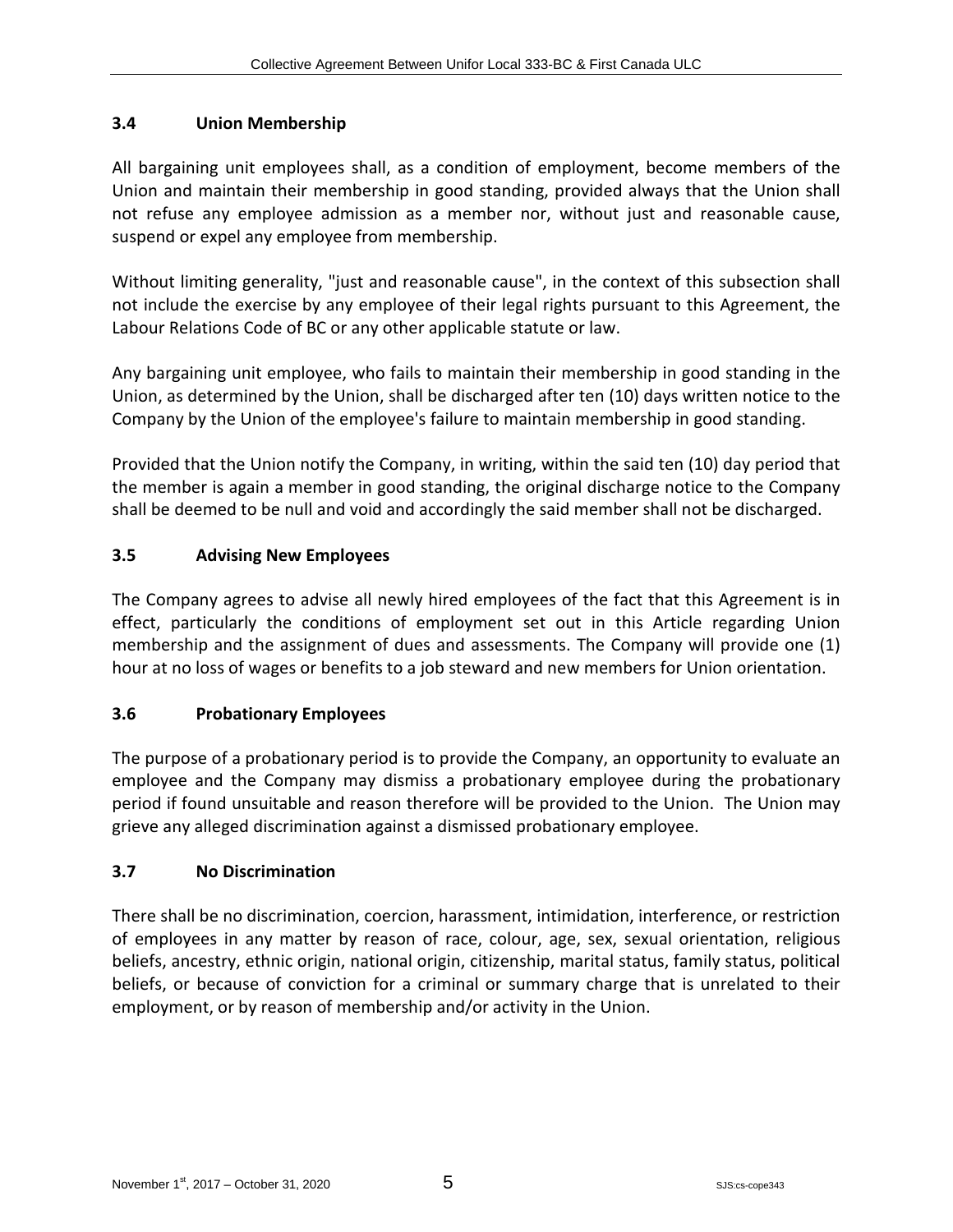# <span id="page-12-0"></span>**3.8 Assignment of Dues and Assessments**

Each bargaining unit employee shall, as a condition of continued employment, authorize the Company to deduct from their wages monthly dues and assessments as determined by the Union.

Authorization forms shall be provided to the Company by the Union. The Company shall have all new employees complete the authorization form upon hire and before any work is performed. The Company shall mail the correctly completed authorization form to the President of the Union, within fourteen (14) calendar days.

The Company shall deduct from the pay of each bargaining unit employee covered by this Agreement all regular monthly dues and assessments in an amount determined by the Union.

The Company shall forward, by mail, the total amount so deducted to the Secretary/Treasurer of the Union, along with a current list of all bargaining unit employees and the amount of dues deducted per employee, no later than the seventh  $(7<sup>th</sup>)$  working day of the following month.

The Union agrees to indemnify and save the Company harmless from any claims that may arise in complying with the provisions of this Article.

All Union dues and assessments shall be reported on each employee's T-4 for income tax purposes.

#### <span id="page-12-1"></span>**3.9 Presence of a Union Representative**

All employees shall have the right to the presence of a Union representative at any discussion with the Company.

When the Company instructs an employee to attend at a job related meeting or interview, where discipline is being contemplated or that does result in discipline, the employee and the shop steward shall be paid for all time to attend the meeting or interview, one (1) hour minimum at the applicable hourly straight time rate of pay, and the Company shall make all necessary arrangements to ensure the presence of a Union representative at the meeting or interview.

# <span id="page-12-2"></span>**3.10 Union Notice Board**

The Company shall provide reasonable space for a bulletin board for the Union's exclusive use.

# <span id="page-12-3"></span>**3.11 Union Pins and Clothing Displaying Union Insignia**

All bargaining unit employees shall be entitled to wear Unifor and CLC pins at all times in the workplace and while performing work for the Company. Clothing embroidered with the Unifor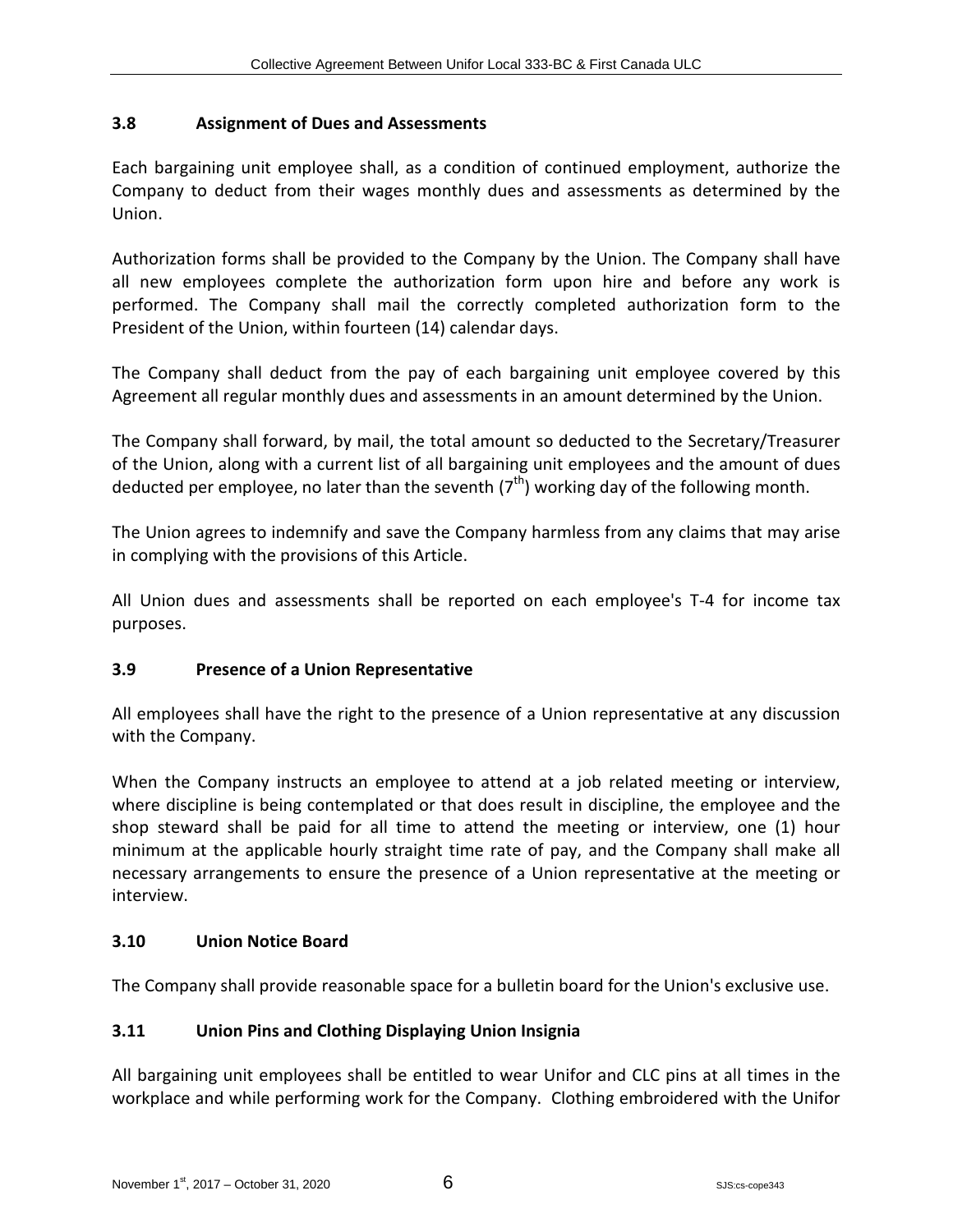insignia may be worn in the workplace, but shall not be worn by employees while performing work for the Company.

#### <span id="page-13-0"></span>**3.12 Vehicle and Office Union Insignia**

All vehicles that are directly owned or leased and operated by the Company shall have the Unifor insignia decal affixed to them. This Article does not apply to the Management vehicles. The Unifor "Union Shop" certificate shall be displayed in all appropriate areas in the Company's premises.

#### <span id="page-13-1"></span>**3.13 Bargaining Unit Work**

Bargaining unit work shall not be performed by anyone outside the bargaining unit while qualified bargaining unit employees are reasonably available to perform that work.

This Article does not restrict Management or supervisory personnel from performing vehicle change-offs or work of an emergency nature. When Management or Supervisory Personnel must, due to lack of available bargaining unit employees, operate a vehicle in revenue service, the hours worked shall be paid to the employee to whom the work would have otherwise been assigned.

#### <span id="page-13-2"></span>**3.14 Contracting Out**

Bargaining unit work shall not be contracted out. This Article does not apply to the Company's limited use of taxicabs for the purpose of supplementing service.

# <span id="page-13-3"></span>**ARTICLE 4 - HARASSMENT POLICY**

The Company is committed to the prevention of harassment in the workplace and recognizes that the responsibility to create an environment based on mutual respect, cooperation and understanding is shared among all employees.

The Company will make every effort to ensure that no employee or anyone having a work relationship with any employee is subject to any form of harassment.

The Company also accepts, without qualification, that every employee is entitled to a work environment that is free of any form of harassment. Any allegations of harassment involving employees of FirstCanada Services ULC will be dealt with through this Article.

#### <span id="page-13-4"></span>**4.1 Harassment Defined**

Harassment may occur during one incident or over a series of related or unrelated incidents. Harassment may take place at work or away from work between or amongst employees where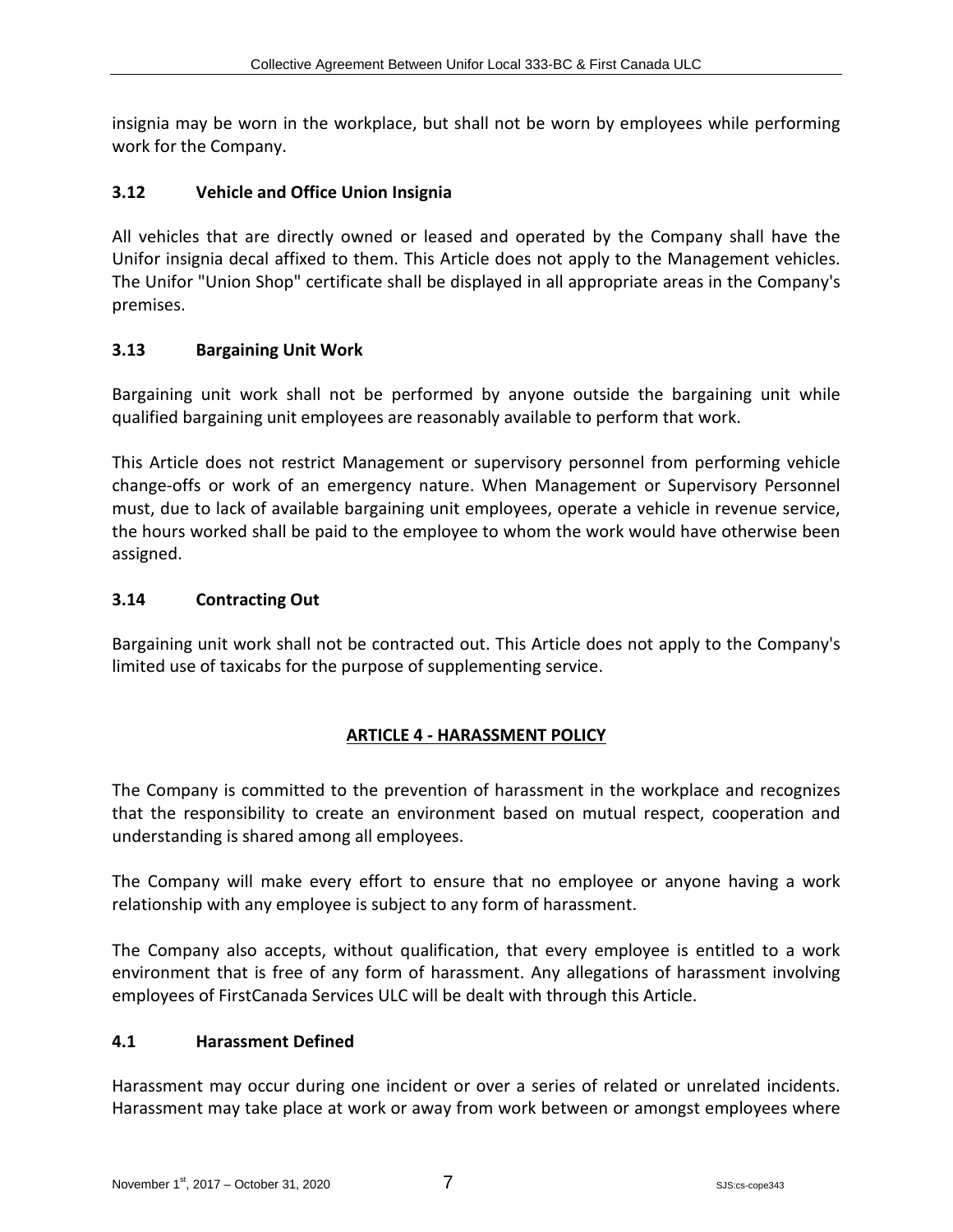there is a sufficient link between the conduct or comment complained of and the operation of the workplace. Harassment can include, although not limited to, the following acts and/or behaviours:

- verbal or physical abuse;
- derogatory remarks;
- display of pornographic or offensive materials;
- unwelcome invitations or requests;
- innuendoes or taunts about a person's body or beliefs;
- unnecessary physical contact;
- threats;
- leering;
- outright physical assault;
- intimidation;
- practical jokes that cause awkwardness or embarrassment;
- retaliation against an individual who has filed a complaint of harassment.

Harassment may take, although not limited to, the following forms:

- sexual harassment;
- personal harassment;
- place of origin/racial/ethnic/color harassment;
- physical/mental disability harassment;
- religious harassment;
- age harassment;
- marital/family harassment;
- sexual orientation harassment.

An action or behaviour can become harassment if the receiver perceives it as such, regardless of the intentions of the initiator.

#### <span id="page-14-0"></span>**4.2 Workplace Harassment Defined**

Workplace harassment is defined as unacceptable, unwelcome conduct or comment that has the effect of: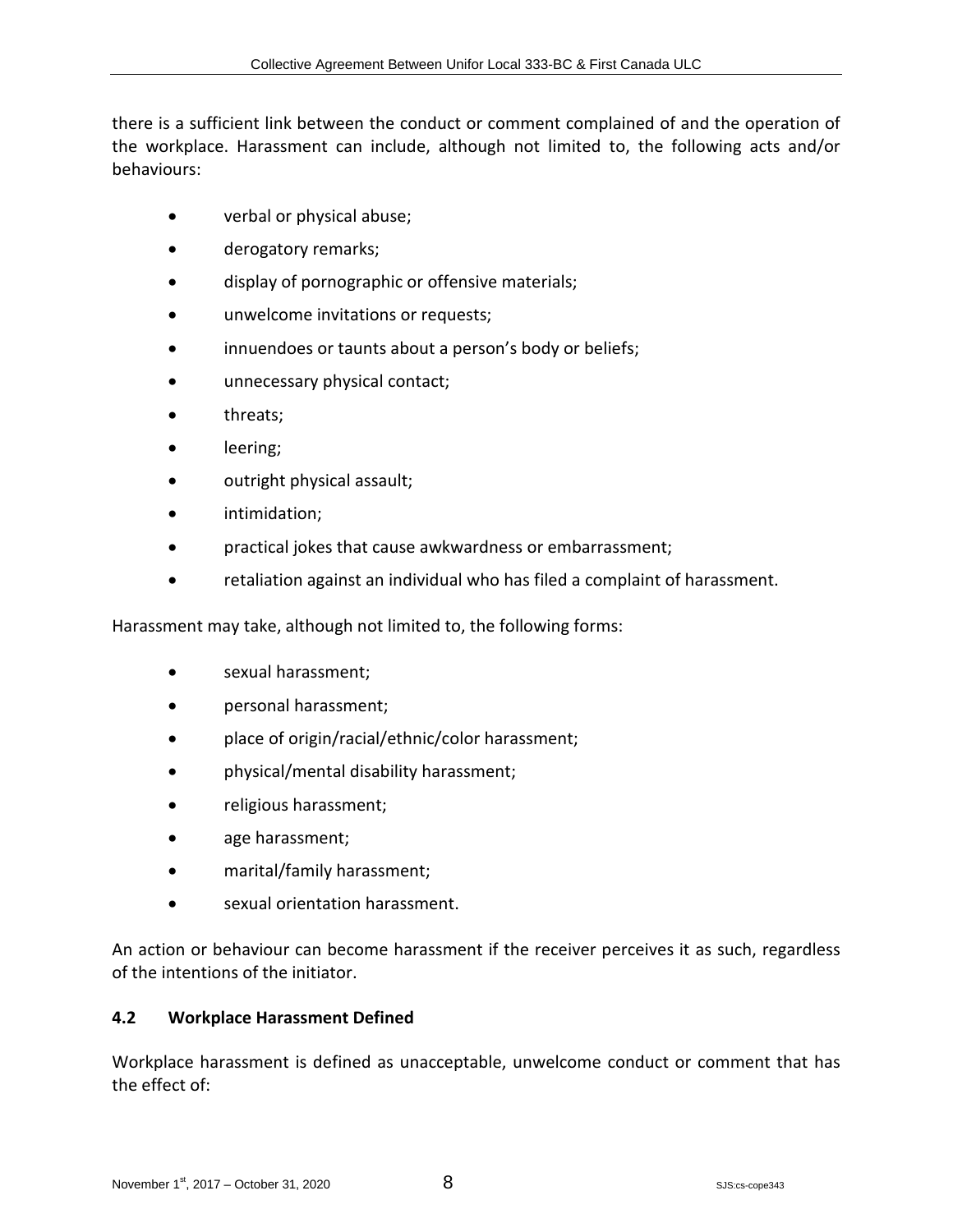- using intimidation, offense or humiliation to any employee, or
- undermining the employment relationship, or
- being perceived as placing an improper condition on employment, or
- being discriminatory under the Human Rights Act.

#### <span id="page-15-0"></span>**4.3 Workplace Harassment Advisors**

First Canada Services Inc. and Unifor Local 333BC agree to appoint two (2) individuals to serve as Workplace Harassment Advisors. These individuals will receive Company-funded training on:

- the issue of harassment;
- harassment policy and procedures;
- their role as harassment advisors.

The role of these advisors is to:

- be neutral and non-advocacy in nature;
- advise and support, at each stage of the process, employees involved in harassment;
- provide advice to all employees on harassment issues;
- provide information on counselling available to individuals involved in harassment;
- provide regular status reports, including statistical data on complaints.

#### <span id="page-15-1"></span>**4.4 Sexual Harassment**

Sexual harassment can include, although not limited to, the following actions or behaviours:

- sexual advances;
- request for sexual favours;
- other verbal or physical contact.

By a person who knows or ought to reasonably know that the conduct or comment is unacceptable and/or unwelcome.

Improper condition on employment is when the comment or conduct:

is accompanied by a reward, or the express or implied promise of a reward for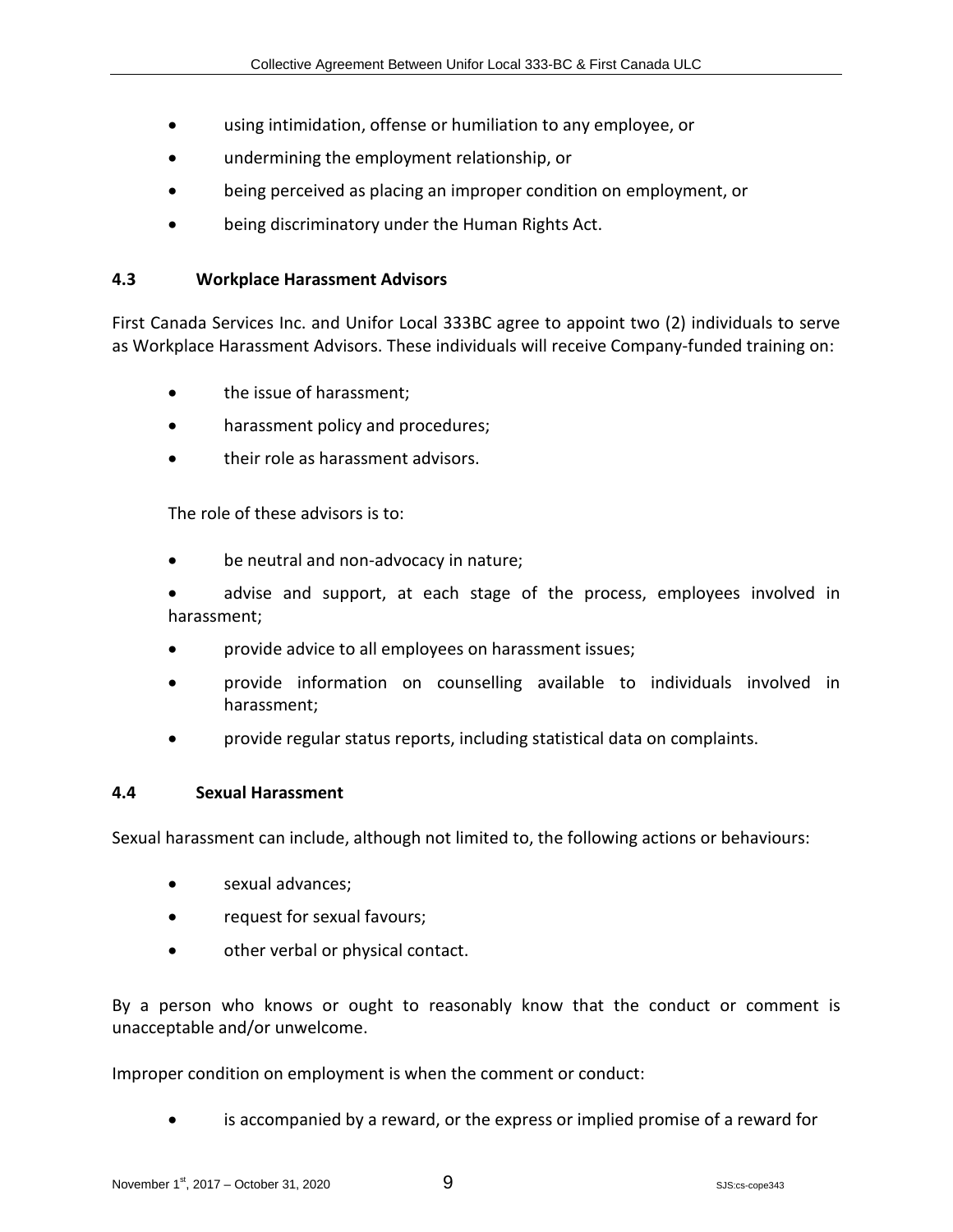the compliance, or

- is accompanied by reprisal, or the express or implied threat of reprisal, for refusal to comply, or
- is accompanied by the actual denial or threat of denial of opportunity for refusal to comply, or
- has the effect of creating an intimidating, hostile or offensive environment.

# <span id="page-16-0"></span>**4.5 Discrimination Defined**

In the British Columbia Human Rights Act discrimination is categorized into:

- race,
- $\bullet$  color,
- ancestry,
- **place of origin,**
- religion,
- marital status,
- family status,
- physical or mental disability,
- $se$ , sex,
- sexual orientation,
- age,
- political belief,
- conviction for a criminal charge unrelated to Company employment.

#### <span id="page-16-1"></span>**4.6 Complaint and Investigation Procedure**

The complaint and investigation procedure is not intended to be restrictive in any way. In addition to this procedure, bargaining unit employees have the right, at any time, to seek the assistance and/or involvement of a Union representative and to pursue existing grievance procedures. In the event that a grievance is filed, the grievance will start at a stage agreed to by the Parties.

This procedure is not intended to preclude any other existing recourse that may be available to an employee. The complaint process, once initiated, will be expedited as quickly as possible.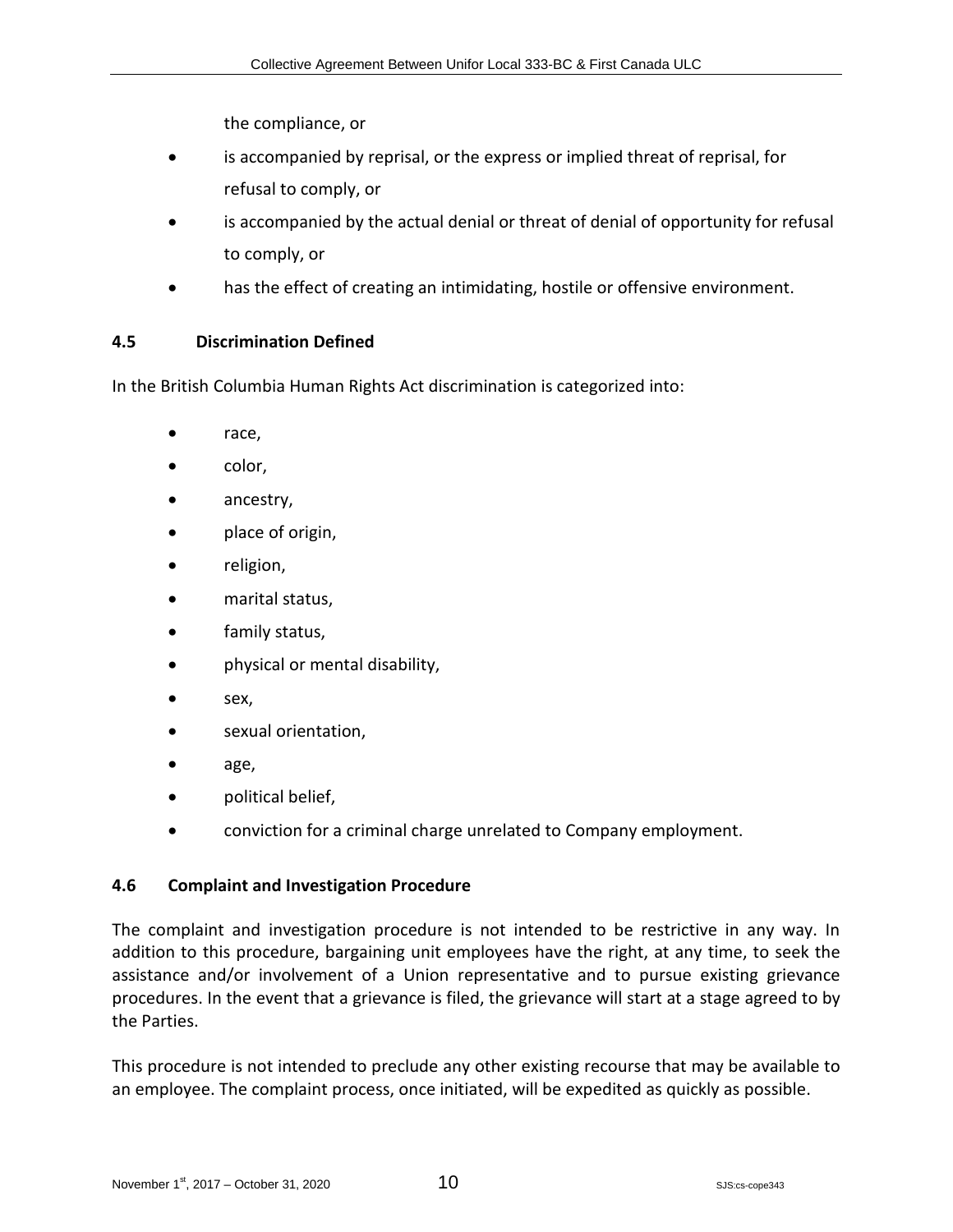#### <span id="page-17-0"></span>**4.7 Guidelines for Complainants**

Employees who believe that they have been harassed are encouraged to talk with whomever they feel comfortable, including any one of the Harassment Advisors, Job Stewards, Managers or Co-workers. They should then be encouraged to discuss their concerns with one of the Harassment Advisors. The Advisors have been trained to offer advice, assistance and support on how to deal with harassment concerns.

Complainants are encouraged to make known to the alleged respondents(s) that their conduct is unwelcome and that it should cease immediately. If this is not successful in stopping the behaviour, the complainants should continue through the process.

If the complainants feel uncomfortable or unsafe in approaching the alleged respondent directly this step may be skipped.

#### <span id="page-17-1"></span>**4.8 Informal Complaint Process**

At any stage of the complaint process, the complainant, respondent and any witnesses may be accompanied by a representative.

The complainant, with the advice of the Workplace Harassment Advisor, will determine the best course of action. Some options are:

- discuss the concern directly with the respondent;
- discuss the concern directly with the respondent with the assistance of the Advisor;
- request that an Advisor meet with the respondent and discuss the complaint;
- request that a third party be appointed to assist in the complaint;
- request a formal review;
- initiate a grievance.

If the complaint is resolved through the informal process, the written record of the complaint and the resolution, other than statistical data reported to the Company, will be given to the complainant and respondent only. If the informal complaint resolution does not take place or takes place and the complaint remains unresolved, the complainant may refer the complaint to the formal review process.

#### <span id="page-17-2"></span>**4.9 Third Party Involvement**

A request for third party involvement must be submitted in writing to the Company Manager. The neutral role of the third party is to help the complainant and respondent themselves, come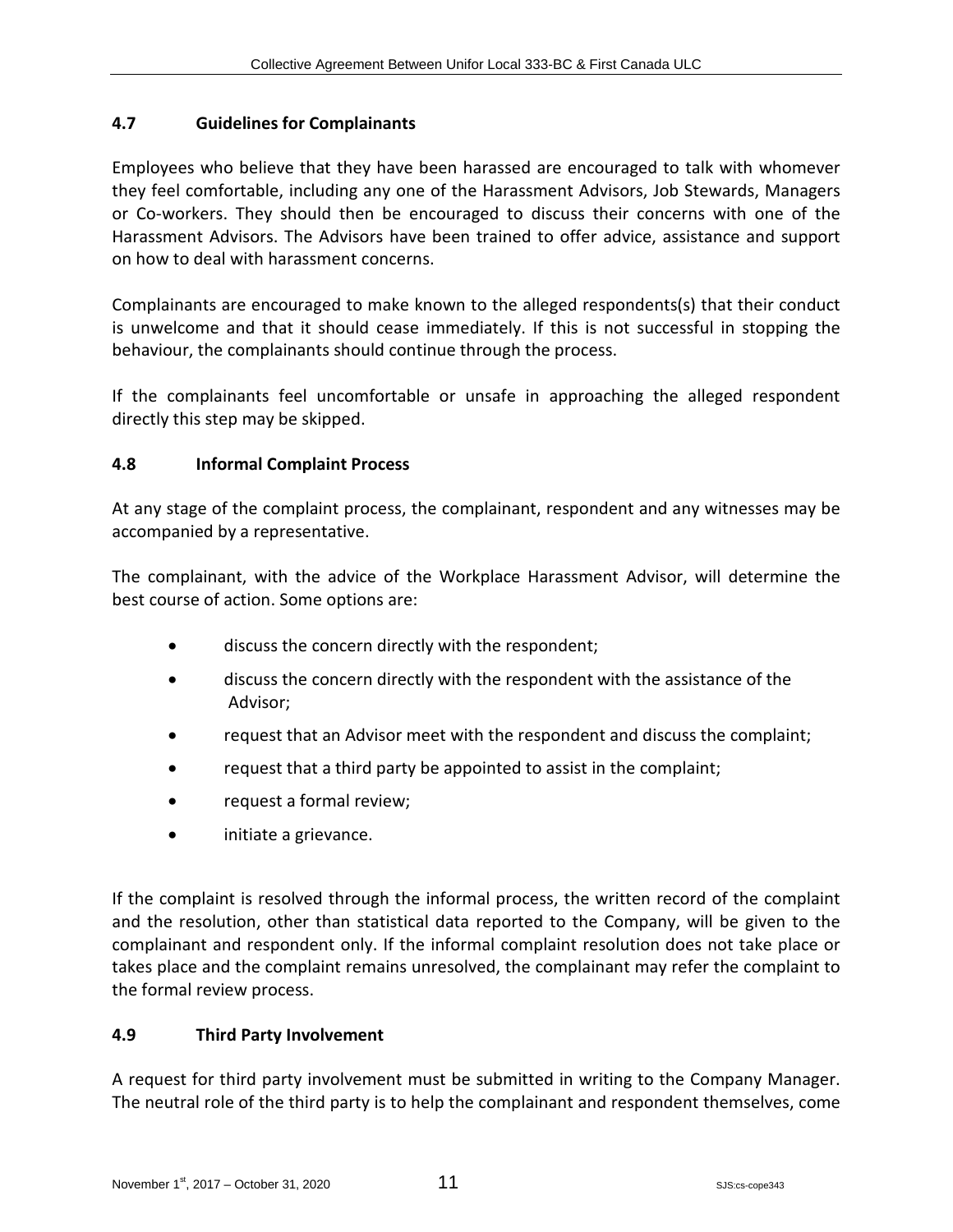to an agreement, or to investigate and submit a report including recommendations, not to advocate a position or impose a decision.

#### <span id="page-18-0"></span>**4.10 Formal Review**

A request for a formal review must be submitted in writing to the Company Manager. If a request for a formal review is received that involves a bargaining unit member(s) designated representatives of the bargaining unit will be advised in writing.

Once a formal review is requested, the Company Manager will investigate and submit a report including recommendations to the Company President. The Company Manager will interview the complainant, respondent and any witnesses. These interviews will be conducted as discreetly as possible. Both the complainant and the respondent will be given equal opportunity to discuss their case.

Each of the parties will be advised of their right to representation at any stage of the process. The report resulting from the formal review will be submitted by the Company Manager, with recommended resolutions to the Company President. The Company Manager will advise the complainant and the respondent of the final resolution.

#### <span id="page-18-1"></span>**4.11 Formal Review Resolution**

If, after an investigation and formal review, it is determined that an employee has committed an act of harassment, the Company Manager, in consultation with the Company President, will implement appropriate action, which may include education intended to change behaviour and eliminate harassment, and/or discipline, up to and including discharge.

#### <span id="page-18-2"></span>**4.12 Appeal Procedure**

Bargaining unit members who wish to appeal discipline will do so through their relevant grievance procedures. Non-bargaining unit members who wish to appeal will do so through a neutral third party.

#### <span id="page-18-3"></span>**4.13 Record of Complaints**

If informal or anonymous complaints are received, only statistical information required by the Company Manager will be retained.

#### <span id="page-18-4"></span>**4.14 Vexatious Complaints**

If, as a result of an investigation, a complaint is found to be vexatious, it will be considered a form of harassment and will be dealt with in accordance with this policy.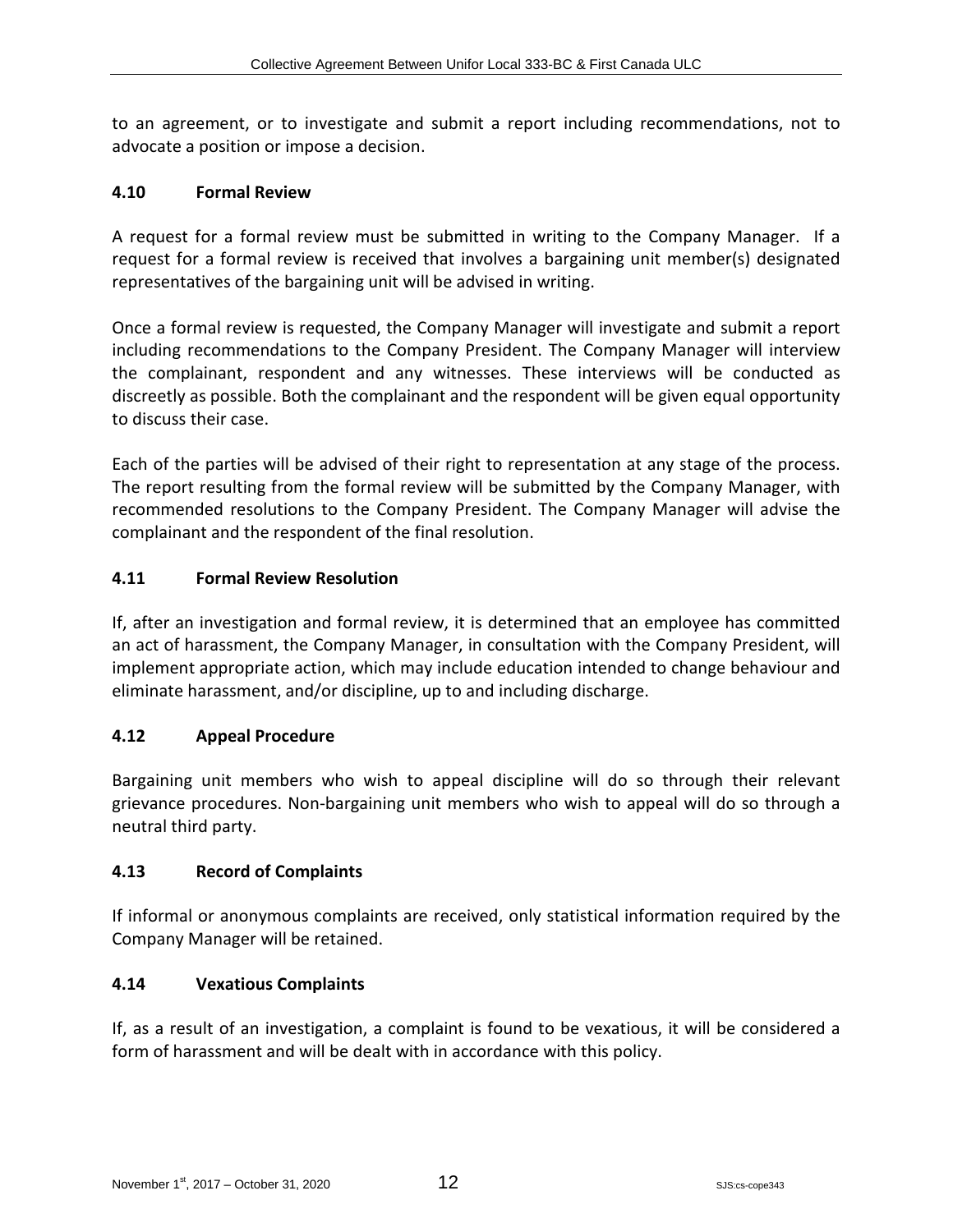#### <span id="page-19-0"></span>**4.15 Retaliation**

Retaliation against an individual who has been involved in a complaint of harassment will be considered a form of harassment and will be dealt with in accordance with this Article.

#### <span id="page-19-1"></span>**4.16 Confidentiality**

All Parties will maintain strict confidence as much as possible so that any complainant feels free to come forward and that the reputations of all individuals involved are protected. The Parties will make every reasonable effort to ensure that the name of the complainant and/or the circumstances relating to the complaint will be kept confidential except when disclosure is necessary for the purpose of investigation or disciplinary action.

Confidentiality is not the same as anonymity. If the complainant chooses to pursue the informal complaint resolution or the formal review, he or she must be prepared to be identified so that the respondent is informed of the allegations and has the opportunity to respond.

#### <span id="page-19-2"></span>**ARTICLE 5 - GRIEVANCE, MEDIATION AND ARBITRATION PROCEDURES**

#### <span id="page-19-3"></span>**5.1 Definitions**

"Grievance" means any difference between the persons bound by the Agreement concerning its interpretation, application, operation or any alleged violation thereof, including whether any such matter is arbitrable.

For the purposes of this Article "Officer of the Union" shall include any elected Officer of the Local Union or Job Steward recognized by the Local Union.

#### No Interference or Stoppage of Work

All grievances or disputes shall be settled finally and conclusively by the grievance procedure described in this Article without interference or stoppage of work.

#### <span id="page-19-4"></span>**5.2 Grievance Procedure**

Either Party may initiate a grievance. If a grievance is not settled at any one stage of the grievance procedure then the grievor shall have the alternative either to abandon it or proceed with it to the next successive stage within the time limits set out in each stage.

By mutual agreement between the Company and the Union, the processing of any grievance may begin at the second stage. Where a dismissal is grieved, the grievance shall begin at the second stage. The successive stages of the grievance procedure are: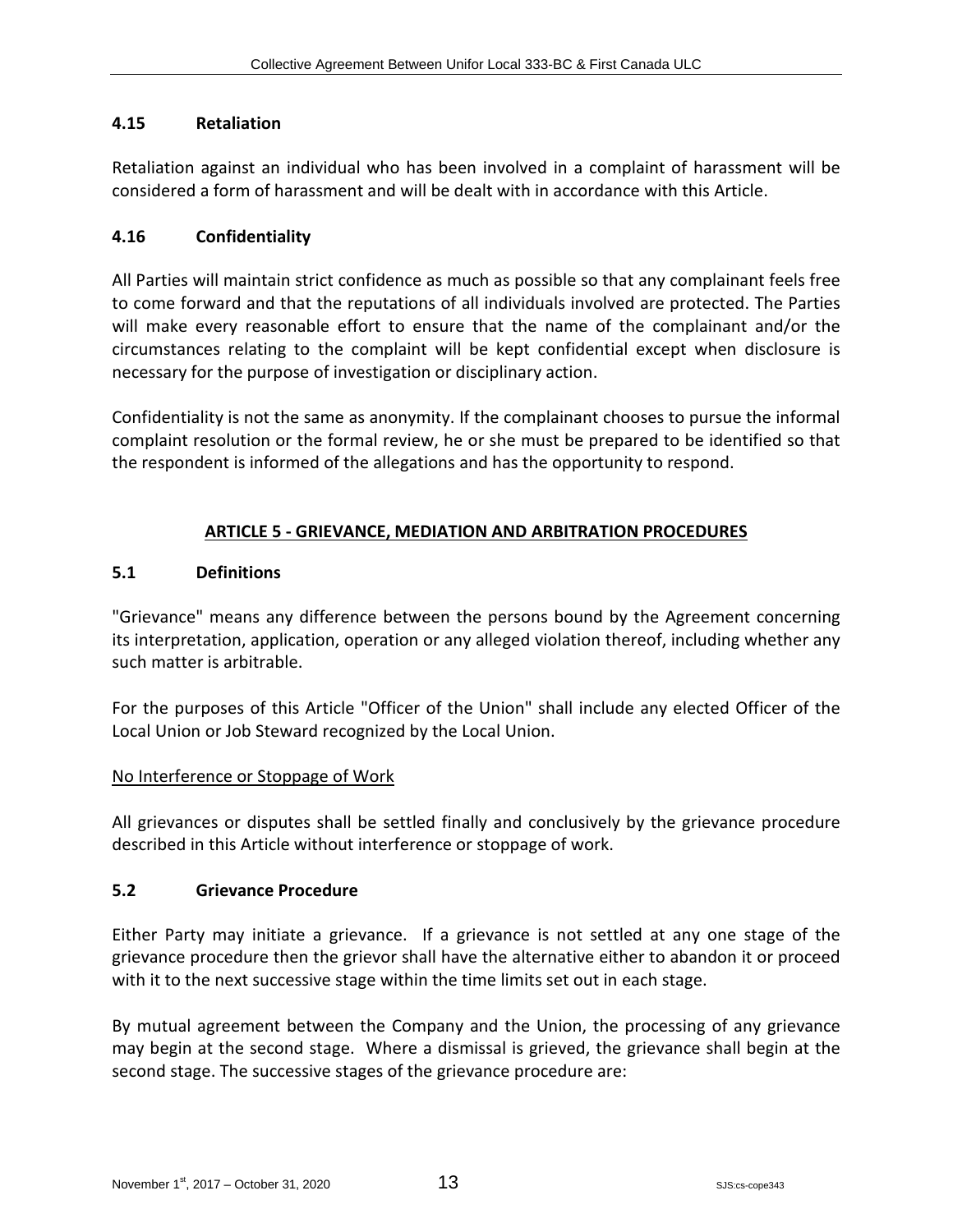# <span id="page-20-0"></span>**5.2.1 First Stage**

The employee and a Union Officer may, within fifteen (15) days of the action on the part of the Company which led to the dispute or complaint, grieve the matter orally to the employee's immediate supervisor. The grievance must be responded to within five (5) days of receipt of the grievance.

# <span id="page-20-1"></span>**5.2.2 Second Stage**

If the two (2) Parties are unable to agree at the first stage, then within ten (10) days of receipt of the response to the first stage grievance, the Union must take up the grievance in writing with the appropriate management representatives as designated by the Company.

A meeting shall be convened within seven (7) days of the filing of the grievance in writing at second stage, at which the grievor shall be present in disciplinary related matters unless both Parties agree otherwise.

When the grievor(s) or job steward(s) attend during their regular work hours, they shall suffer no loss of pay. If the grievor(s) or job steward(s) attend on their own time, they shall be paid at straight time rates for the time of the second stage meeting. The minimum pay of one (1) hour shall apply.

The response to the second stage grievance must be given within ten (10) days of the meeting held to discuss the grievance at the second stage.

# <span id="page-20-2"></span>**5.2.3 Policy Grievance**

Any Policy grievances which arise directly between the Union and the Company may be submitted in writing by either Party to the other. Within seven (7) days following such notice there shall be a meeting between such Management Representatives as the Company may designate for this purpose and Representatives designated by the Union.

Any response required as a result of this meeting shall be given by the Party concerned within ten (10) days of this meeting.

#### <span id="page-20-3"></span>**5.2.4 Final Stage – Arbitration**

Failing a settlement at the second stage or at the meeting convened to deal with a Policy grievance, within twenty (20) days of receipt of a response at the second stage either Party may notify the other in writing to take the grievance to arbitration.

In general, it is intended that grievances which are not settled at the second stage shall be submitted to a single arbitrator, however, either Party may elect to submit a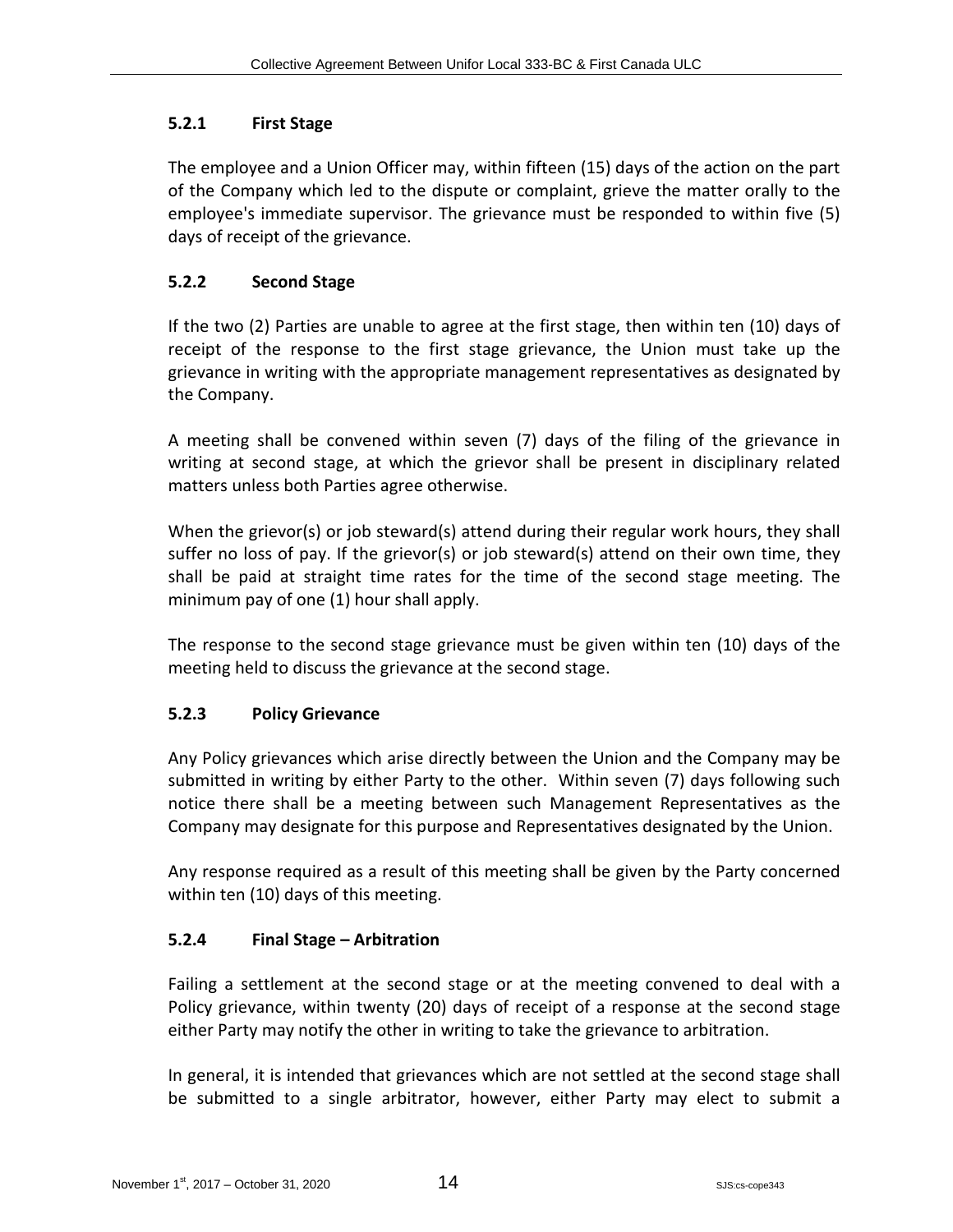grievance to an Arbitration Board of three (3) members, in which case the other Party shall comply.

#### <span id="page-21-0"></span>**5.2.5 Single Arbitrator**

In the event that a grievance is to be adjudicated by a single arbitrator, the Parties to the Agreement shall attempt to agree on naming the Arbitrator as soon as the grieving Party has submitted notice, in writing, of its decision to proceed to arbitration.

Should the Parties fail to reach agreement within seven (7) days of the date of such notice, the necessary appointment shall be made by the Minister of Labour at the request of either Party.

The Arbitrators shall proceed as soon as practical to examine the grievance and render judgement, and their decision shall be final and binding upon the Parties and upon any employee affected by it.

# <span id="page-21-1"></span>**5.2.6 Arbitration Board**

If a grievance is to be adjudicated by an Arbitration Board of three (3) members, the grieving Party shall notify the other Party in writing of its desire to submit the grievance to arbitration and the notice shall contain the name of the grieving Party's appointee to the Arbitration Board.

The recipient of the notice shall, within five (5) days, advise the other Party of the names of its appointee to the Arbitration Board. The two (2) appointees so selected shall, within five (5) days of the appointment of the second of them, appoint a third person who shall be the Chair.

If the two (2) appointees fail to agree upon the Chair within the time limit, the appointment shall be made by the Minister of Labour upon the request of either Party. The Arbitration Board shall proceed as soon as practical to examine the grievance and renders its judgement, and its decision shall be final and binding on the Parties and upon any employee affected by it.

The decision of a majority shall be the decision of the Arbitration Board, but if there is no majority the decision of the Chair shall govern. An Arbitrator or Board of Arbitration shall not have any power to amend, alter, modify, or add to any provision of this Agreement or to substitute any new provision for any existing provision, or to render any decisions inconsistent with the terms and provisions of this Agreement.

Each Party shall pay fees and expenses of its appointee to a Board and one-half (½) the fees and expenses of the Chair, or single arbitrator. Expenses will include any disbursements incurred by the arbitrators during their proceedings.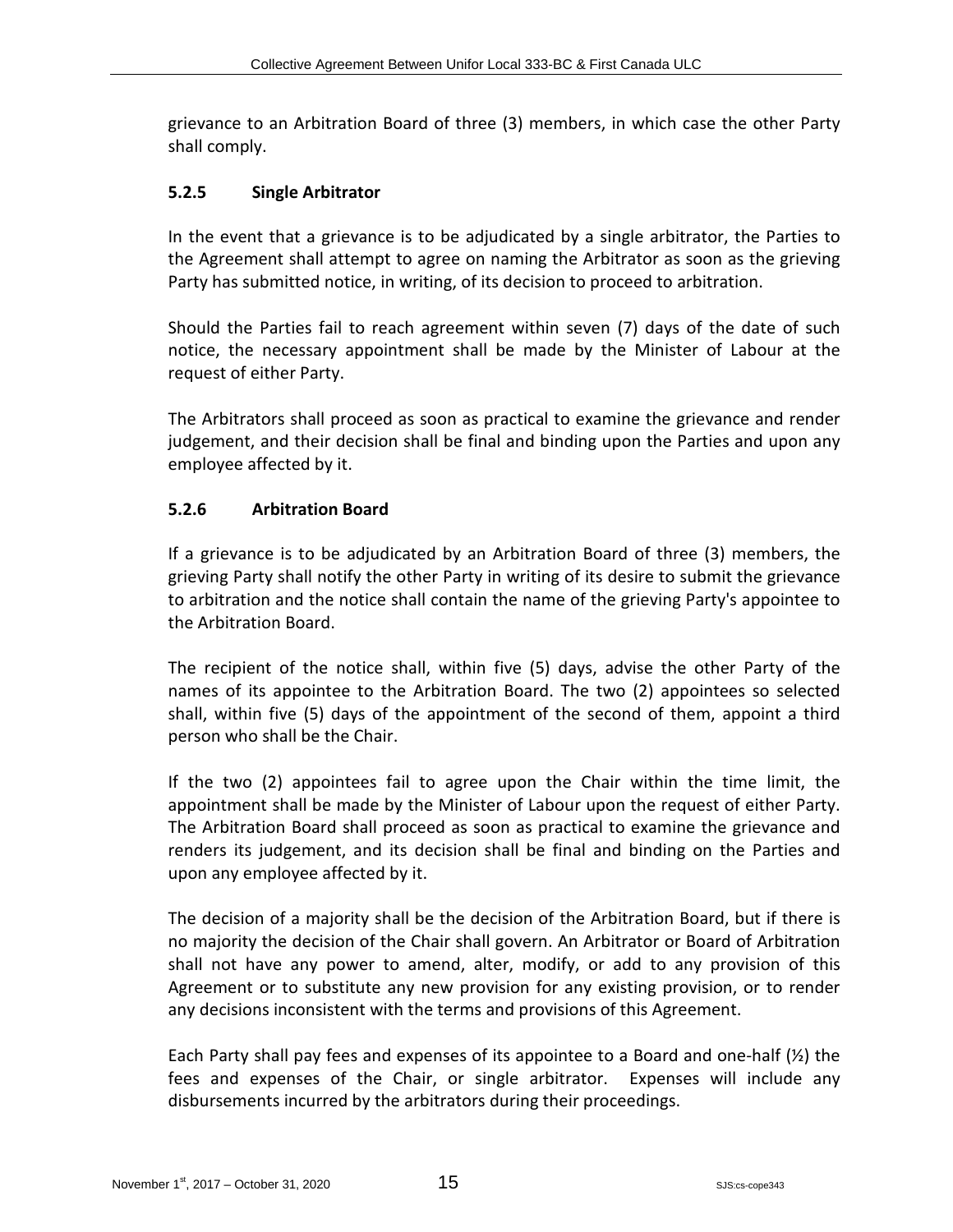#### <span id="page-22-0"></span>**5.2.7 Grievance Mediation**

Notwithstanding the foregoing, where a difference arises between the Parties relating to the dismissal, discipline or suspension of an employee, or to the interpretation, application, operation or alleged violation of this Agreement, including any question as to whether a matter is arbitrable, during the term of the Collective Agreement, Mr. Bob Blasina, Mr. James Dorsey or Mr. Bob Pekeles shall, at the request of either Party

- (a) investigate the difference,
- (b) define the issue in the difference, and
- (c) make written recommendations to resolve the difference,

within five (5) days of the receipt of the request and, for those five (5) days from that date, time does not run in respect of the grievance procedure.

The Parties agree to pay one half  $(\frac{1}{2})$  each for reasonable remuneration, travelling, and out of pocket expenses.

#### <span id="page-22-1"></span>**5.2.8 Time Limits**

It is intended that grievances shall be processed as quickly as possible. If the grieving Party does not appeal the grievance to the next successive stage within the specified appeal time limit the grievance shall be deemed to be abandoned and shall not thereafter be reinstituted.

If the responding Party does not answer the grievance within the specified answer time limit for each stage, then the grievance shall automatically proceed to the next higher stage.

Notwithstanding the above, the appeal and answer time limits may be extended by mutual agreement. "Days" means working days and excludes Saturdays, Sundays and Statutory Holidays.

#### <span id="page-22-2"></span>**ARTICLE 6 - EMPLOYEE DEFINITIONS**

#### <span id="page-22-3"></span>**6.1 Employee**

"Employee" shall mean those persons defined as such by the Labour Relations Code of British Columbia and who are employed in the bargaining unit.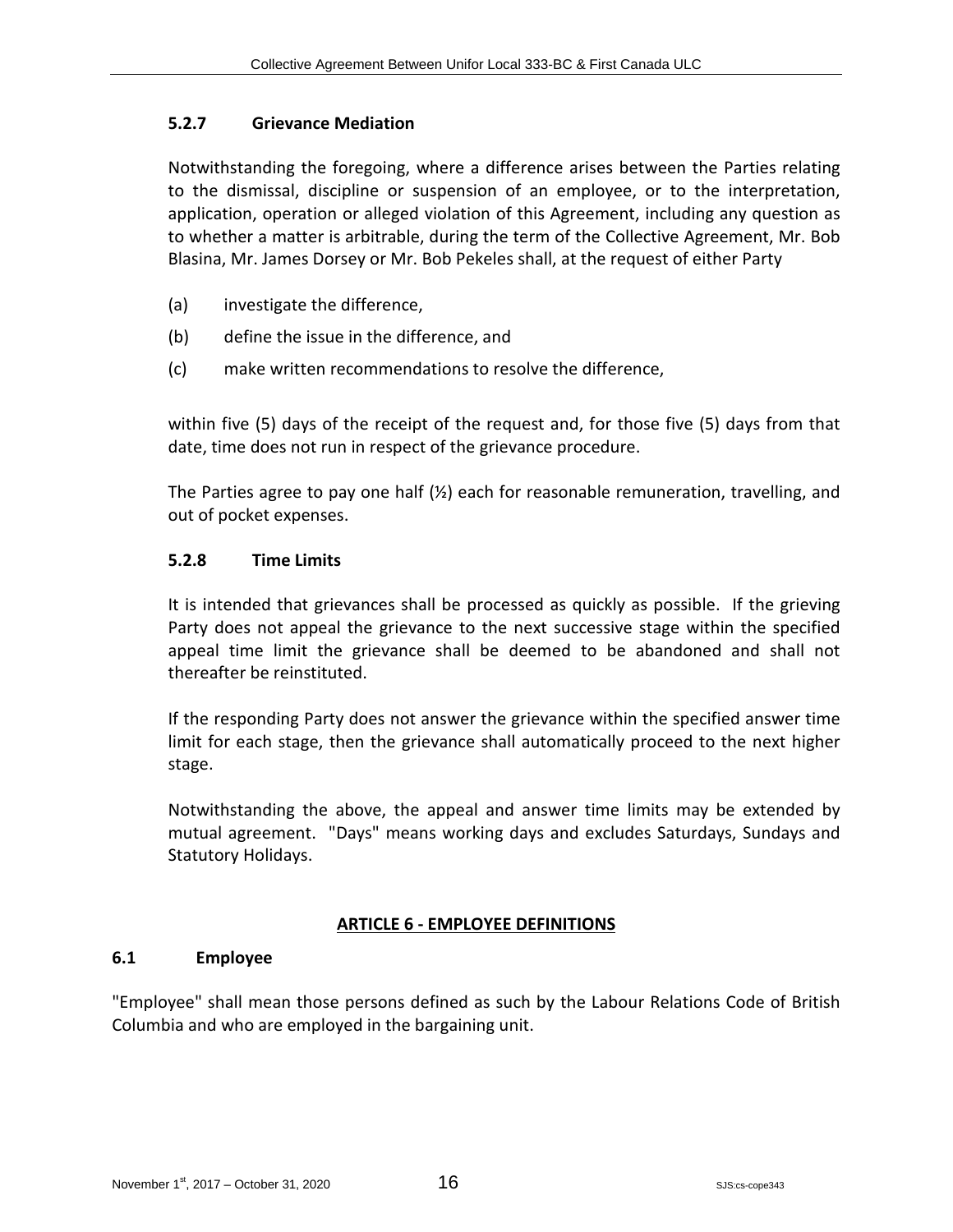#### <span id="page-23-0"></span>**6.2 Permanent Employee**

A permanent employee is any employee who has successfully completed their probationary period and the employee has signed a shift of thirty (30) or more hours per week at a sign up. This definition shall include the first eleven (11) positions on the Spareboard, or;

#### **Note: The underlined text above will be deleted effective October 1, 2019 and replaced with:**

A Permanent Employee is any Employee who meets the following criteria:

- (a) A permanent Employee is any Employee who has successfully passed their probation period and who has worked a minimum of eighteen hundred (1800) hours in the previous continuous twelve (12) month period.
- (b) Once an Employee has worked the required eighteen hundred (1800) hours in the previous twelve (12) month rolling period, they shall automatically be deemed a permanent Employee and shall be eligible for all the rights, privileges and benefits as contemplated by this collective agreement on the first  $(1<sup>st</sup>)$  day of the following month following the Employee qualifies.

In some cases, that may mean that an Employee can covert to permanent status in less that twelve (12 month rolling period, they shall become entitled to all of the applicable rights, privileges and benefits on the first  $(1<sup>st</sup>)$  day of the eleventh month after completing the eighteen hundred (1800) hour benchmark.

- (c) In order to maintain permanent Employee status, Employees must maintain a minimum of sixteen hundred (1600) hours in each and every rolling twelve (12) month period following the period upon which they became eligible.
- (d) Where an Employee fails to work the requisite number of hours to maintain permanent status as set out in (c) above, they shall be converted back to casual status and shall be required to requalify for permanent status as set out in (a) above.
- (e) Where an Employee converts from permanent to casual as contemplated in (d) above, they shall be required to pay the full cost of the health and welfare benefit package until they requalify as a permanent Employee.
- (f) For the purposes of this article, all hours worked shall be included into the calculation in the accumulation of hours as well as hours attributable to the following:
	- **•** Short Term Disability
	- **•** Long Term Disability
	- Sick Days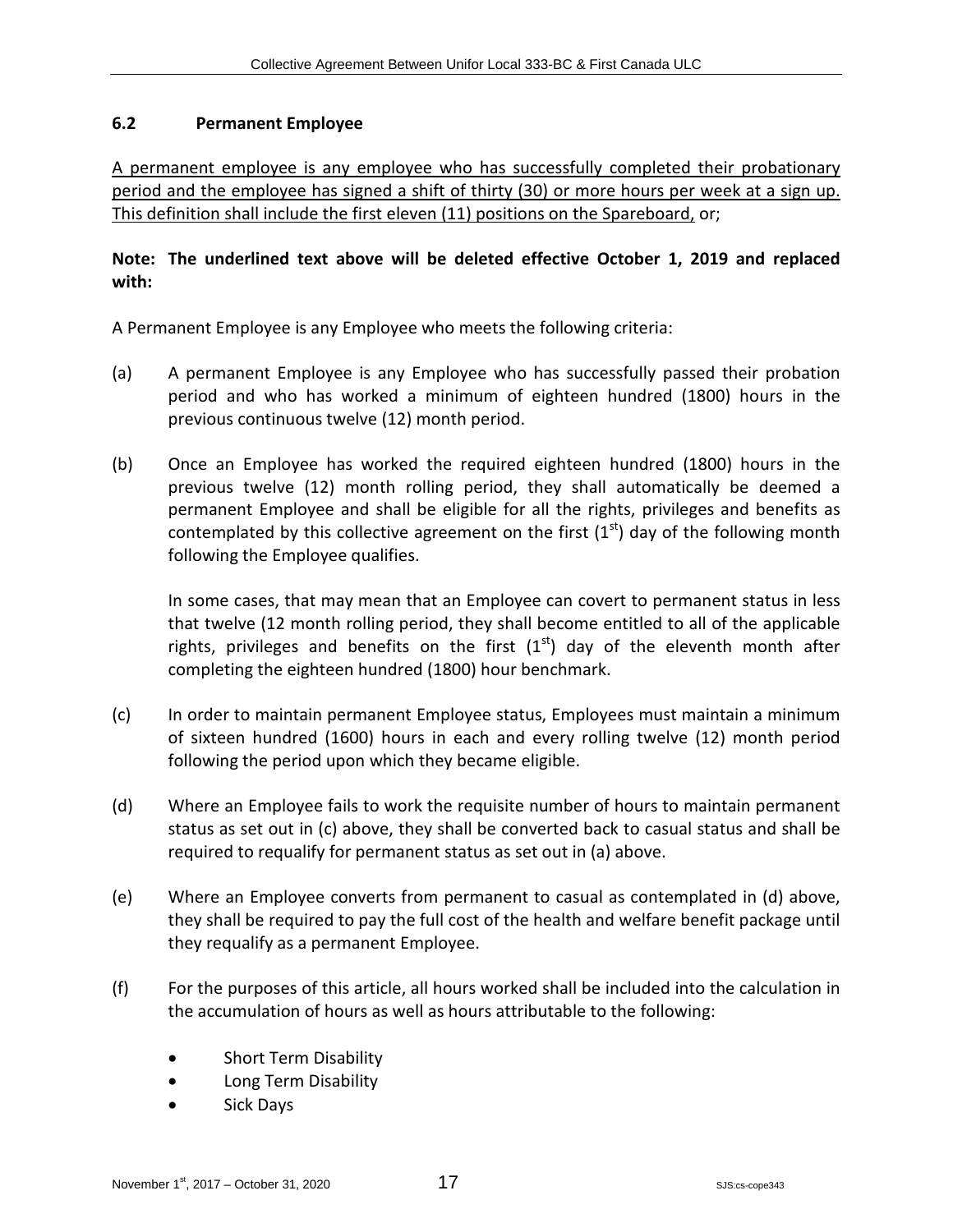- Family Responsibility Leave
- Parental Leave
- Maternity/Paternity Leave
- Bereavement Leave
- Union Leave
- Vacation Days
- Jury or Witness Duty Leaves
- Time off to Vote
- **Note 1: The above conversion will be implemented effective October 1, 2019.**
- **Note 2: The underlined text shall be deemed to be deleted effective October 1, 2019**
- **Note 3: Conversion Calculation Agreement to Implement the Change October 1, 2019**

**The parties agree that the eleven (11) employees referenced in Article 6.2 who are already on the benefits package on October 1, 2019 shall continue to be eligible for the entire benefit package provided they continue to meet the requirement of having worked sixteen hundred (1600) hours in the preceding year from October 1, 2018 to September 30, 2019.**

**Those Employees who were not or are not among the eleven (11) Employees referenced in Article 6.2, but who qualify by virtue of the execution of the language in 6.2 based on hours worked from October 1, 2018 to September 30, 2019; (those who worked 1800 hours at any time in that one year period), those Employees shall be eligible to enroll in the benefit plans and shall be entitled to all of the benefit package. Where these Employees have met the minimum criteria (1800 hours), those Employees will continue to be eligible based on the ongoing requirement to work 1600 hours.**

**On October 1, 2019, any Employee who has not worked eighteen hundred (1800) hours in a 12 month period in the preceding months shall be required to do so before becoming eligible to enroll in and become entitled to the benefits and plans. Once an Employee has met the eighteen hundred hour requirement, they shall then only be required to continue their ongoing eligibility at the sixteen hundred (1600) hour benchmark.**

**Once the conversion of the Employees has taken place effective October 1, 2019, this note shall be deemed deleted from the collective**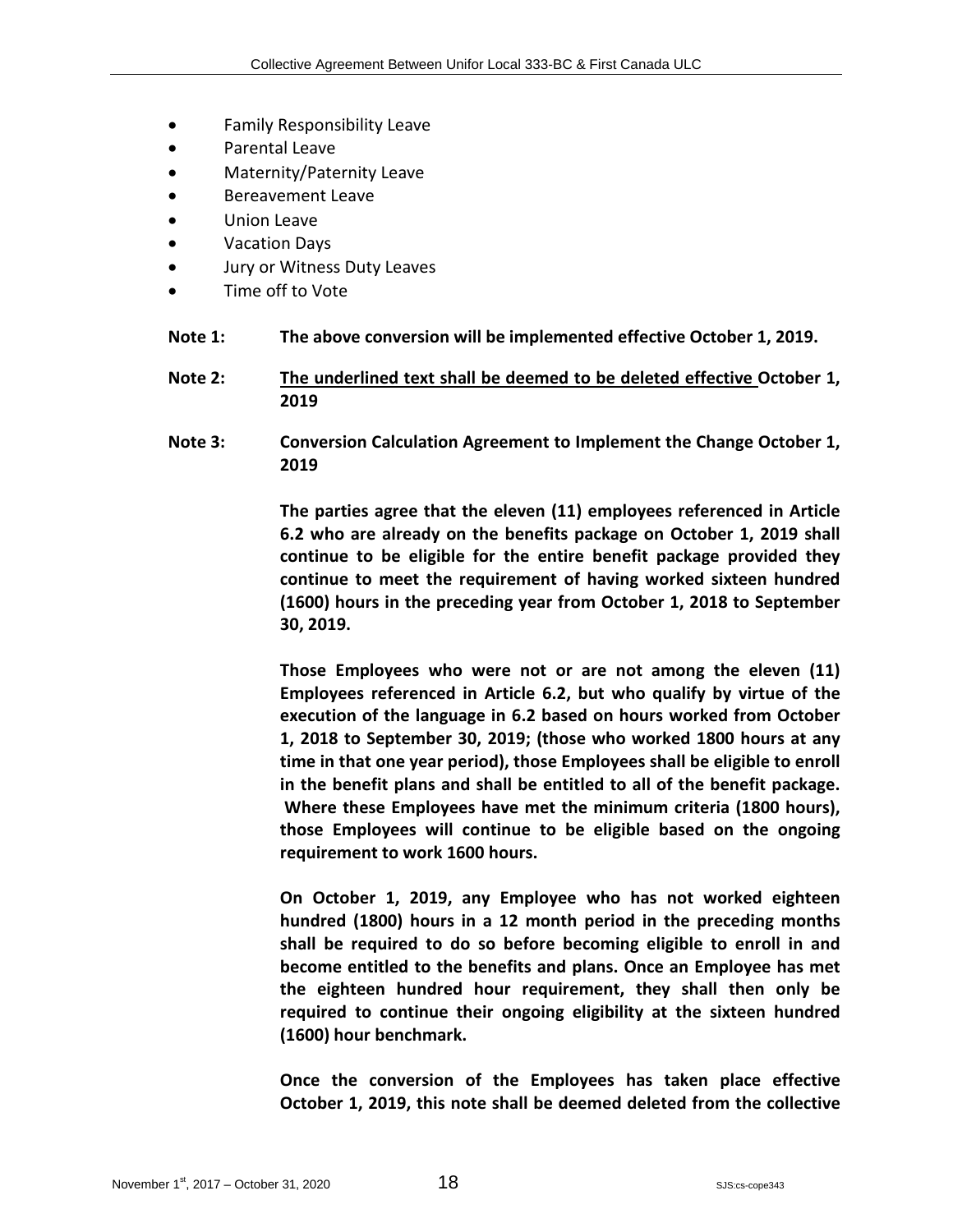# **agreement effective the first date of the renewal collective agreement after this agreement's expiry.**

#### <span id="page-25-0"></span>**6.3 Casual Employee**

A casual employee is any employee who has successfully completed their probationary period, and who does not meet the definition of Article 6.2; or has signed or been assigned a shift that has been vacated by a permanent employee who has signed on to the Spareboard in accordance with Article 7.5.

#### **Note: The underlined text shall be deemed to be deleted effective October 1, 2019.**

#### <span id="page-25-1"></span>**6.4 Probationary Employee**

A probationary employee is any employee who has not completed the probationary period of three hundred and thirty (330) hours worked or six (6) months from the date of hire, whichever comes first, including any training period.

The Parties may mutually agree, where applicable, to extend the probationary period.

#### <span id="page-25-2"></span>**6.5 Disciplinary Action**

The Company shall have the right to discipline or discharge any employee for just and reasonable cause. Nothing in this Article restricts the right of an affected employee or the Union to grieve the discipline or discharge. All complaints shall be open to inspection by the Union.

#### <span id="page-25-3"></span>**6.6 Employee Records**

The Company shall maintain only one (1) file for each employee's record dealing with any work performance related issues. All employees shall have the right to access their employee record at any reasonable time during normal office hours or upon twenty-four (24) hours' notice.

Any letters of commendation or discipline, and letters that can lead to discipline, shall not be entered into an employee's record without the concerned employee and the Union being provided with a copy.

Should the affected employee or the Union dispute any such entry, the matter may be grieved and the resolution thereof shall become part of the employee's record.

An employee's record shall be cleared of any disciplinary matters provided that the employee maintains a clear record for a period of one (1) year and provided that the employee was not absent from work for a period of sixty (60) calendar days or more.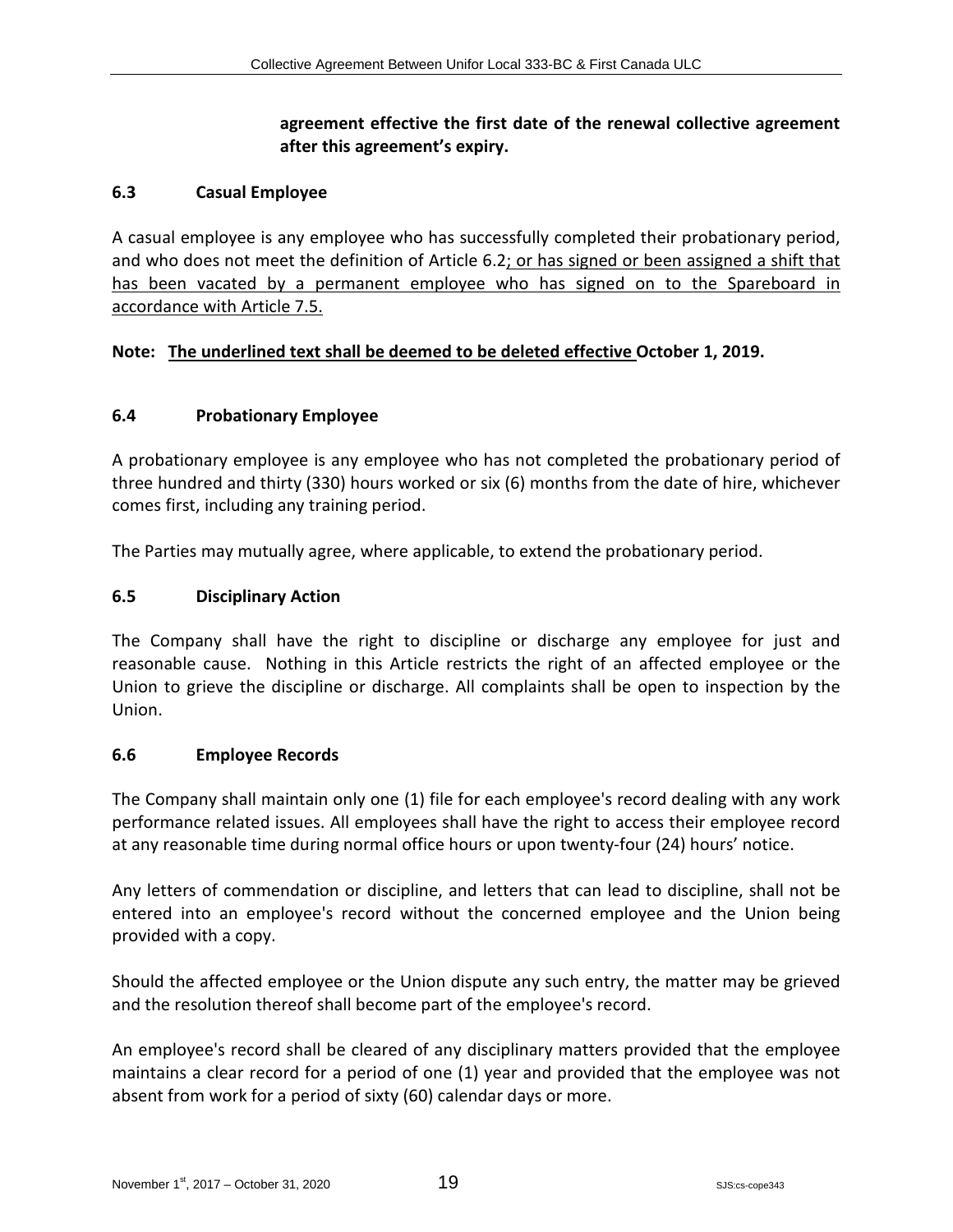Should the disciplinary matters be related to motor vehicle accidents, passenger incidents and traffic violations, the disciplinary documentation shall remain on an employee's record for a period of two (2) years.

#### <span id="page-26-0"></span>**ARTICLE 7 - SENIORITY**

#### <span id="page-26-1"></span>**7.1 Definition of Seniority**

Employees shall accrue Company seniority on and from the date of hire; shall accrue Section seniority from the date they start their employment within a section; and shall accrue Classification seniority from the date they start their employment in a job classification listed in Article 25, Wage Schedule.

#### <span id="page-26-2"></span>**7.2 Definition of Section**

| Operations:  | shall include only operators.                              |
|--------------|------------------------------------------------------------|
| Maintenance: | shall include vehicle cleaning and servicing personnel.    |
| Office:      | shall include dispatcher, scheduler, and client registrar. |

Employees shall accrue their Company and Section Seniority until the date they are permanently promoted or transferred to a position outside the bargaining unit; or they have been temporarily promoted to a position outside the bargaining unit for a period in excess of thirty (30) calendar days.

#### <span id="page-26-3"></span>**7.3 Seniority Lists**

The Employer shall maintain one (1) seniority list for each section. Each list shall contain the date of hire, the date of Section seniority, and the date of classification seniority.

Up-to-date copies of each seniority list shall be posted and shall be accessible to all employees. Upon request, a copy of the seniority lists shall be provided to the Unit Chair.

#### <span id="page-26-4"></span>**7.4 Accrual and Loss of Seniority While on Leave**

With the exception of Leave of Absence approved by the Company subject to the provisions of this Collective Agreement, employees shall lose seniority in the event that:

- They are discharged for just cause and are not reinstated;
- They voluntarily quit;
- They are on layoff for more than three hundred and sixty-five (365) consecutive calendar days.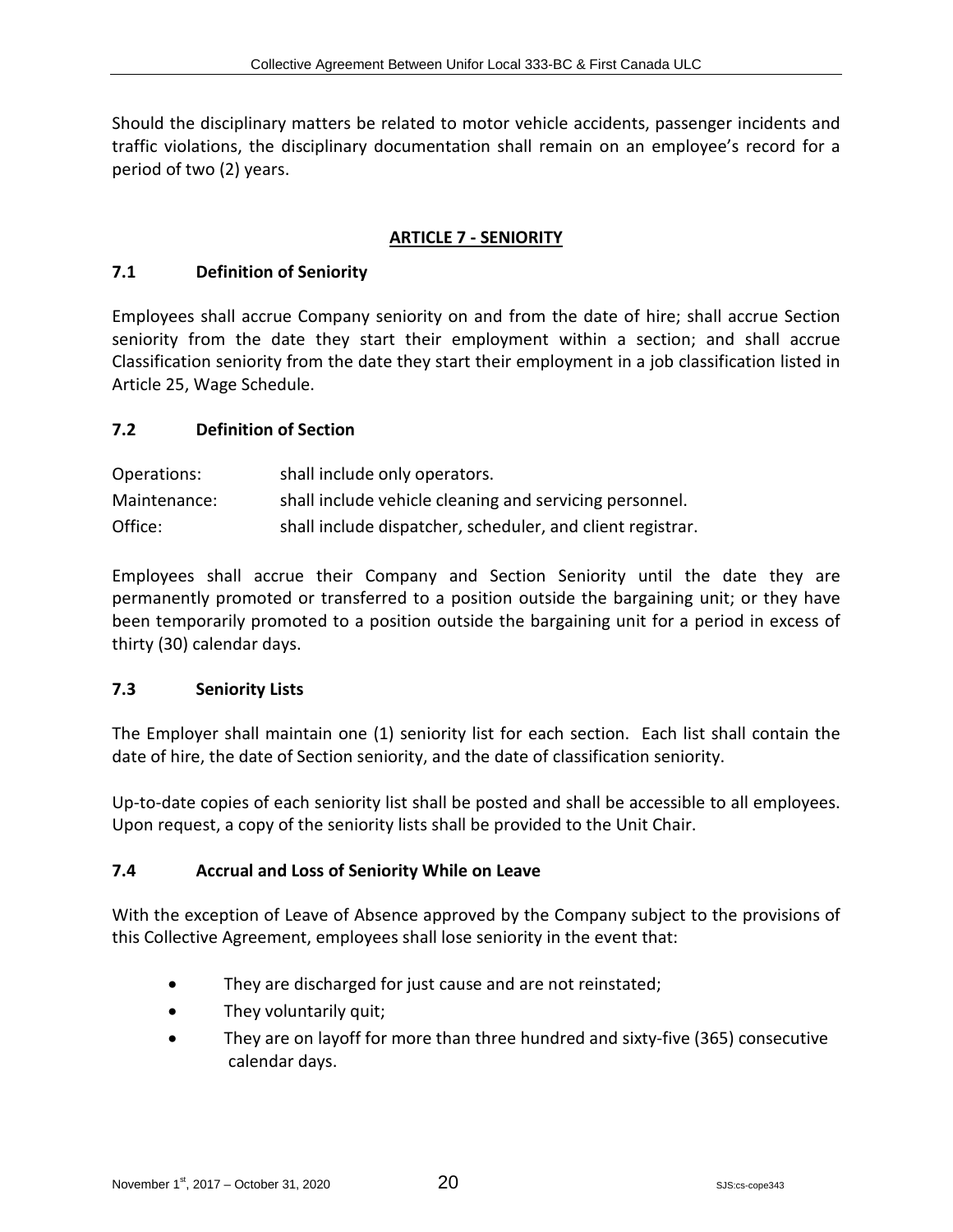Casual employees who have not actually performed any work for the Company for one hundred and eighty (180) consecutive calendar days shall be deemed to be terminated.

#### <span id="page-27-0"></span>**7.5 Employees Signing onto the Spareboard**

When permanent employees sign onto the Spareboard, such employees shall be assigned his/her daily and or weekly work based on his/her seniority. (exclusive of the Spareboard positions designated as having permanent status) their status and entitlements remain unaffected and their seniority shall be in order of their classification seniority within a section followed by their Company seniority, except that permanent employees who do so for a second consecutive sign-up, do so with the understanding that they forfeit their permanent employee status and entitlements, but they retain their classification seniority within a section followed by their Company seniority.

Their entitlements shall be the same as the entitlements for casual employees.

# **Note 1: The above conversion will be implemented effective October 1, 2019.**

#### **Note 2: The underlined text shall be deemed to be deleted effective October 1, 2019.**

# <span id="page-27-1"></span>**7.6 Employees Forced onto the Spareboard**

When permanent employees are forced onto the Spareboard for any length of time, their entitlements shall remain unaffected and their seniority shall be in order of their seniority within a section followed by their Company seniority.

This shall be limited to three (3) employees at any one time and are in addition to the eleven (11) permanent Spareboard positions that have permanent employee status as per Article 6.2.

#### **Note: The underlined text shall be deemed to be deleted effective October 1, 2019.**

# <span id="page-27-2"></span>**ARTICLE 8 - HOURS OF WORK**

#### <span id="page-27-3"></span>**8.1 Normal Work Day**

Subject to Article 8 (Overtime) a normal work day shall be between six (6) hours and seven hours and forty minutes (7.67) per day for operators. For the office staff a normal work day shall be eight (8) hours.

A normal work day for operators working a Compressed Work Week shall be nine hours and thirty-five minutes (9.58 hours). A normal work day for office and maintenance staff working a Compressed Work Week shall be ten (10) hours.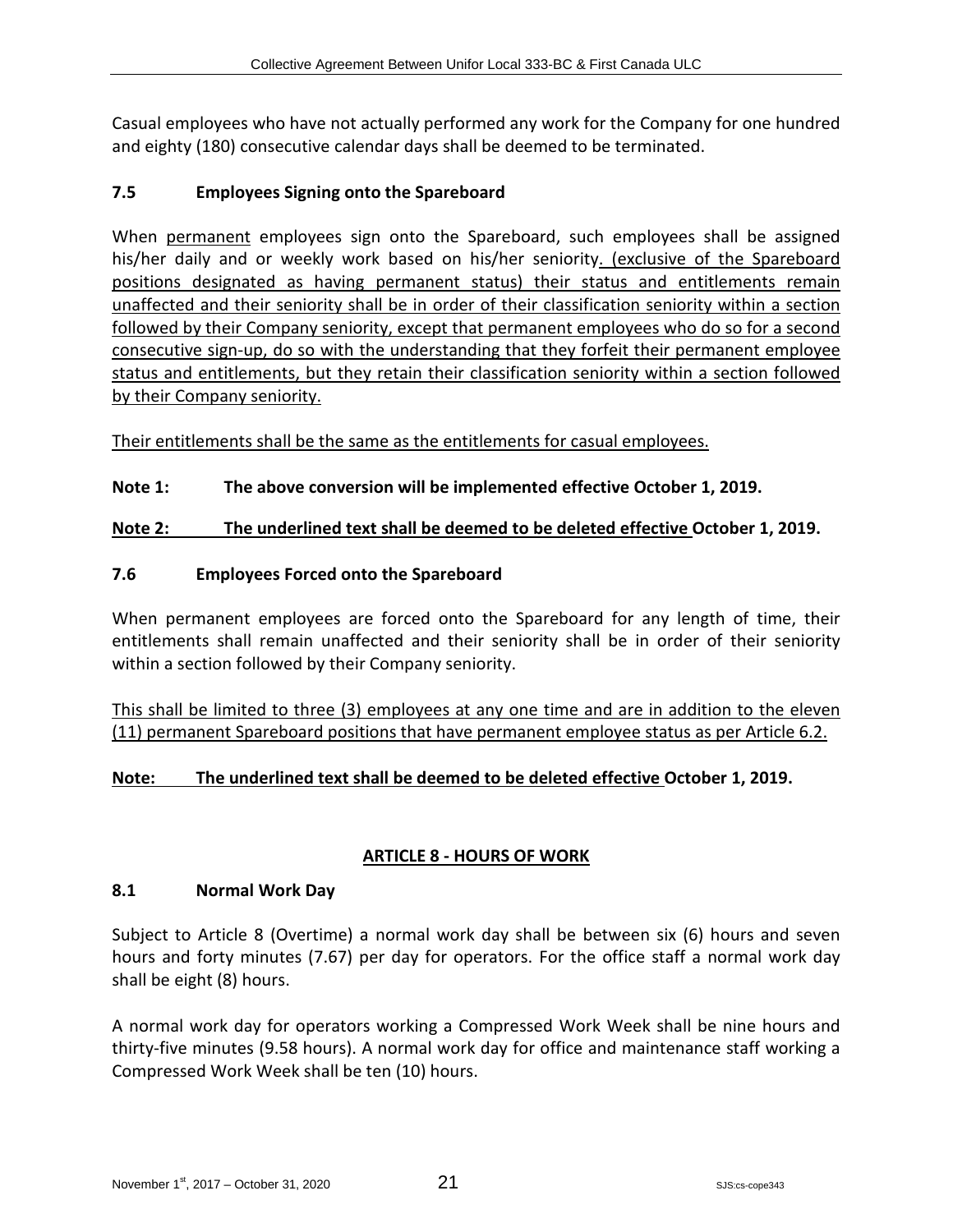# <span id="page-28-0"></span>**8.2 Normal Work Week**

#### <span id="page-28-1"></span>**8.2.1 Regular**

A normal work week, for employees, shall be five (5) consecutive working days followed by two (2) consecutive days off within any seven (7) calendar days.

# <span id="page-28-2"></span>**8.2.2 Compressed**

A normal work week for Compressed Work Week shifts will be four (4) days of work and three (3) consecutive days off in a seven (7) day period.

The Parties agree that when an employee's normal shift or schedule changes as a result of the Sign-Up, two (2) consecutive days off may not always be possible.

#### <span id="page-28-3"></span>**8.3 Minimum Hours**

On any day that an employee reports for work they shall receive a minimum of four (4) hours work at the applicable rate, or pay in lieu when four (4) hours work is not available.

The four (4) hour minimum pay in lieu does not apply if an employee is unable to complete the minimum assignment of four (4) hours. The minimum of four (4) hours work may include a split.

#### <span id="page-28-4"></span>**8.4 Shift Extension**

An employee may not refuse work that would alter their split or finish time, unless that work would result in their work day exceeding eight (8) hours for a Normal Work Week, ten (10) hours for a Compressed Work Week.

The parties agree that this provision is not to be used as a scheduling tool to force employees to work overtime or work beyond his/her scheduled finish time regularly.

#### <span id="page-28-5"></span>**8.5 Rest Period Between Shifts**

When as a result of the assignment of work, an employee does not have at least eight (8) hours rest between shifts; the Company shall grant eight (8) hours rest upon the request of the affected employee, except when an employee has chosen work with less than eight (8) hours rest between shifts. In the case of an Operator the provisions of the National Safety Code shall apply.

#### <span id="page-28-6"></span>**8.6 Inclement Weather**

Employees who are scheduled to work shall suffer no loss of earnings as a result of the cancellation of service due to inclement weather providing that the employee reports for work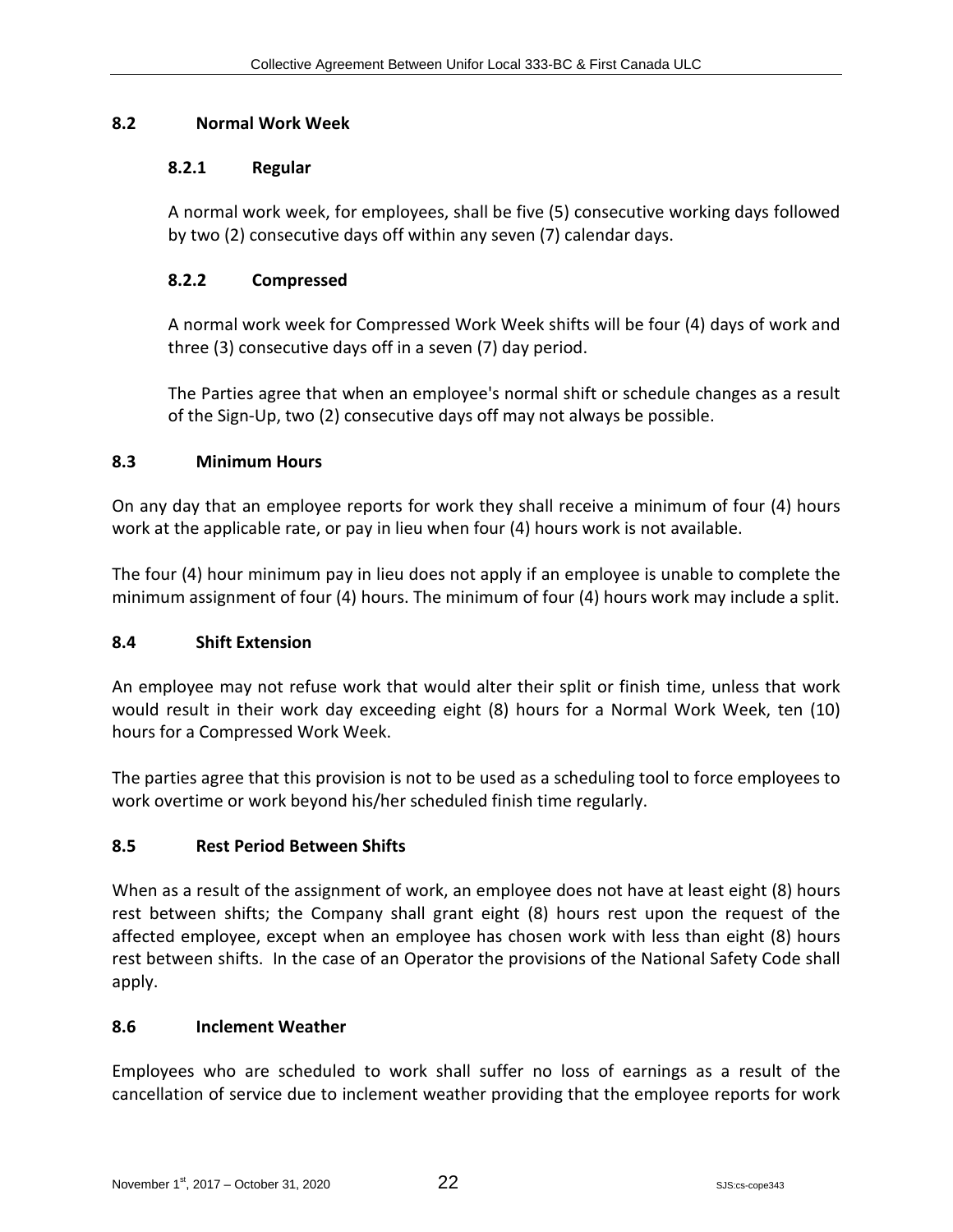at their scheduled time, or has been instructed not to report for work by telephone extenuating circumstances notwithstanding.

#### <span id="page-29-0"></span>**ARTICLE 9 - OVERTIME**

#### <span id="page-29-1"></span>**9.1 Definition**

All time worked in excess of eight (8) hours on any day and forty (40) hours in a week shall be paid at overtime rates in accordance with Article 8.2.1. For Compressed Work Week shifts, all time worked in excess of ten (10) hours per day and forty (40) hours in a week shall be paid at overtime rates in accordance with Article 8.2.2.

Notwithstanding the above, any employee working a compressed shift due to the absence of the regular employee who holds that shift shall be paid straight time rates for the day the employee works that shift. Overtime rates shall apply only after ten (10) hours per day or forty (40) hours in a week.

When overtime becomes available, the Company reserves the right to assign the overtime in the most cost-effective manner.

Employees on a working day who normally work a non-compressed shift shall be offered overtime before employees who work a compressed shift without consideration being given to seniority. Overtime will be offered via seniority within each shift category.

Employees being offered work as Day Off Overtime shall be offered work based on seniority.

#### <span id="page-29-2"></span>**9.2 Daily Overtime Rates**

For Normal Work Week:

| First three (3) hours or portion thereof: | 150% of rate |
|-------------------------------------------|--------------|
| All work in excess of three (3) hours:    | 200% of rate |
|                                           |              |
| For Compressed Work Week:                 |              |
|                                           |              |
| First one (1) hour or portion thereof:    | 150% of rate |
| All work in excess of one (1) hour:       | 200% of rate |

#### <span id="page-29-3"></span>**9.3 Banking of Overtime**

1. Employees can direct what overtime pay they wish to bank. Overtime pay that is not specifically directed to be banked will automatically be paid out. Banked hours can be accessed pursuant to Article 31.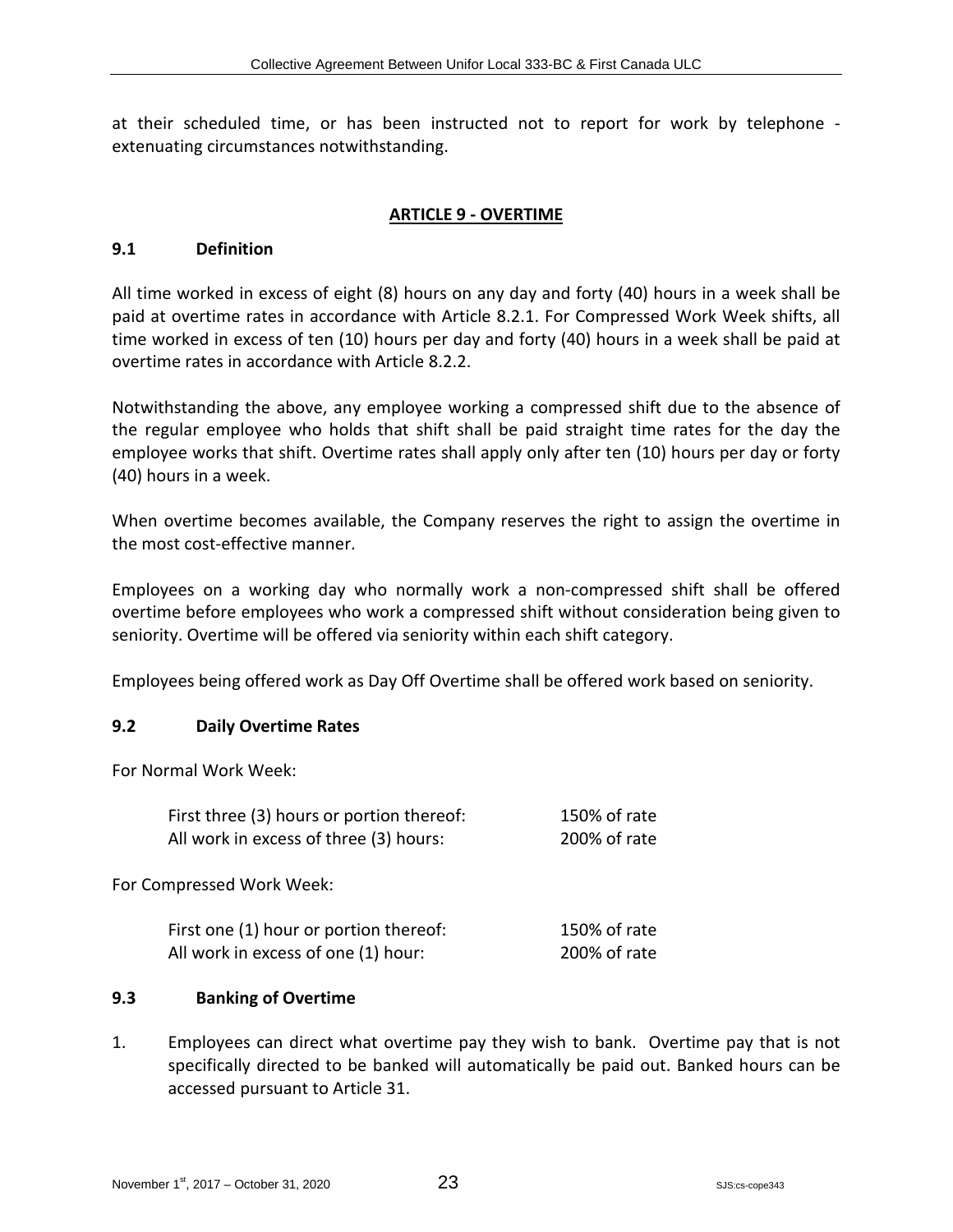- 2. When employees request a pay-out of their banked time, it will be included on their regular paycheque.
- 3. Employees may elect to take one (1) or more days of banked time as days off under the following conditions:
	- (a) The Company shall allow two (2) Operators, per operational day to take a banked day off, to a maximum of:
		- Four (4) days for compressed shift workers;
		- Five (5) days for conventional shift workers;

per calendar month at the Operator's discretion.

- (b) The Company shall allow one (1) employee from the Office and Maintenance sections, per operational day to take a banked day off to a maximum of:
	- Four (4) days for compressed shift workers;
	- Five (5) days for conventional shift workers;

per calendar month at the Employee's discretion.

- 4. The employee must provide seventy-two (72) hours written notice of their intent to take a banked day.
- 5. Employees must have a minimum of seven and one half (7.5) hours in their bank for each day off and have the appropriate bank time earned before making the request.
- 6. Employees may request to take a single day of banked time, a maximum of sixty (60) days in advance of the date they wish to take the time.
- 7. Banked Time may be taken as blocks of four/five (4/5) days either in conjunction with annual vacation or as stand-alone blocks of four/five (4/5) days.

Employees wishing to sign any week(s) of banked time must wait until after all employees have signed their annual vacation entitlement.

When all employees have signed their annual vacation entitlement, any employee wishing to sign one (1) or more week(s) of banked time may select in order of their seniority at that time. If taken as standalone blocks of four/five (4/5) days, service requirement and sufficient notice will be the deciding factors.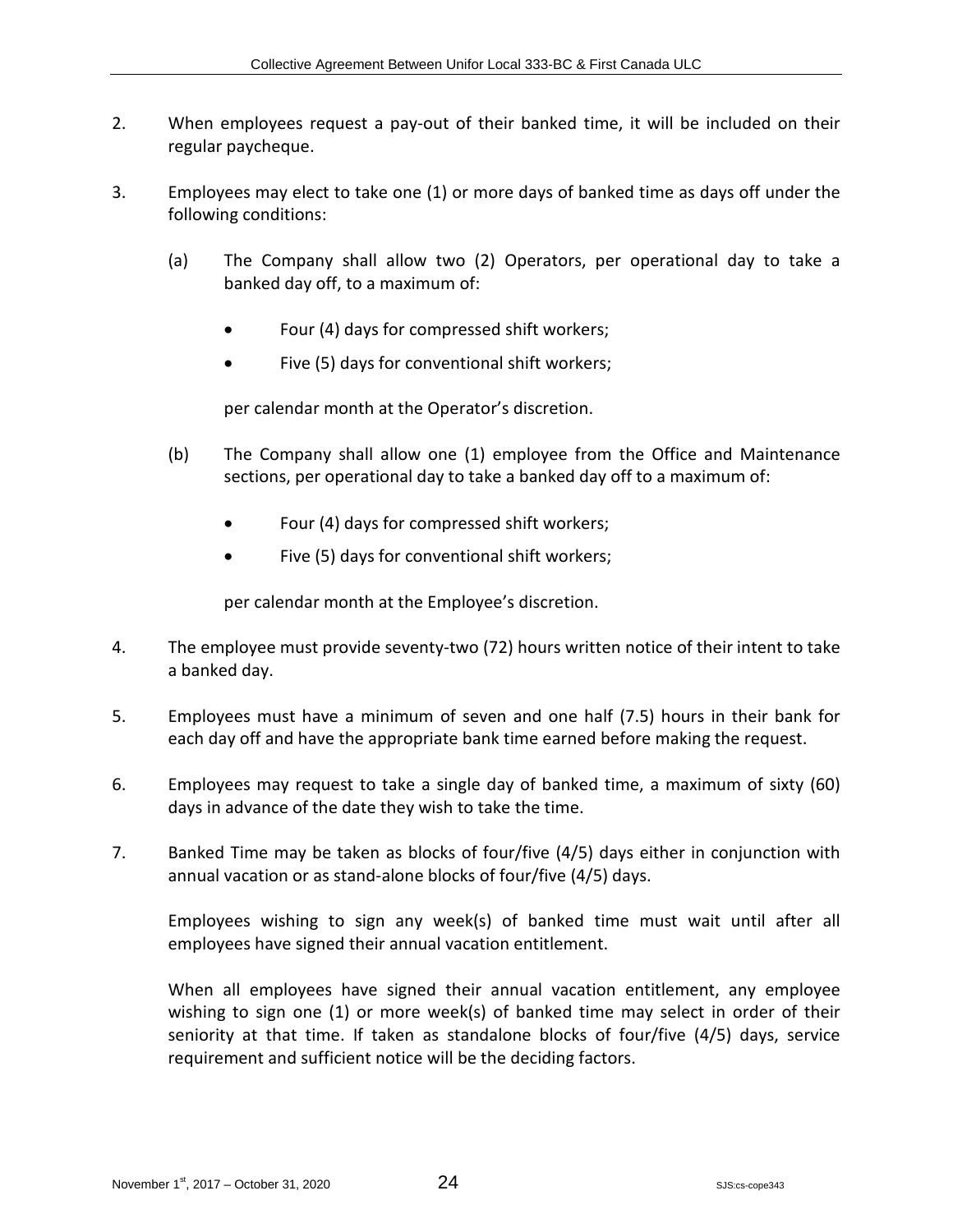- 8. Employees must have earned the appropriate bank time in order to be eligible for the guaranteed time off.
- 9. The Company will grant such requests on a first come first served basis without regard to seniority.
- 10. The following procedures shall apply:
	- (a) The Company will ensure that all requests for banked time leave will be date and time stamped.
	- (b) The Company will post all requests for leave on the Leave Board.
	- (c) The Company will ensure no other requests have been received for the same days.
	- (d) The Company shall provide confirmation or denial of the request on the same day of the submission.
- 11. The Company will not approve leaves of absence for non-banked time until after the seventy-two (72) hour provision for banked time leaves has elapsed. The period shall be calculated seventy-two (72) hours prior to the requested day off.
- 12. Where a banked time slot is secured with a Banked day, the time off shall be paid as Banked Time and not substituted as another form of time off.
- 13. This provision is not applicable during the following time frames except at the discretion of the Company: January  $1<sup>st</sup>$  to March  $31<sup>st</sup>$  of any calendar year.

#### <span id="page-31-0"></span>**ARTICLE 10 - SIGN-UP AND ASSIGNMENT OF WORK**

#### <span id="page-31-1"></span>**10.1 Sign-Up**

When signing for work and days off, employees shall do so in order of Section seniority. Sign-Ups will normally occur four (4) times per year, unless otherwise mutually agreed to by the Union and the Company. Sign-Ups will normally take effect in January, April, June and September of each year.

The Company, in consultation with the Union's Sheet Committee, shall construct the shifts for Sign-Up. Any proposals made by the Sheet Committee, as to the construction of shifts or allocation of days off for a Sign-Up, shall be implemented, as far as possible, provided the implementation date of the Sign-Up is not unduly delayed.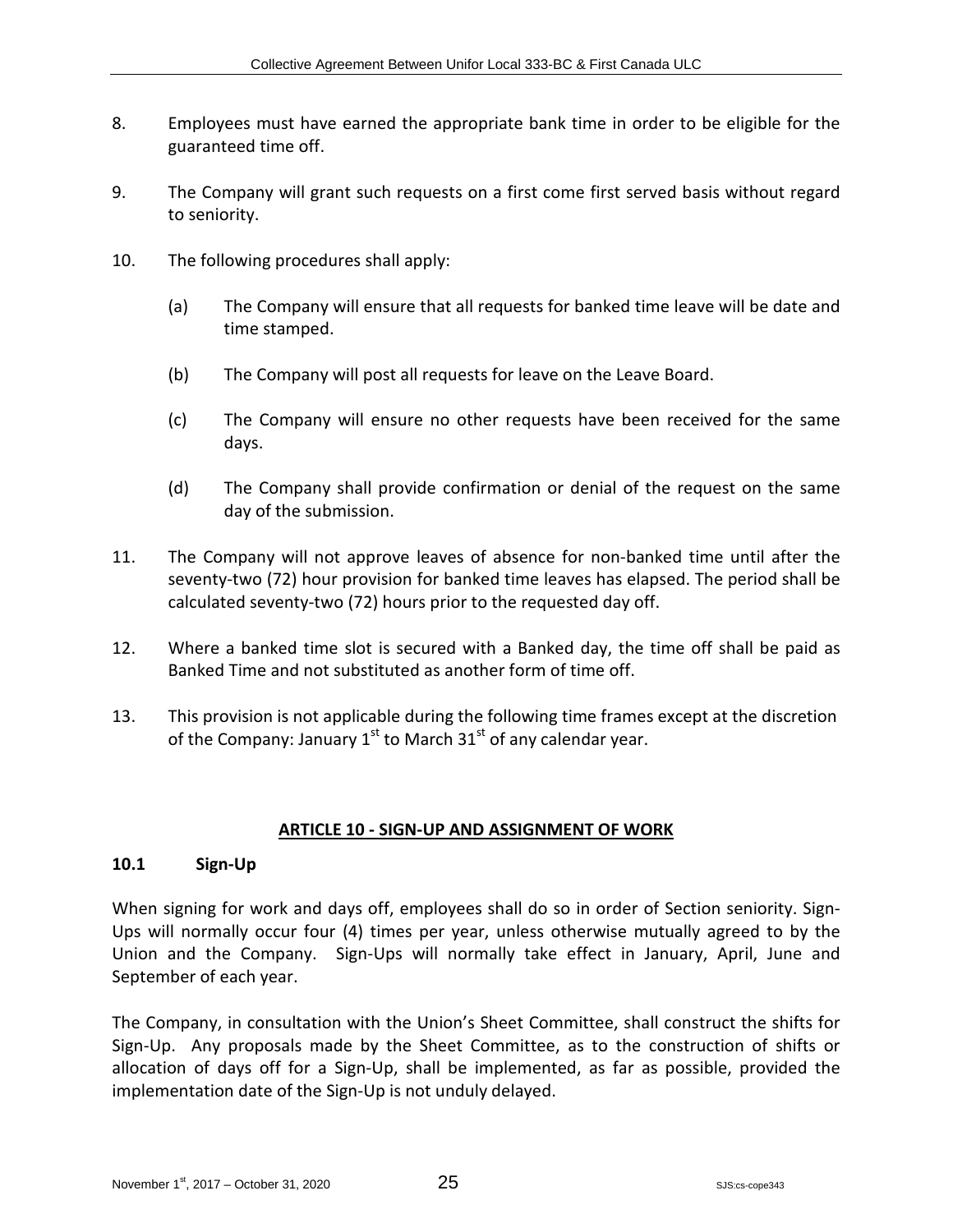For purposes of this Article the consultation process shall be as follows:

As soon as it is known to the Company that a Sign-Up is to be scheduled, the Company shall notify the Sheet Committee Chair at least thirty (30) calendar days prior to the date for the Sign-Up to take place.

The Company shall provide the Sheet Committee Chair with details of any proposed changes, additions or other alterations to the Sign-Up.

The Sheet Committee will examine the proposals of the Company, and submit any proposals or counter-proposals to the Company for their examination.

If either side in the process desires to have a meeting to further discuss any proposed changes, then that meeting will be scheduled with the Sheet Committee as soon as possible to fully discuss any proposed changes.

The Union shall conduct and oversee the Sign-Up of all employees.

The Company shall pay one (1) Sign-Up Representative up to a maximum of four (4) times per year, eight (8) hours pay at regular rates. In addition the Company will pay one (1) representative a maximum of four (4) hours pay per mini sign-up to conduct up to a maximum of four (4) mini sign-ups per year.

#### <span id="page-32-0"></span>**10.2 Spareboard Rules**

The following rules shall govern the assignment of work: the Company responsibilities and the employee responsibilities for those employees employed as Spareboard employees.

- 1. While the Company is entitled to schedule shifts of various lengths to meet operational needs effectively, shifts will be scheduled as much as possible to maximize the number of full shifts (defined as those between seven (7) and eight and one half (8.5) hours, including split shifts) prior to instituting shorter shifts, except that the Company is not required to incur additional costs in order to meet this provision, such as scheduling shifts shorter that the four (4) hour minimum as set out it Article 8.3 or incurring unnecessary premium/OT pay.
- 2. All Spareboard employees must be available for any piece of work that comes available as set out in the call in procedures. Spareboard employees shall not be permitted to restrict their availability for work assignments including restrictions placed on start, finish and/or split times without the written approval of the Company Manager.
- 3. Spareboard operators should call the depot between 15:00 and 15:30 the night before to receive any work assignments for the next day. Operators working at that time should radio Dispatch during that time frame.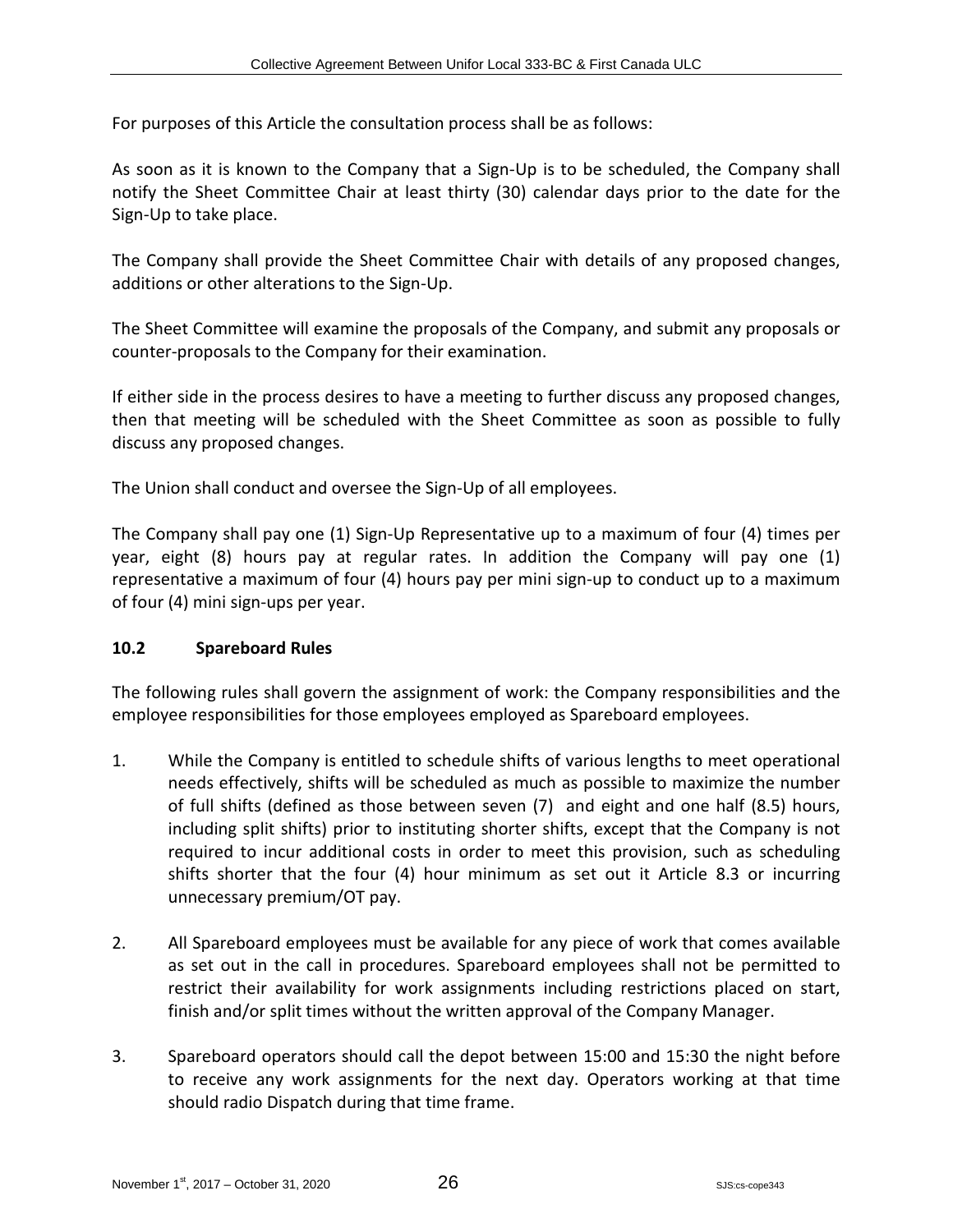- 4. Work assigned at 15:00 will be assigned to Operators on the principle of first on last off by seniority to available Operators who can do the work at straight time.
- 5. If no work is assigned to an Operator at the 15:00 call-in, that operator must call the depot between 8:30 and 9:00 for work for that day. Operators calling at this time will not be required to accept any work starting prior to noon. If work is not assigned at this time, the Operator is released from all obligations to be available for work that day.
- 6. Spareboard Operators may pass on work assignments provided there is a junior Spareboard Operator available to do the work at straight time.
- 7. A Spareboard employee wishing to pass work down to a less senior employee must advise the Duty Dispatcher of their intention to do so not later than 14:00 hours the day before the work pass is to take place.
- 8. Passing work down to a less senior employee is not to be considered as a day off. An employee passing work remains subject to a call by reverse seniority and must be available to accept the work assignment.
- 9. All work assigned will be confined to a ten (10) hour total elapsed time (TET). All work assigned that exceeds the TET is subject to O/T premiums and procedures as set out in Article 8 of this Agreement.
- 10. All Spareboard employees shall be entitled to a minimum of two (2) consecutive off days to be chosen by seniority from a list of available off days during a major sign-up. Once selected, off days may not be altered or changed except through the exchange of shift option
- 11. Employees opting to work on an off day will be placed on the bottom of the spare board for that day. Should an employee opt to work on an off day the provision of two (2) consecutive off days will not apply.
- 12. All Spareboard work will be assigned based on seniority and total paid hours. The senior Spareboard employee available will be assigned the work with the most total payable hours. Subsequent assignments will be made in order of total hours payable to the most senior employee available.

When total payable hours are equal, the assignment will be made based on the earliest finish time. If finish times are identical, the assignment will then be made based on shortest split.

13. All assigned shift commencement times shall not be altered unless the Spareboard employee assigned the work has been given a minimum of ninety (90) minute's notice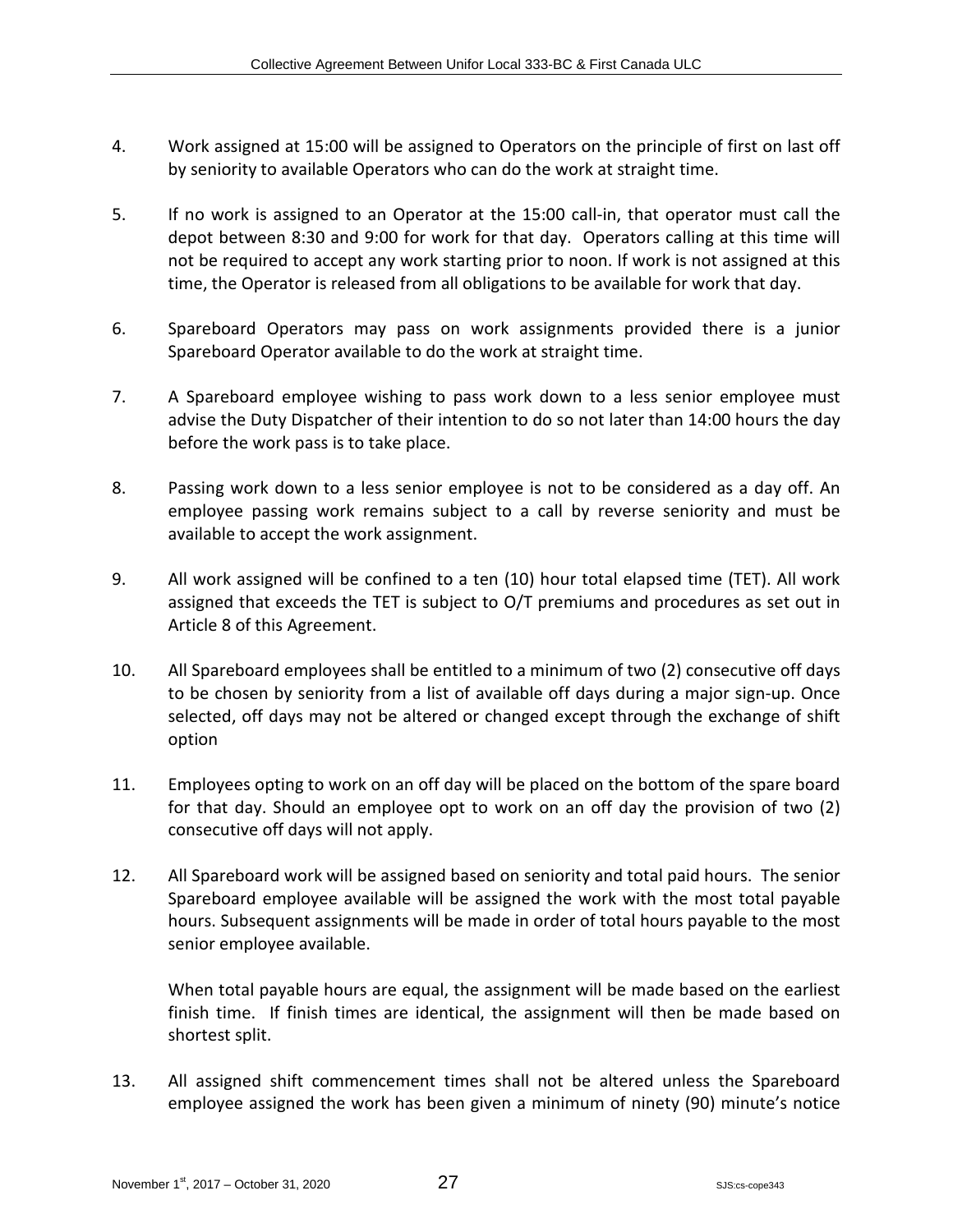of the change. The Duty Dispatcher will not make repeated calls to a Spareboard employee in an attempt to notify the employee of a shift change. If unsuccessful after two (2) attempts and if contact is not made by the employee after fifteen (15) minutes from the second call if a message is left for the employee, the Duty Dispatcher will go on to the next senior Spareboard employee.

14. The number of splits contained in any given piece of work shall be governed by service demand and can be added, deleted and/or altered at any time by the Duty Dispatcher.

# <span id="page-34-0"></span>**10.3 Permanent Employees Working on the Spareboard**

Employees may make themselves available for work on their regular days off at straight time rates, subject to an employee not exceeding a total time of forty (40) hours or five (5) days in a work week, using the exchange of day off or exchange of shift option with any other employee or such employee may work subject to being placed on the bottom of the Spareboard.

# <span id="page-34-1"></span>**10.4 Return to Work**

If the date of return to work is unknown, an employee will be able to return to work on their scheduled week of work only if the Company is notified by 14:00 hours on the Thursday previous to the intended week of return.

If employees wish, they can return to work counter to this condition, by placing themselves on the Spareboard for the remainder of the week. The position the employee occupies on the Spareboard is determined by their Company seniority.

# <span id="page-34-2"></span>**ARTICLE 11 - CONSTRUCTION OF SHIFTS**

# <span id="page-34-3"></span>**11.1 Length of Shifts**

The Company and the Union agree that the intent of this Article is to construct shifts to provide the maximum number of employees with permanent employment of thirty (30) or more hours per week subject to the provisions of this Agreement. Shifts shall be constructed based on service demand. Shifts shall always be constructed with the objective of achieving the following in order of priority:

#### <span id="page-34-4"></span>**11.2 Operators**

#### <span id="page-34-5"></span>**11.2.1 Regular:**

The maximum number of indexes comprised of five (5) days with a minimum of two (2) consecutive days off, composed of a minimum of seven hours and forty minutes (7.67 hours) and a weekly total of thirty-eight hours and twenty minutes (38.35 hours).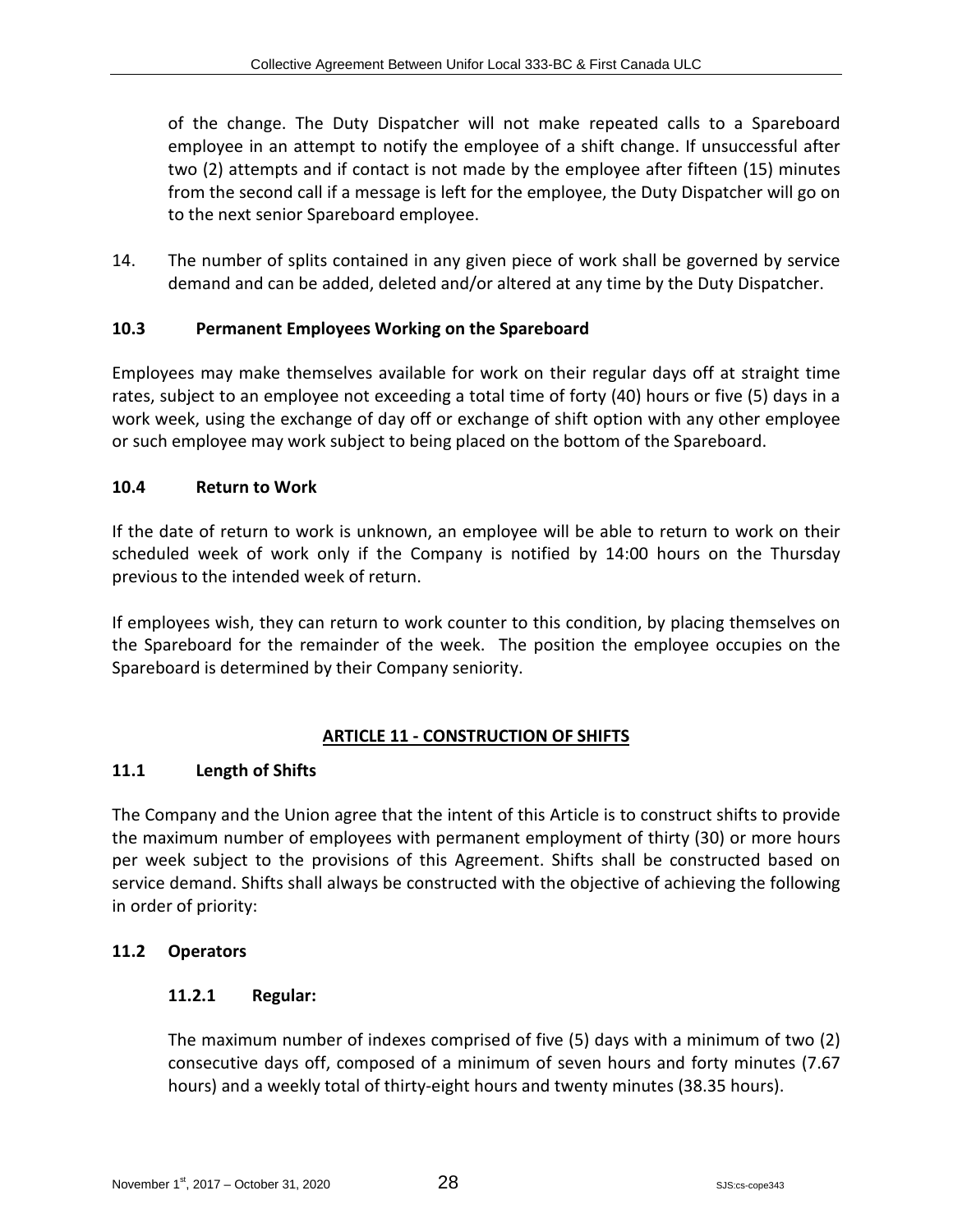#### <span id="page-35-0"></span>**11.2.2 Compressed:**

The maximum number of indexes comprised of four (4) days of work with three (3) consecutive days off subject to Article 8.2 composed of nine hours and thirty-five minutes (9.58 hours) per day and a weekly total of thirty-eight hours and twenty minutes (38.32) hours.

#### <span id="page-35-1"></span>**11.3 Office and Maintenance Staff**

#### <span id="page-35-2"></span>**11.3.1 Regular:**

The maximum number of indexes comprised of five (5) days with a minimum of two (2) consecutive days off, composed of a minimum of eight (8) hours and a weekly total of forty (40) hours.

#### <span id="page-35-3"></span>**11.3.2 Compressed:**

The maximum number of indexes comprised of four (4) days of work with three (3) consecutive days off subject to Article 8.2 composed of ten (10) hours per day and weekly total of forty (40) hours.

#### <span id="page-35-4"></span>**11.4 Split Shifts**

Subject always to Article 11.1, when the Company determines that the hours of service require the construction of split shifts and the split in the shift is less than thirty (30) minutes, the shift shall be paid straight through and the employee shall remain with the vehicle, or on the premises and available for work.

The Company reserves the right to move the split in a shift up to one half  $(\frac{1}{2})$  of an hour in either direction due to service demand. If for any reason an employee cannot accommodate a change in the split time, Dispatch must be informed at the start of the shift (in writing) in order to be guaranteed the split time.

If the Company does not specifically alter the split time, but due to traffic or other unforeseen delays the split start time is delayed, the split will be adjusted and the operator will take the full split.

When service demand necessitates moving an operator's scheduled split time in accordance with the preceding paragraph, and less than thirty (30) minutes' notice is given to the affected operator, then that operator shall have the option of having the split time lengthened to reflect the full split time or take the shorter split time and be paid for the time worked.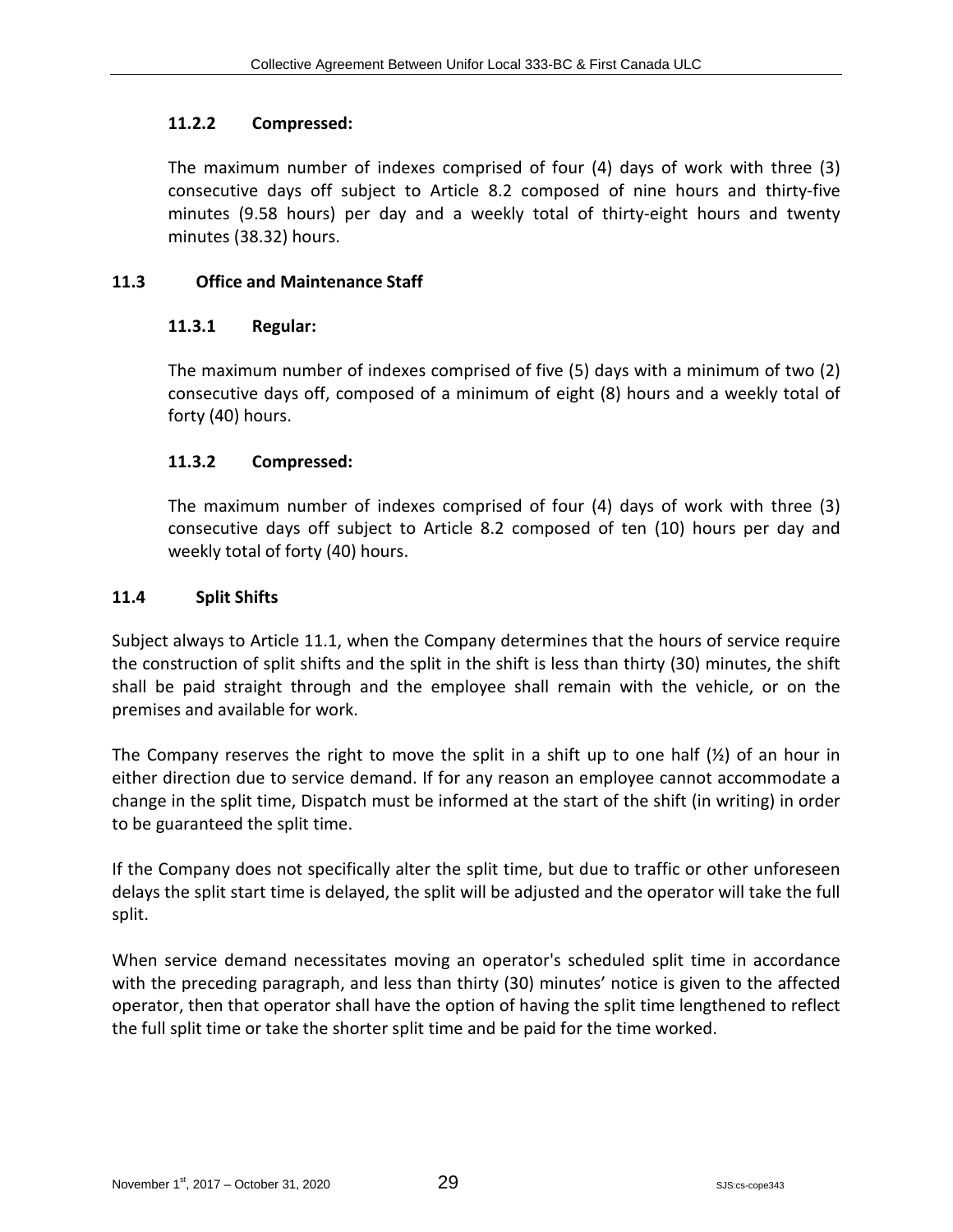# **11.5 Shift Total Elapse Time**

The total elapse time of all shifts shall not exceed ten (10) hours from the start of the first piece of work and the end of the last piece of work and includes time not worked between the pieces of work.

For the purposes of compressed work week shifts only, the Union agrees to extend the total elapsed time by five (5) minutes for operators to ten hours and five minutes (10.08 hours). The Compressed Work Week Shift total elapsed time for office and service staff will be ten and onehalf (10.5) hours.

# **11.6 Pre-Trip and Post-Trip Time**

Fifteen (15) minutes for each pre-trip inspection and ten (10) minutes for each post-trip inspection shall be included as part of each shift.

# **11.7 Shift Changes**

At any time during a Sign-Up period, changes to individual shifts may be made provided there is no reduction in the number of total shifts and no loss of earnings to any employee. At the request of the employee whose shift has been changed, the Union shall conduct a Sign-Up.

# **11.8 Vacated Shifts**

# **11.8.1 Week to Week Vacancies**

A vacated shift shall be deemed to be any shift where an employee has indicated to the Employer and the Union that they will not return to work prior to the end of one (1) week or more.

These shifts shall be filled in their entirety regardless of the reason for the absence provided that the total number of vacated shifts does not exceed two (2) shifts over and above those shifts being filled for absences due to annual vacation or the taking of banked time.

# **11.8.2 Vacancies For The Remainder of the Sign-Up**

A vacated shift shall be deemed to be any shift where the employee has indicated to the Employer and the Union that they will not be able to sign an index within ninety (90) days from his/her first day of absence. The Employer is entitled to a prognosis from the Employee's Physician outlining if a return day is possible within that first ninety (90) days from the first day of the absence/vacated shift.

These shifts shall be filled in their entirety through a mini-Sign-Up or the weekly assignment of work process depending on the length of time remaining in the affected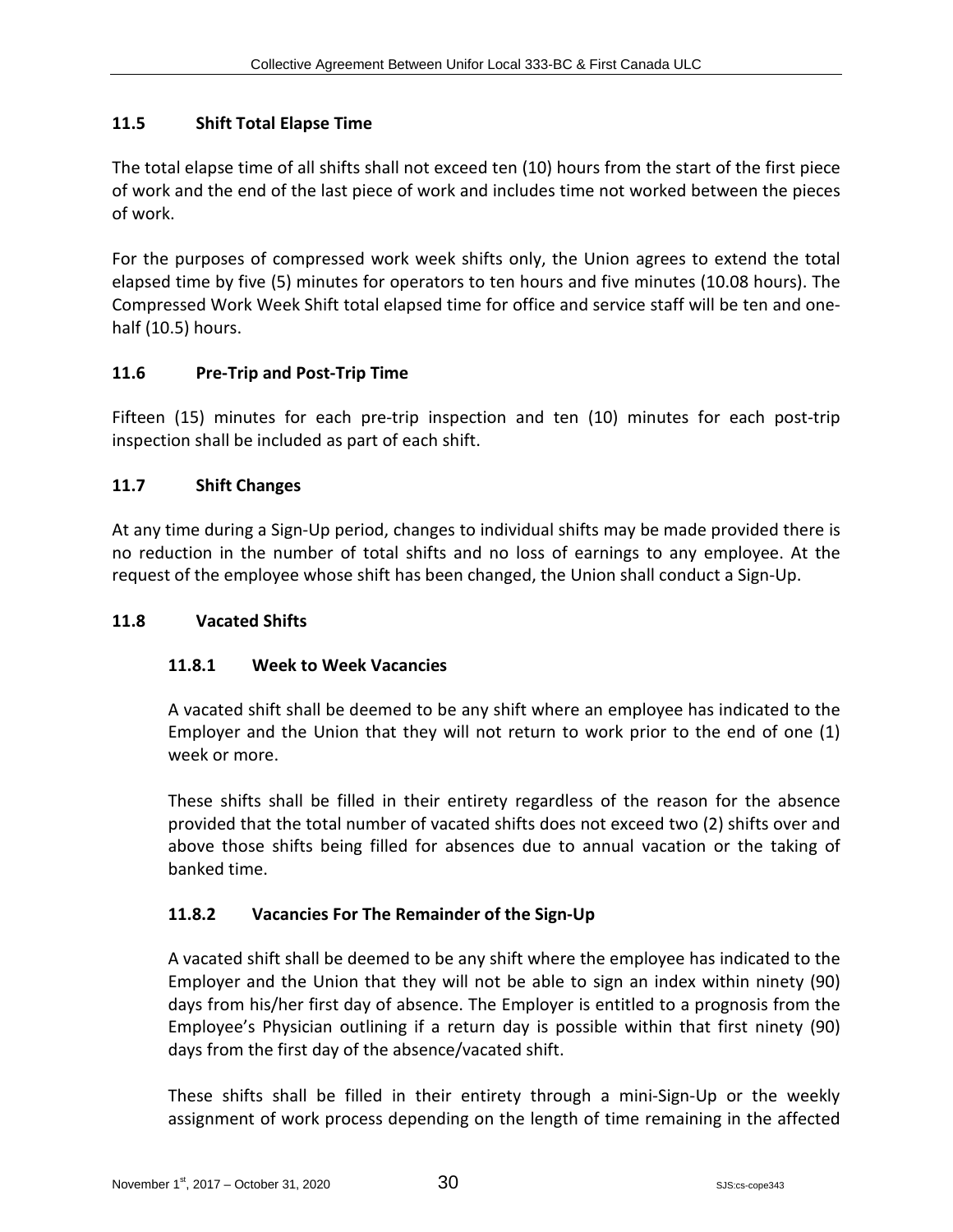Sign-Up and shall be placed on the Spareboard in accordance with their seniority for the balance of the affected Sign-Up.

Employees shall have the option of returning to work at an earlier date and shall be placed on the Spareboard in accordance with their seniority for the balance of the affected Sign-Up.

## **11.8.3 Permanent Vacancies**

When a shift becomes permanently vacant, a Sign-Up will be conducted by the Union in cooperation with the Company, among those employees with less seniority than the employee originally holding the shift. An employee agreeing to fill a vacant shift under these conditions, and subsequently vacated shifts, shall hold the shift for the remainder of the sign-up period.

## **11.9 Maximization of Hours**

In the construction of indexes and shifts both for signing and the Spareboard, the Employer shall build shifts that allow for shifts and runs that provide as close to eight (8) hours in any day and forty (40) hours in any week in order to provide the most number of hours for Employees to be claimed in the shift bid process and for Spareboard Employees to sign or be assigned.

This is done to allow for Employees who want to become permanent Employees as set out in article 6.2 to do so in the most fair and efficient way possible.

Shifts, runs and indexes shall not be constructed in a manner that is seen to negate or avoid the Employer's obligations as set out in this article, however the Employer is permitted to construct such work that is the most efficient and cost effective and that does not negatively affect service.

# **ARTICLE 12 - VACANCIES, PROMOTIONS AND LAY-OFFS**

## **12.1 Posting of Vacancies**

When the Company needs to fill a vacancy or create a new position in the bargaining unit, it shall first post notice of the vacancy or new position internally for seven (7) calendar days before advertising for applicants outside the bargaining unit, so that employees may be made aware and apply. Such notice shall contain, but not be limited to, the following information:

- nature of the position;
- qualifications required;
- experience, skill and ability required;
- hourly rate of pay or salary rate;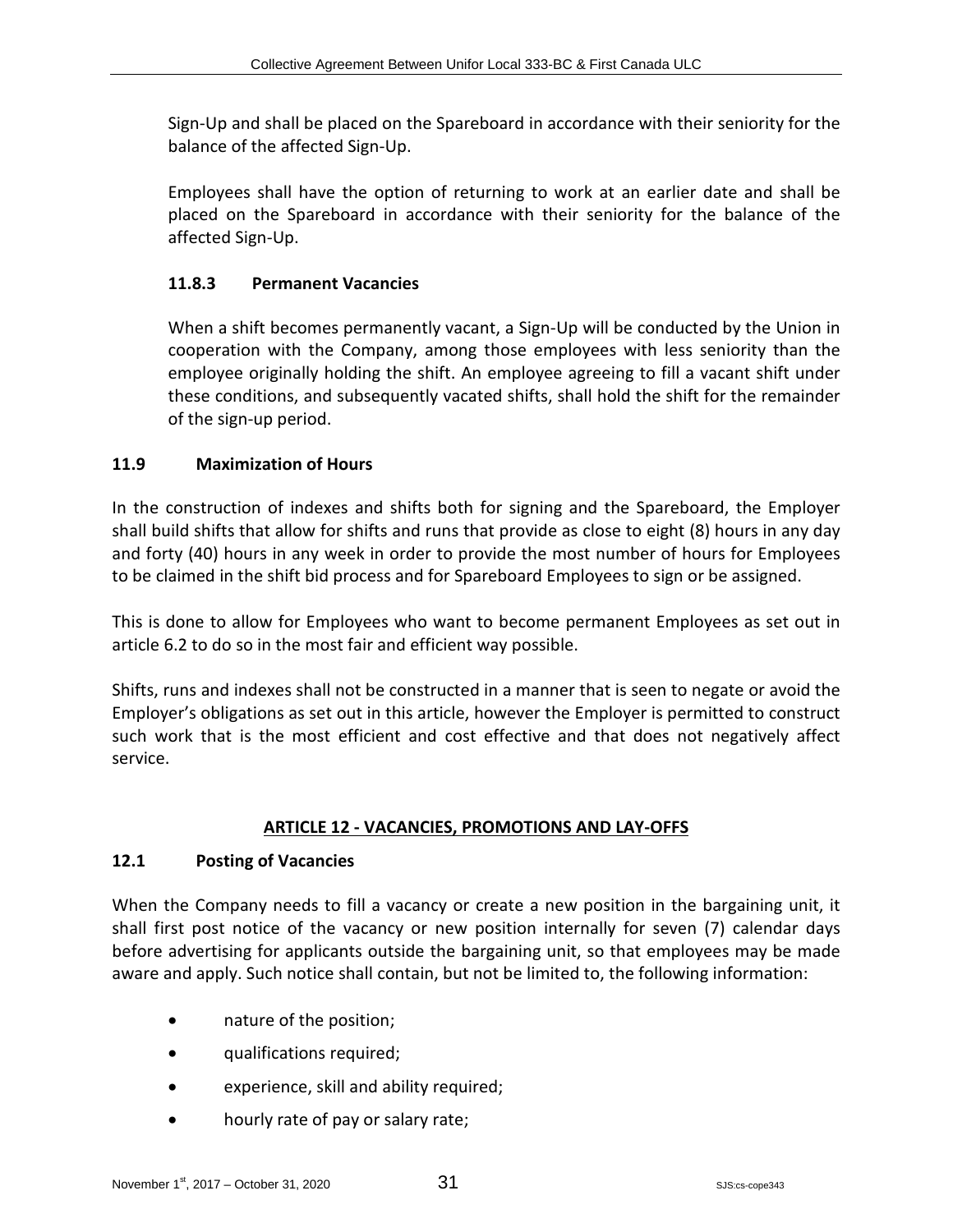• the position is covered by a Collective Agreement.

## **12.2 Filling Vacancies**

The following factors shall receive consideration by the Company when a vacancy is being filled from inside the bargaining unit pursuant to Article 12.1 above; qualifications, experience, skill and ability. The applicant from among such group with the greater Company seniority shall receive preference.

# **12.3 Appraisal Period**

An employee selected to fill a vacancy posted under this Article shall serve an appraisal period of two hundred and twenty five (225) hours worked in the new position.

If the employee proves unsatisfactory for any work-related reason, or the employee decides to return to their former position, the employee shall be returned to their former position, wage, or salary rate, without loss of seniority. Any other employee promoted or transferred because of the rearrangement of positions shall also be returned to their former position, wage or salary rate, without loss of seniority.

# **12.4 Layoff Order**

When it is necessary to reduce staff because of lack of work, then employees shall be laid off within their own classification in reverse order of their Company seniority; last on, first off.

## **12.5 Layoff Notice**

Any employee who has completed their probationary period shall be given fourteen (14) calendar days' notice.

Where less than fourteen (14) calendar days' notice is given, the employee will be paid wages for the balance of notice not given based on the average number of hours that the employee worked in the preceding twelve (12) month period prorated to a daily average and is not to exceed forty (40) hours per week.

This is to be paid at the employee's straight time hourly rate prevailing at the effective date of lay-off. Where the employee has less than twelve (12) months service with the Company, the formula will be adjusted to reflect the actual length of service. This provision does not apply where the employee elects to exercise bumping as provided in the Bumping Rights Articles of this Contract.

## **12.6 Recall Order and Notice of Recall**

Any employee who is laid off and does not bump into another classification shall be placed on a recall list for three hundred sixty-five (365) consecutive calendar days from the date of the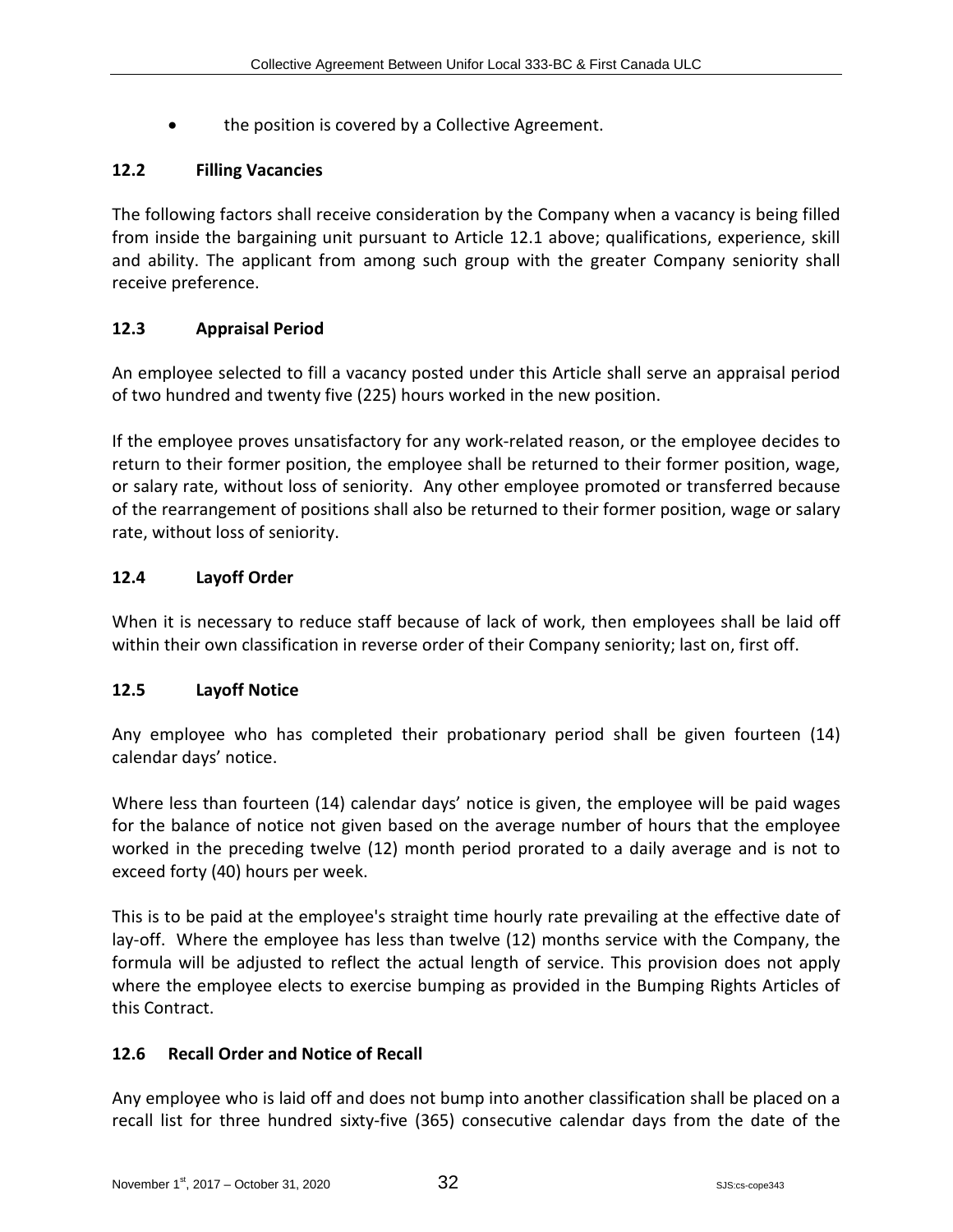layoff and shall be recalled to employment into any available classification in order of their Company seniority, last off first on, provided that the employee has the sufficient qualifications, experience, skill and ability to immediately perform the work in question.

Failure of an employee to accept recall into a classification other than the one from which the layoff occurred will not result in loss of Right of Recall.

Notice of Recall shall be made by the Company by telephone, or if unable to contact the employee personally by telephone then by registered mail to the last known address of the employee that was registered to the Company.

The employee shall have fourteen (14) calendar days from date of mailing to respond to such recall. It is the responsibility of employees to inform the Company of their current addresses and telephone numbers.

Permanent employees shall always be offered recall into any available classification first and before any casual employee is offered recall to that classification.

Casual employees shall be offered recall into any available classification before any new employee is offered employment in that classification. Failure to accept recall to the classification from which an employee had been laid off from shall result in the laid off employee losing all rights to future recall.

## **12.7 Bumping Rights**

Employees who are displaced from one classification by the application of Article 12.4 may, as an alternative to going on the recall list, bump an employee in another classification, with less Company seniority, provided always they have sufficient qualifications, experience, skill and ability to immediately perform the work in such other classification.

Employees who intend to exercise this section of this Article shall be required to notify the Company of their intent to do so within seventy-two (72) hours of being notified of their lay-off. Employees who bump into another classification shall serve the same appraisal period as outlined in Article 12.3.

Should an employee prove unsatisfactory he/she shall be laid off and placed on the recall list in their Company seniority.

## **ARTICLE 13 - OCCUPATIONAL HEALTH AND SAFETY**

The Company shall provide a safe and healthy workplace. They shall ensure proper training and education on safe work practices and use of the equipment. The Company and the Union agree that it is their intent to conduct a safe operation.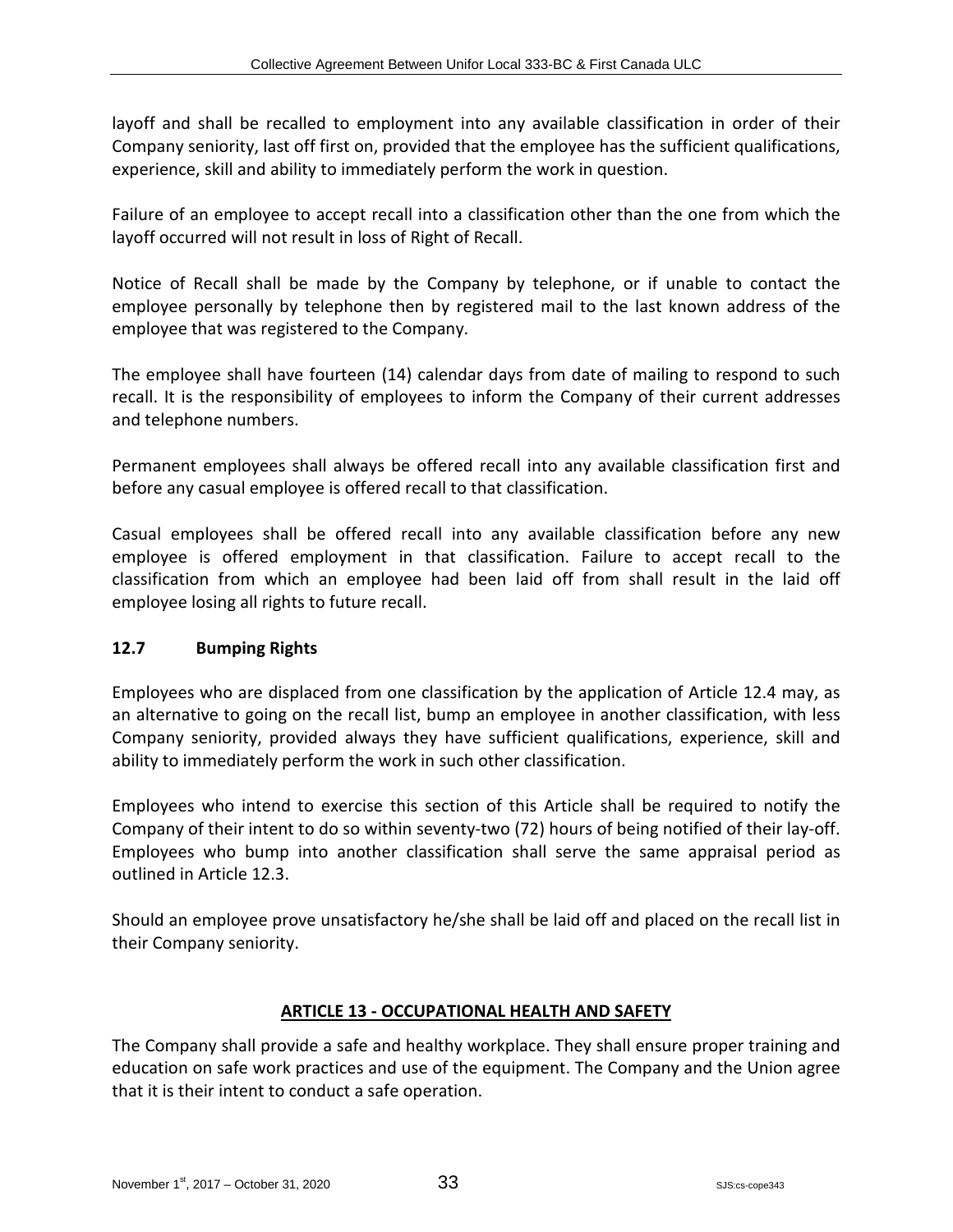The Company agrees to implement all reasonable or practical suggestions made by employees or the Union, for the improvement of safety practices for the protection of employees from safety hazards in the workplace or in the performance of work.

No employee shall undertake any work which is deemed to be unsafe but is subject to Safety Committee evaluation and if deemed unsafe by the Safety Committee, the employee shall not be disciplined or suffer a loss in pay.

## **13.1 Occupational Health and Safety Committee**

The Occupational Health and Safety Committee shall be comprised of two (2) members appointed by the Union and two (2) members appointed by the Company.

The Committee shall be established in accordance with the Workers' Compensation Board and Industrial Health and Safety Regulations, Section 4, and shall meet not less than once per calendar month for the purpose of:

- Assisting in maintaining the overall objective of a safe working environment for all bargaining unit employees;
- Provide a means of communications between the employees and the Company;
- Recommending action on any Occupational Health and Safety matters.

## **13.2 Occupational Health and Safety Committee Members Training**

The Company and the Union agree that members of the Occupational Health and Safety Committee shall attend safety committee training provided by the Workers' Compensation Board of British Columbia.

When possible, the Union and Company appointees shall attend this training together. The Company shall pay up to twenty-four (24) hours pay per calendar year for Union appointees to attend training.

The Company shall reimburse Union appointees for all reasonable travel related expenses, outof-town mileage, meals [maximum ninety dollars (\$90.00) per day], and accommodation as arranged by the Company, with receipts being required before reimbursement.

The Employer shall ensure that all such training takes place pursuant to Sections 3.27(2) & (3) of the *OHS Regulation* ("*Regulation*") which states:

> *(2) The employer must ensure that each member of the employer's joint committees who was selected on or after April 3, 2017 to be a member receives, as soon as*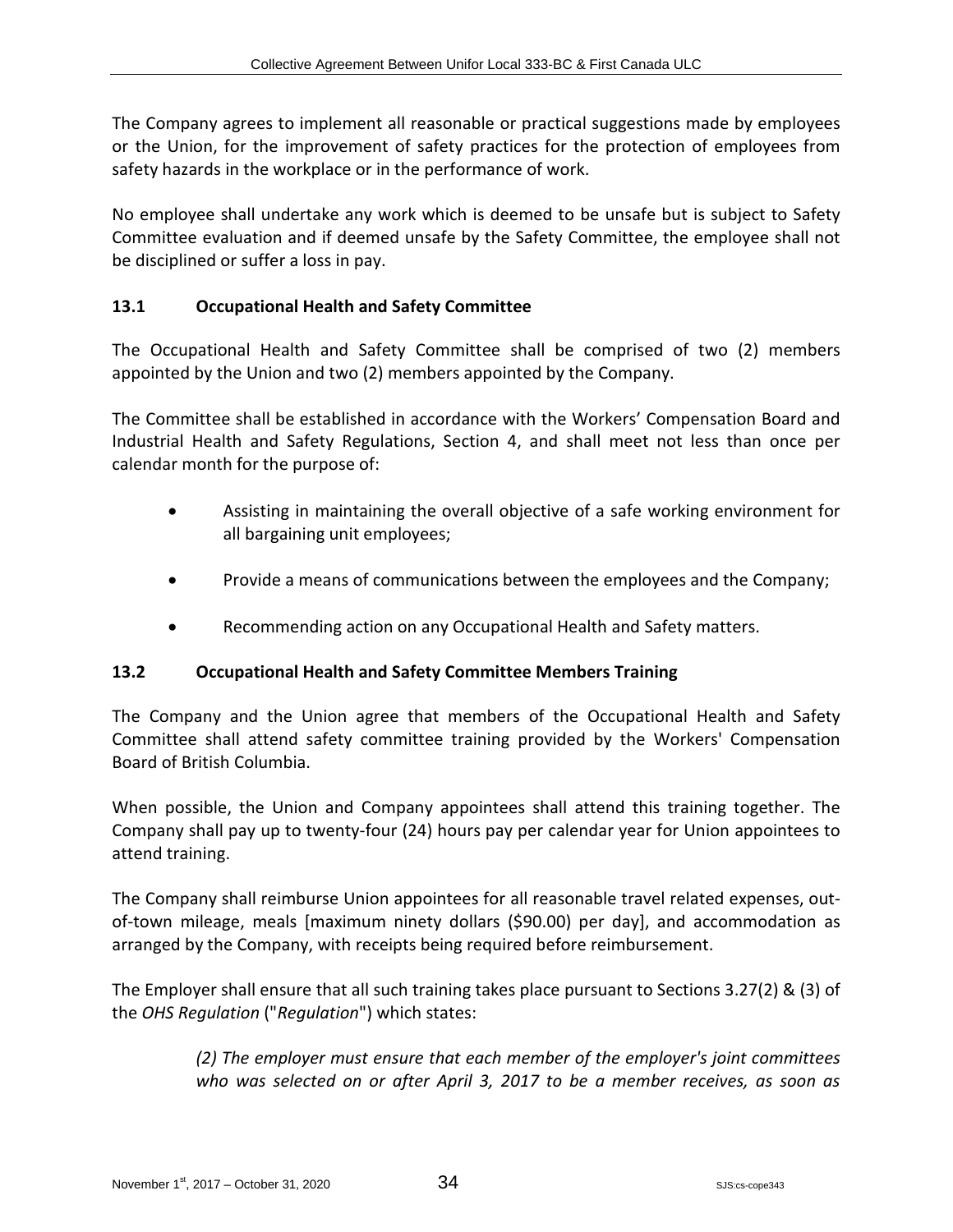*practicable but no more than 6 months after becoming a member, a total of at least 8 hours of instruction and training, as set out in subsection (4).*

*(3) The employer must ensure that the worker health and safety representative at each of the employer's workplaces who was selected on or after April 3, 2017 to be a representative receives, as soon as practicable but no more than 6 months after becoming a representative, a total of at least 4 hours of instruction and training, as set out in subsection (5).*

# **13.3 Video Display Standards**

The Company shall ensure that all new computers have adjustable keyboards. Video Display Terminals will meet the standards of Worksafe BC as outlined in the publication "Working with Video Display Terminals."

# **13.4 First Aid Premium**

The Company agrees to pay a first aid premium of fifty cents (\$0.50) per hour to the senior First-Aid qualified office employee on shift who is a member of the bargaining unit.

## **13.5 New Equipment Training**

The Company shall ensure that all new equipment brought into the fleet or for use by any employee; that all employees shall be fully trained on its operation and use before that employee is sent out in service on that new equipment.

## **13.6 Deep Cleaning of Equipment & Standards**

The employer shall ensure that each vehicle in the fleet goes through a deep clean at least one (1) time per every four (4) months where a complete detailing is performed and the bus is steamed and detailed paying special attention to the driver's compartment.

Further deep cleanings may be required and those additional cleaning will be scheduled when both parties agree that the state of the equipment requires such deep clean.

## **ARTICLE 14 - TECHNOLOGICAL CHANGE**

The Parties hereto agree to co-operate so that the Company can take full advantage of improved technology.

The Company shall notify the Union four (4) months in advance of any intent to introduce new technology which will displace any employee covered by this Agreement.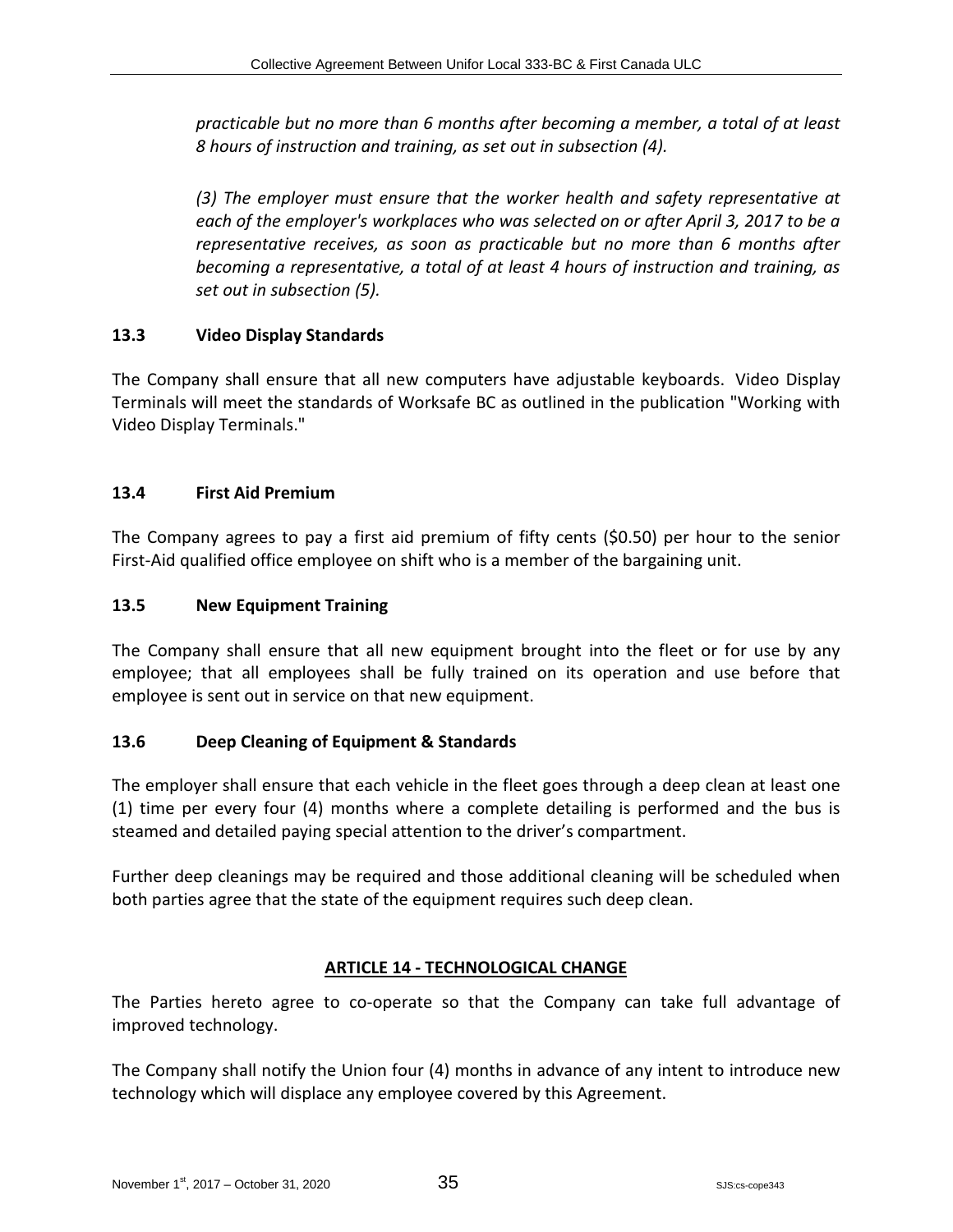After the receipt of such notice the Union will meet with the Company to discuss what impact the technological change will have on the bargaining unit and identify which employees will be set back to a lower paying job classification or laid off under the terms of Article 12 of this collective agreement or terminated. Failing agreement either Party may refer the matter to Arbitration covered under Article 5.

Any employees affected by technological change shall have their wages kept at the rate prior to the implementation of technological change.

## **14.1 Skills Upgrading**

(a) Where the Company requires employees to upgrade their skills in order to operate or maintain new equipment, the cost of such required training shall be paid by the Company and the employee shall be paid for the time of such training falling outside of their normal working hours at their straight time rate of pay.

All employees who require training to operate or maintain new equipment shall be trained by a certified trainer provided by the Company. No employee will operate any new equipment without proper training.

All employees will have documentation or be documented showing that they have been trained up to the standards set out by the Company. Proper training means all material that relates to the new equipment and hands on experience with the new operating equipment.

(b) In cases where a driver is asked to participate in some additional or remedial training due to preventable collisions/incidents, such training shall be undertaken at the Driver's normal hourly rate for each hour spent in training.

## **ARTICLE 15 - LEAVES OF ABSENCE**

## **15.1 Bereavement Leave**

Regular employees shall be granted up to three (3) working days at their regular rate of pay in the event of a death of their immediate family. Immediate family shall be defined to include a spouse, son, daughter, mother, father, brother, sister, son-in-law, daughter-in-law, mother-inlaw, father-in-law, step children, step parents, step siblings, grandparents (including in-laws) and grandchildren (including in-laws) guardian, aunt or uncle where they have been the primary care giver.

In addition, if the employee is notified of the death while at work, they shall be excused from and paid for the balance of that working shift, and such time shall not be charged against the three (3) day leave.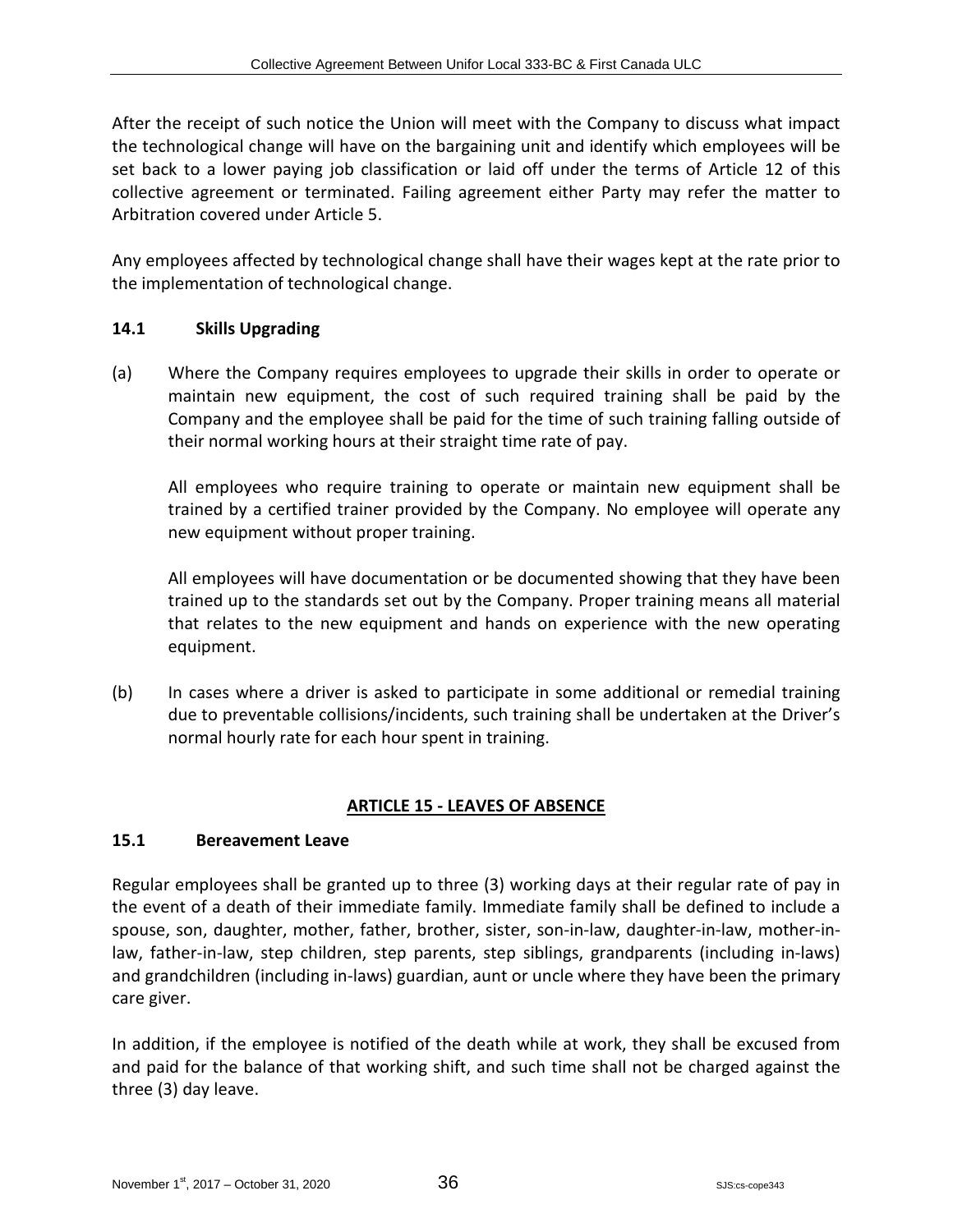This provision includes same sex relationships. Casual employees shall receive the same entitlement as full-time employees; however payment for casuals shall be based on their averaged daily earnings over the previous four (4) week period.

## **15.2 Compassionate, Educational and General Leave**

Subject to the provisions of Article 15.14, the Union and the Company agree that this leave is an entitlement.

Upon agreement between the Union and the Company, a Leave of Absence of up to ninety (90) consecutive calendar days shall be granted, on a first come first served basis.

In addition a Leave of Absence of up to one hundred and eighty (180) consecutive calendar days shall be granted once every five (5) years per employee.

Such requests shall be in writing and leave shall be without pay and without loss of seniority. Leaves of Absence exceeding ten (10) working days shall be subject to the mutual approval of the Company and Union. Where the Company cites "service requirements" as the reason for being unable to agree to grant a Leave of Absence, the Company must demonstrate to the satisfaction of the Union that to grant the Leave would require hiring an additional employee(s).

Where two (2) or more employees request Leave of Absence, in accordance with this Article, but "service requirements" do not enable the Company to agree to grant all requests for Leave of Absence, then the Union shall determine which leave is to be granted. No L.O.A.'s will be granted for the purpose of taking other employment.

Family Care Leave shall be granted for a maximum of eight (8) weeks and may be extended by mutual agreement and may not be unreasonably withheld. Employees on benefits shall have their benefits maintained for the maximum period.

## **15.3 Jury/Witness Duty**

The Company shall grant Leave of Absence, without loss of seniority, wages or benefits, to an employee required to report for jury selection or serve as a juror for a maximum of six (6) months, or who is subpoenaed or summoned to attend an inquest or a court proceeding as a witness to an event occurring during their actual working hours.

The Company shall pay such employee the difference between the earnings such employee would have in any event earned and the payment they receive for those days they would have normally been scheduled to work.

The employee must present proof of service and the amount of payment, if any, received for such jury or witness duty.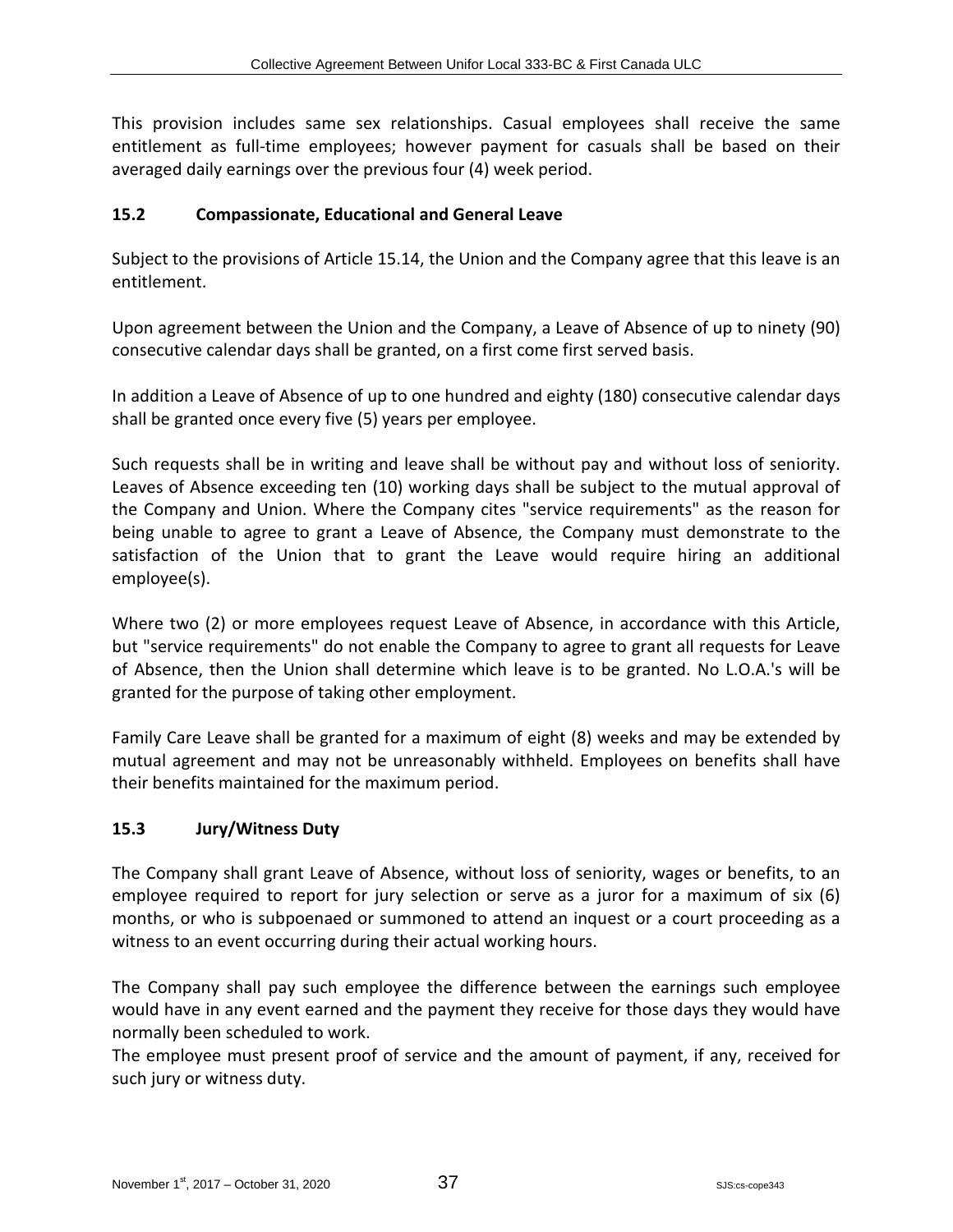# **15.4 Return to Work Following Jury/Witness Duty**

When an employee is required to report as a juror or witness, he/she will not be required to report to work prior to reporting for jury or witness duty.

Except as otherwise provided, employees must report back to work promptly after being released or excused by the court, and shall be paid for all hours they would have otherwise worked, and shall remain available for work up to and including their normal scheduled finish time, subject to the provisions of Article 10.2 of this Agreement.

# **15.5 Jury/Witness Duty on Days Off**

Employees required to serve as a juror or witness while on one (1) or more of their days off shall, upon request, be granted a Leave of Absence without pay for up to an equivalent number of days off immediately, and consecutively, following their release from the court.

# **15.6 Jury/Witness Duty During Periods of Annual Vacation**

Employees required to serve as a juror or witness on any day(s) during a period of annual vacation shall, upon request, be granted an equivalent number of days rescheduled consecutively and immediately following their scheduled period of annual vacation.

## **15.7 Federal, Provincial, Municipal or C.L.C. Position**

Employees elected to Federal, Provincial, Municipal or Canadian Labour Congress full-time office shall be granted as much leave as is necessary during the term of such office. Upon return to the Company, the employee shall enter the job classification previously held without loss of seniority or accredited service.

## **15.8 Leaves of Absence for Union Business**

The Company agrees that it shall not interfere or restrict the Union or its representatives in the administration of the Union and the representation of its members.

In this regard the Company and the Union agree that Leaves of Absence for Union business shall always have priority over educational and general Leaves of Absence.

The Union agrees and accepts that circumstances beyond the control of the Company may arise that directly affect the Company's legitimate business interests that may necessitate the denial or cancellation of a Leave of Absence for Union business.

Union members who are booked off for Union business, shall have their booked off time paid for by the Company in accordance with Article 15.9 and their time shall be considered as time worked.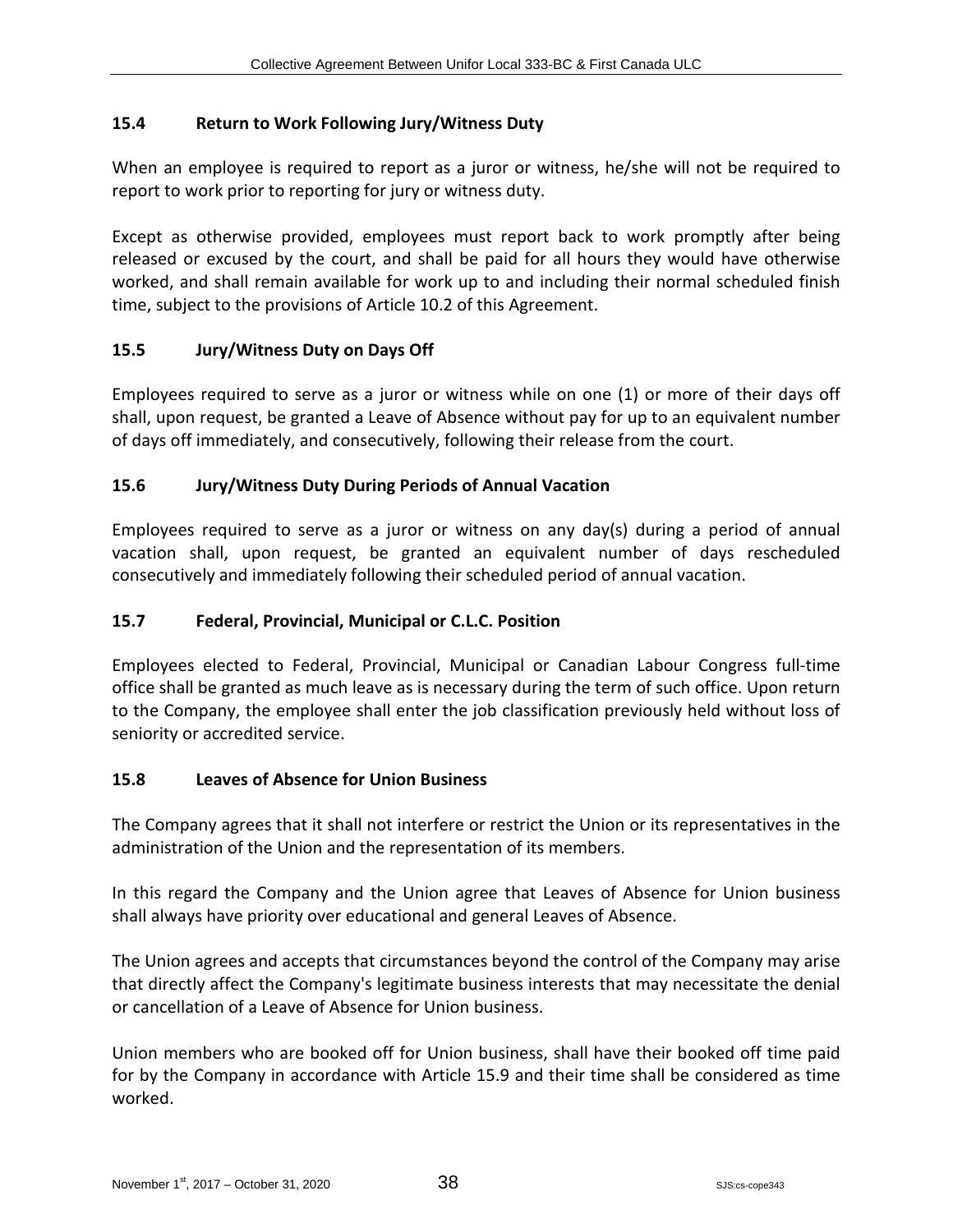Any employee who acts as a full time officer of the Union, Local or National, shall be placed on Leave of Absence with the time involved considered as service with the Company. On conclusion of such Leave of Absence an employee shall return to the job previously held, without loss of seniority.

Leave of Absence for full time Union officers shall be without pay but they shall be entitled to retain their membership in the benefits plan, provided the Union pays the Company's portion of the benefits plan contribution.

Subject to circumstances beyond the control of the Company that directly affect its legitimate business interests, Officers of the Union, Job Stewards, and Union committees shall be granted Leave of Absence for Union business, without loss of seniority, provided a full time officer of the Union gives the Company prior notice of the absence.

As far as possible, such notice will include the dates the leave will commence and conclude. The Union will endeavour to give at least twenty-four (24) hours' notice of any Leave of Absence for Union business.

Excluding a full-time officer of the Union, the Union shall always endeavour to limit the number of employees on Leave of Absence for Union business to normally not more than two (2) at any one (1) time.

Leaves of Absence for Union business, subject to Article 15.9, shall be without pay except for the following reasons which shall be with pay and such pay will be at straight time rates and shall not attract overtime:

- investigate complaints at the request of the Company;
- investigate grievances at the request of the Company;
- attend other meetings at the request of the Company;
- attend grievance meetings;
- supervise at ratification votes.

## **15.9 Administration of Leave of Absence for Union Business**

With the exception of a full-time officer of the Union, all other Union Officers, Job Stewards, and Union committee members shall continue to receive their normal rate of pay.

To facilitate the administration of leaves without pay, such leaves shall be with pay and the Union shall reimburse the Company for all applicable gross salary costs, including annual vacation pay.

The Company shall forward a statement of wages paid to the Secretary/Treasurer of the Union. The Union shall forward, by mail, payment in full within fourteen (14) calendar days.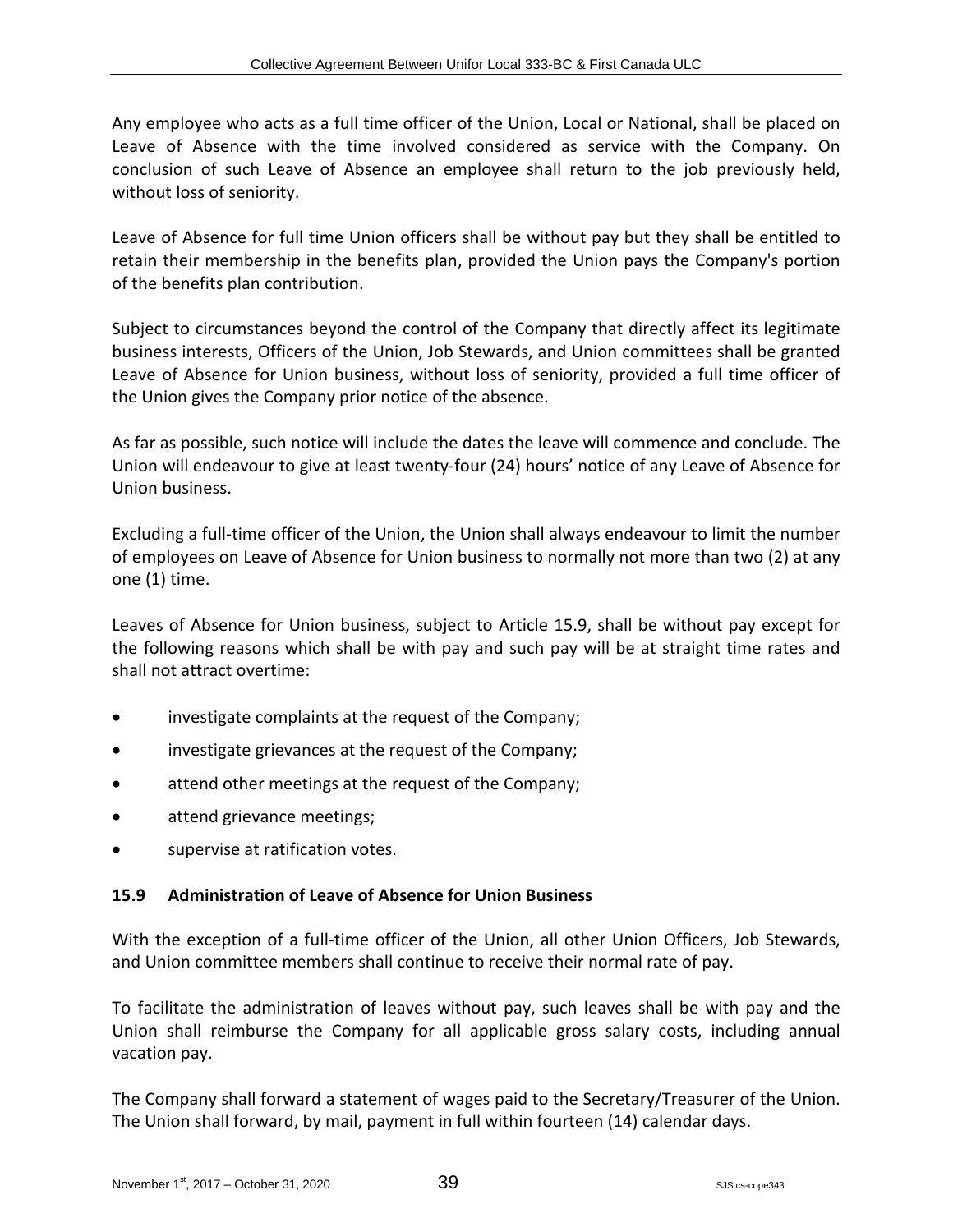If a Leave of Absence under this Article exceeds thirty (30) consecutive calendar days, the Union shall pay the Company's portion of the benefits plan contribution.

#### **15.10 Leave of Absence Due to Driver's Licence Suspension**

The Company agrees to grant Leave of Absence without pay for up to eighteen (18) calendar months to any employees who have their driver's licence temporarily suspended, on the following conditions:

- the employee pays both the employee and Company's shares of the employee's Benefit Package where applicable;
- the period of the leave is not included as service for any benefit entitlement under this Agreement;
- the incident giving rise to the suspension is in no way work related;
- any employee may be eligible for only one (1) such leave of absence during their career with the Company. If any employee has their license suspended a second time, they shall be automatically terminated.

#### **15.11 Maternity/Paternity Leave**

Leave of Absence without pay for a continuous period not exceeding eighteen (18) weeks will be granted to regular employees for maternity reasons.

Employees will notify the Company at least three (3) weeks in advance of the date on which the employee intends to begin her Leave of Absence.

An employee may alter, but only once, the date of commencement of her Leave of Absence by providing written notice to the Company no later than two (2) weeks prior to the date she originally wished to commence her Leave of Absence.

Should the employee suffer mental or physical illness as a result of pregnancy, she shall, on the recommendation of her physician, commence her Leave of Absence immediately.

Once the employee has commenced her Leave of Absence, she will not be required to return to work during the six (6) week period following the date of delivery.

Should the employee suffer mental or physical illness as a result of childbirth she may upon presenting to the Company a medical report from her physician, apply to the Company for an extension of the eighteen (18) weeks Leave of Absence to a date recommended by the physician.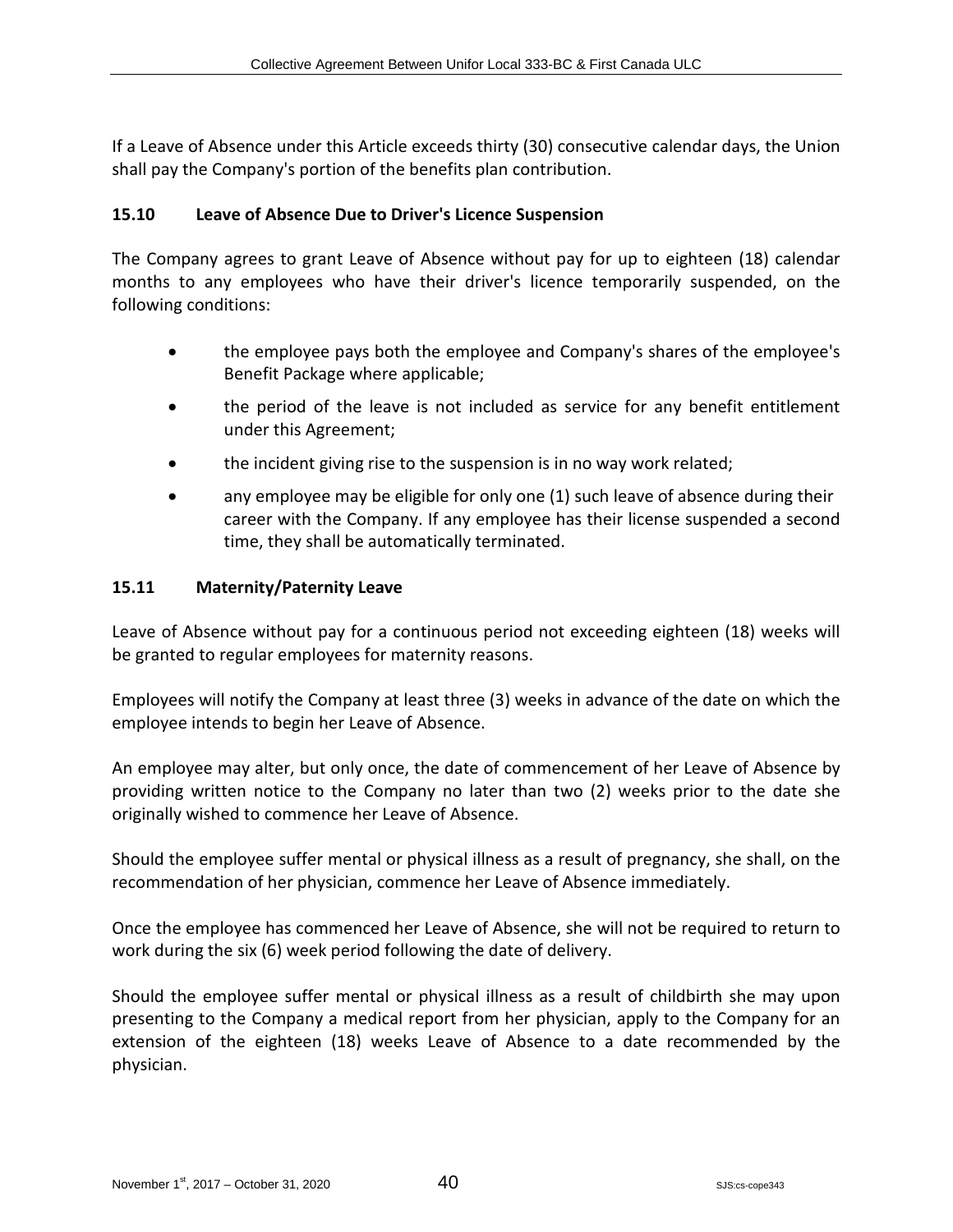Where an employee gives birth or the pregnancy is terminated before a request for leave is made, the Company shall, on the employee's request and on receipt of a medical certificate stating that the employee has given birth or that the pregnancy was terminated, grant the employee a Leave of Absence from work without pay for a period of six (6) weeks, or a shorter period if the employee requests.

Where an employee has been granted maternity leave and is, for reasons related to the birth or termination of the pregnancy as certified by a medical practitioner, unable to work or return to work after the expiration of the leave, the Company shall grant further Leaves of Absence from work without pay, for a period but not exceeding a maximum of six (6) weeks.

Employees desiring to return to regular employment following maternity leave shall notify the Company at least thirty (30) days prior to the desired date of return or thirty (30) days prior to the expiry date of the maternity leave. In cases of special circumstances an employee may request to return prior to six (6) weeks following the date of delivery.

The request must be given in writing to the Company at least one (1) week before the date the employee intends to return to work and the employee must furnish the Company with a certificate from a medical practitioner stating that the employee is able to resume work.

On return from maternity leave, the employee will be reinstated in her former position and receive the same salary and benefits as she received prior to such leave including any salary increases and improvements to benefits to which the employee would have been entitled to had the leave not been taken.

The Company will not terminate an employee or change a condition of employment of an employee because of the employee's pregnancy or maternity leave unless the employee is absent for a period longer than the permitted leave.

The Company will continue to pay the Company's portion of the employee's benefit premiums while the employee is on maternity/paternity leave to a maximum of fifty-two (52) weeks.

# **15.12 Parental Leave**

- (a) Parents of a newborn or adopted child shall be entitled to leave in accordance with the provisions of the Employment Standards Act of British Columbia. This is in addition to the eighteen (18) weeks leave granted to the mother of a newborn child.
- (b) Employees shall be granted Leaves of Absence with pay for a total of three (3) days, to attend the birth of their child and/or to attend the homecoming of the mother and child, provided this day falls on a regularly scheduled working day which the employee would have otherwise actually worked.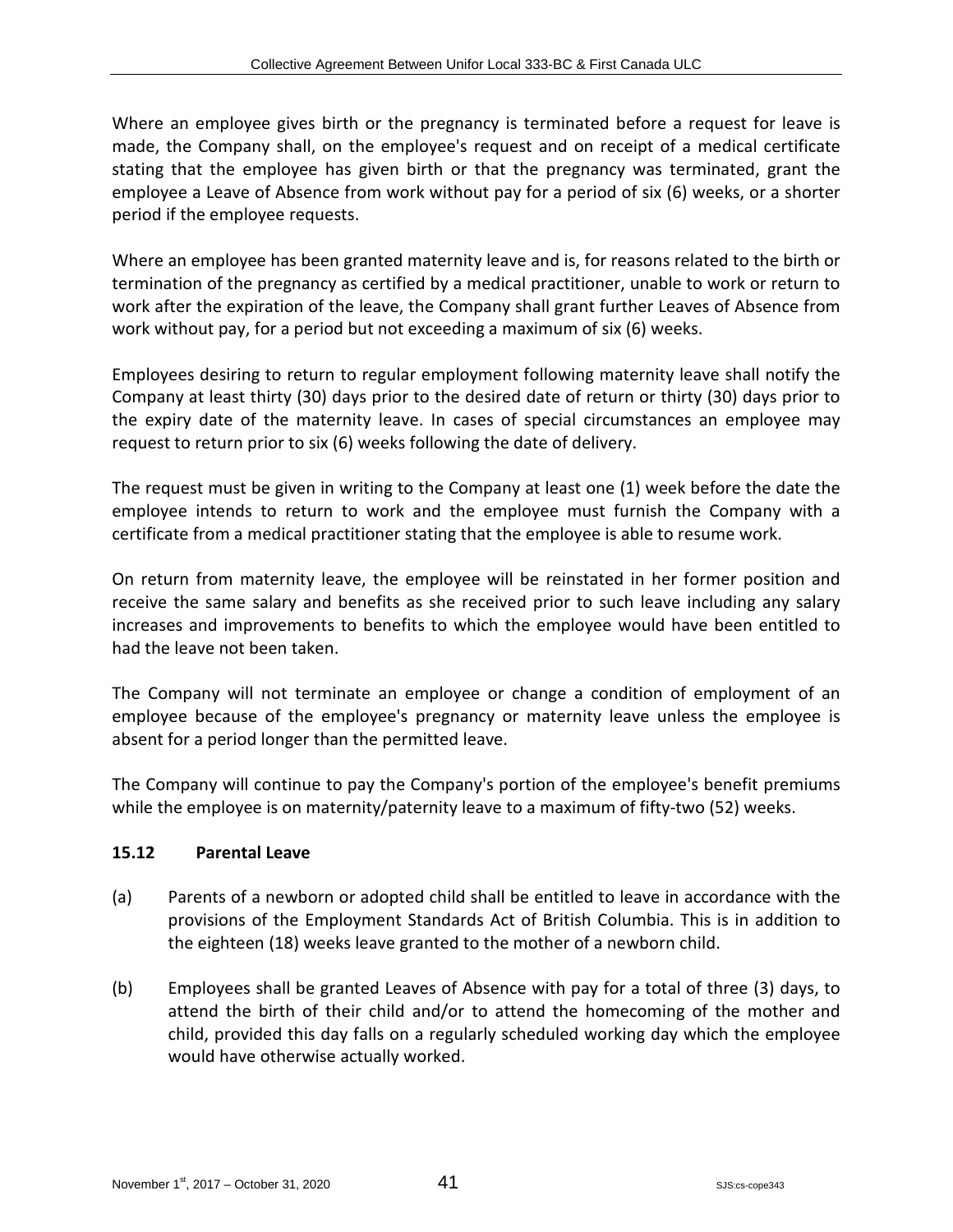Casual employees shall receive the same parental leave entitlement as permanent employees however payment for casuals shall be based on their averaged daily earnings over the previous four (4) week period.

# **15.13 Paternal Leave**

Male employees shall be granted Leaves of Absence with pay for a total of three (3) days, to attend the birth of their child and/or to attend the homecoming of the mother and child, provided this day falls on a regularly scheduled working day which the employee would have otherwise actually worked.

Casual employees shall receive the same paternal leave entitlement as permanent employees however payment for casuals shall be based on their averaged daily earnings over the previous four (4) week period.

# **15.14 Leaves of Absence, Benefit Costs and Vacation Pay**

When an employee is on a Leave of Absence one hundred fifty-three (153) consecutive working hours or more, the employee shall pay the full costs of their benefits and the time of the Leave of Absence shall not be used for the purpose of calculating vacation pay, Article 15.09 notwithstanding.

## **15.15 Family Responsibility Leave**

Employees are entitled to five (5) days family responsibility leave without pay in an employment year in accordance with the Employment Standards Act. Employees are required to provide the Employer with an explanation for the leave in accordance with the Act.

# **ARTICLE 16 - STATUTORY HOLIDAYS**

## **16.1 Definition of Statutory Holidays**

For the purpose of this Agreement, the following shall be acknowledged as Statutory Holidays:

- New Year's Day
- Family Day
- Good Friday
- Easter Monday
- Victoria Day
- Canada Day
- BC Day
- Labour Day
- Thanksgiving Day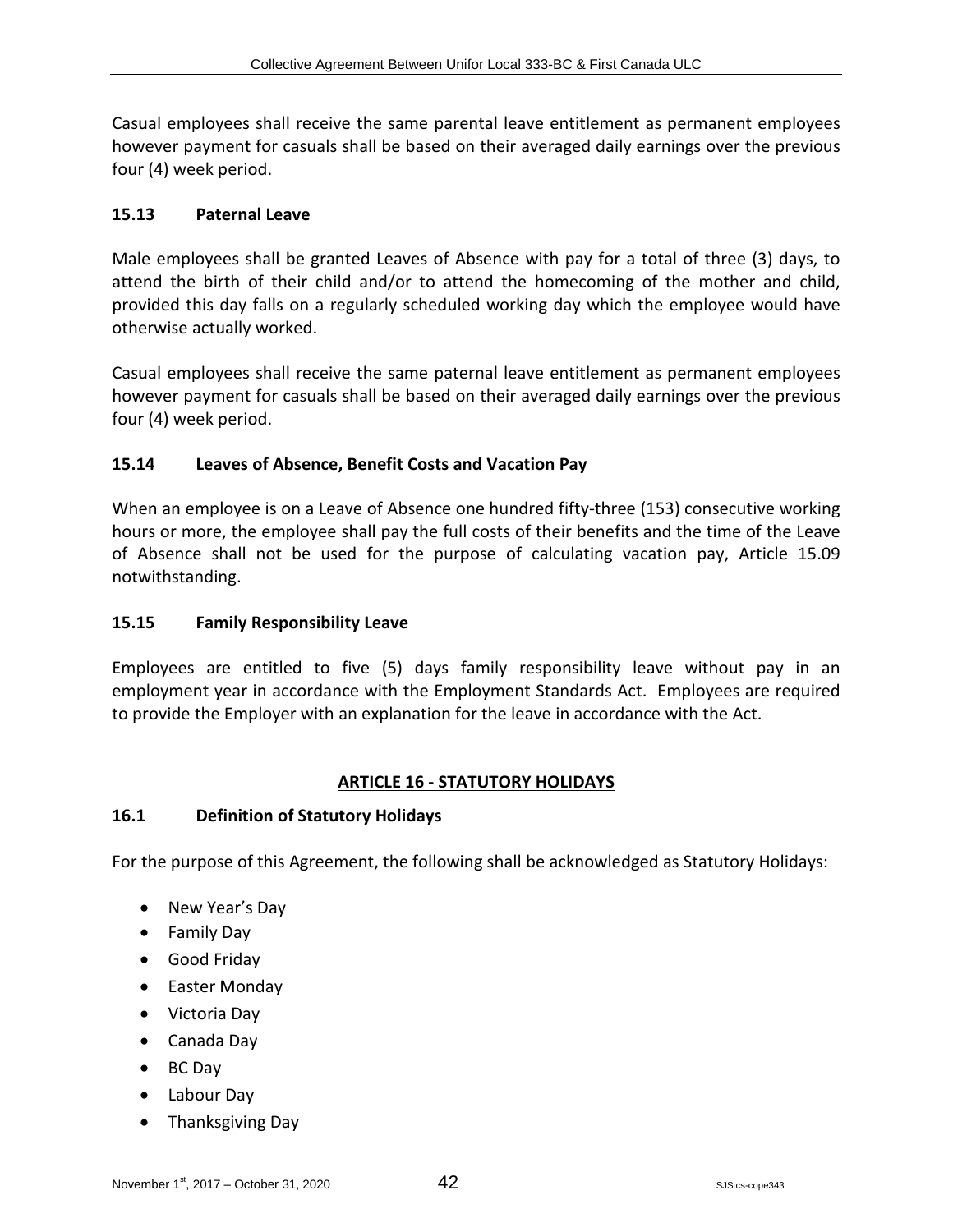- Remembrance Day
- Christmas Day
- Boxing Day

and any other additional public holiday declared, proclaimed or gazetted by the Government of British Columbia or by the Government of Canada.

## **16.2 Payment for Statutory Holidays**

Whether a statutory holiday is worked, or not worked in accordance with Articles 16.7 & 16.8, an eligible employee shall elect one (1) of the following:

Receive their Statutory Holiday pay equivalent to a normal day's work at straight time rates based upon the greater of:

- (a) The shift an Employee is working at the time;
- (b) The average of the total hours worked per day over the four (4) week block immediately preceding the week of the stat;
- (c) Receive a day off with pay to be taken on any day and upon notice to the Company pursuant to Article 31.
- (d) Any Employee who has indicated their intent to work and is scheduled to work "Standby" on a Statutory Holiday, but due to a lack of work does not get assigned to any work on the Statutory Holiday, that Employee then has the ability to take a day at a later date as set out in Article 31.

A "Standby" is defined as an employee who has indicated to the employer that he/she is willing to work the Statutory Holiday AND where the Employer has advised that employee that they may be required to work on the Statutory Holiday; as is the practise of  $(1<sup>st</sup>$  up,  $2<sup>nd</sup>$  up,  $3<sup>rd</sup>$  up, etc.…). The Employer will advise the "Standby" employee(s) of their requirement to be available for work by 15:00 the day prior to the Statutory Holiday.

The number of "Standbys" established for each Statutory Holiday shall be established by the Employer after consulting with the Sheet Committee.

Any employee who "passes" on work once the three (3) days' notice above has been given will give up their ability to bank the Statutory Holiday pay, and will receive a pay-out instead.

Stat pay shall not exceed seven and one-half (7.5) hours per day for operators and eight (8) hours per day for Office and Maintenance staff. For employees working a Compressed Work Week Shift, the option to work two (2) hours at straight time on their scheduled day off will be extended to them, any minimum hours Article notwithstanding.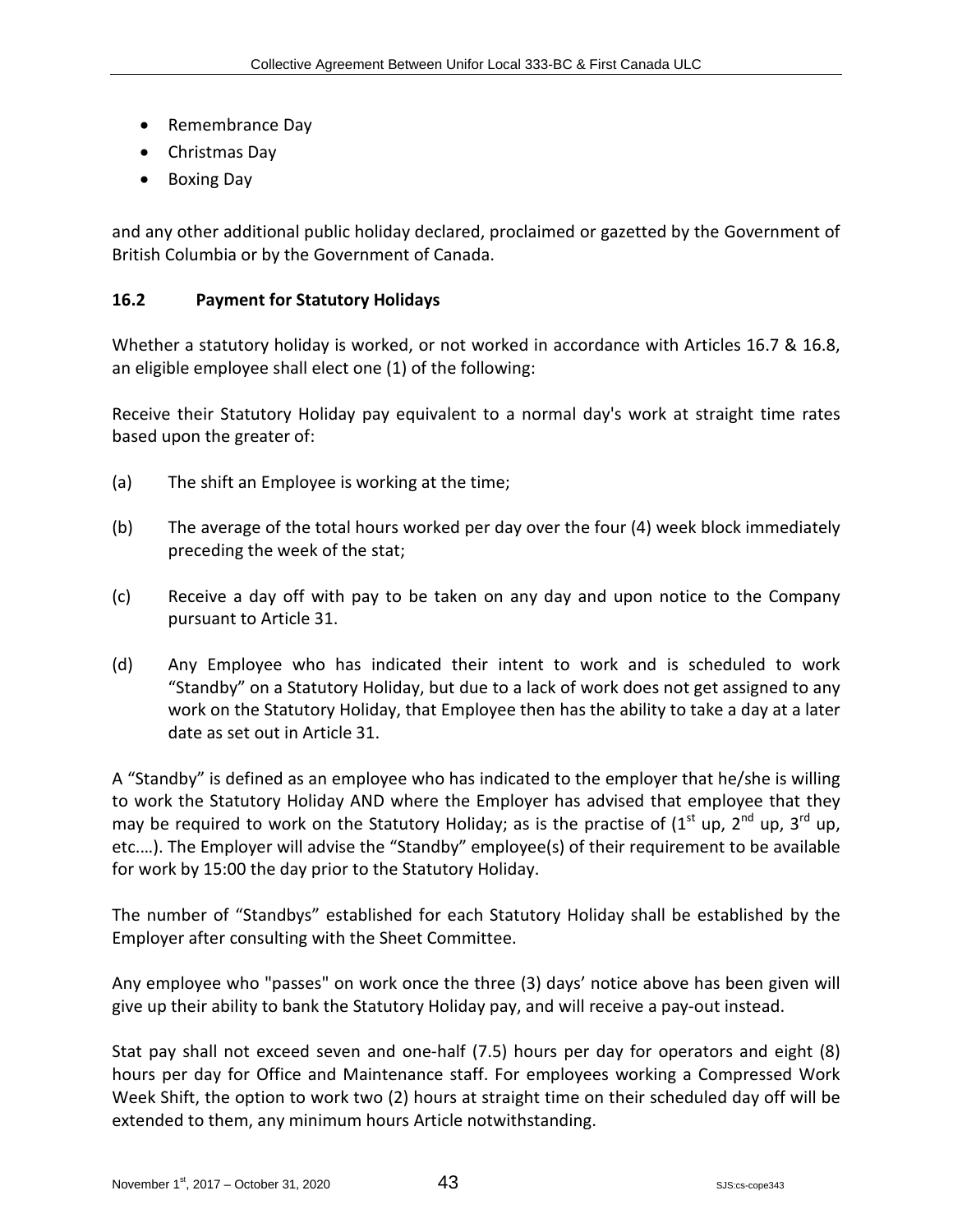#### **16.3 Payment for Work on a Statutory Holiday**

All work on a statutory holiday, up to ten and one-half (10.5) hours, shall be paid at one hundred fifty percent (150%) of straight time rate. All work in excess of ten and one-half (10.5) hours shall be at two hundred percent (200%).

Christmas Day that falls on a regular business day will be paid at two hundred percent (200%) for all time worked.

Christmas Day that falls on a Saturday or a Sunday is deemed a Super Statutory Holiday and shall be paid at two hundred and fifty percent (250%) of regular rates for all time worked.

#### **16.4 Eligibility**

After thirty (30) calendar days of employment, the Company must give an employee a day off with pay for each Statutory Holiday listed in Article 16.1.

An employee shall not be eligible for statutory holiday pay when the statutory holiday falls during any of the following periods of absence:

- Paid bereavement leave:
- Absence due to sickness or non-occupational injury;
- Workers' Compensation benefits;
- Approved Leave of Absence;
- Any absence without Company approval.

#### **16.5 Banking of Statutory Holiday Pay**

All employees who work Statutory Holidays shall have the option to bank the Statutory Holiday Pay. Any Statutory Holiday pay that is not specifically directed to be banked will automatically be paid out. Banked hours can be accessed pursuant to Article 31.

## **16.6 Assignment of Work on a Statutory Holiday**

All Statutory holidays shall be signed for by all Employees at the corresponding quarterly Signup. All Employees shall indicate a preference of work assignment on the supplied sheet to the Sign-Up Coordinator. Work shall be assigned in order of seniority by the following criteria:

(a) Employees who indicate their desire to work and the Statutory Holiday falls on their scheduled day of work;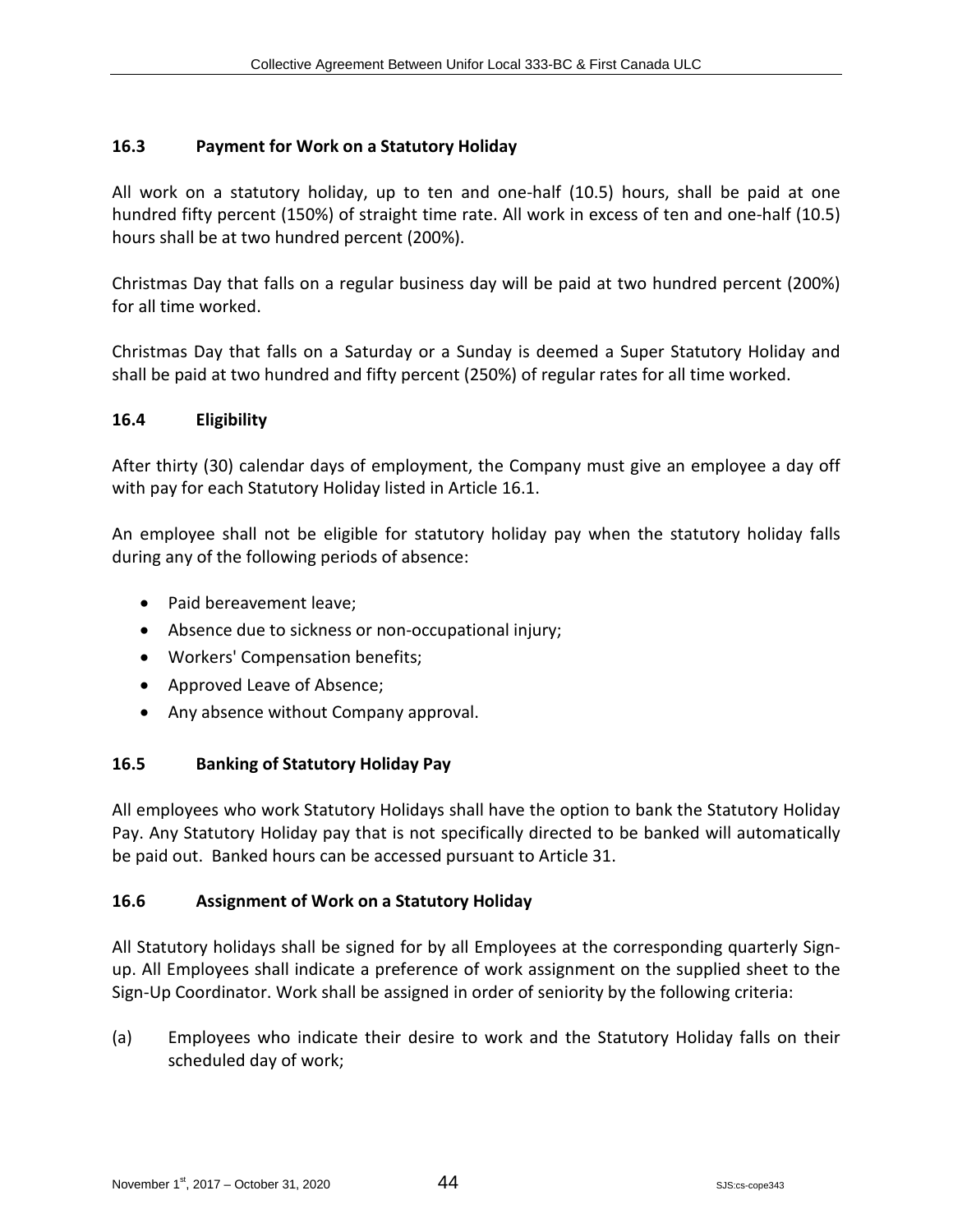- (b) Employees who indicate their desire to work and the Statutory Holiday falls on their scheduled day of rest;
- (c) If any shifts are left then they shall be assigned in order of reverse seniority beginning with those employees normally scheduled to work.

The Company will give three (3) days' notice to those employees who will not be required to work on a statutory holiday except for Christmas the Company will give five (5) days' notice. Those who voluntarily place themselves on the Spare list must be notified by 15:00 hours the day prior to the holiday as to their status.

## **16.7 Holiday Falling on a Rest Day**

When a statutory holiday falls on an employee's scheduled day of rest, they shall receive another day off pursuant to Article 31 or it shall be paid out pursuant to Article 16.2 above.

# **16.8 Holiday Falling During Vacation**

When a statutory holiday falls during an employee's vacation period, they shall receive another day off pursuant to Article 31 or it shall be paid out pursuant to Article 16.2 above.

## **ARTICLE 17 - ANNUAL VACATION**

## **17.1 Definitions**

For the purposes of this Article "year" shall mean calendar year; "day" shall mean working day; "service" shall mean an accredited service with the Company, which is the total of all periods of service as an employee of the Company.

## **17.02 Entitlement**

Employees shall earn annual vacation entitlement for any calendar year only when they reach the anniversary date of the commencement of their employment as an employee.

However, an employee may take annual vacation anytime during that calendar year, provided that they have completed six (6) months continuous service.

Employees are not entitled to take a vacation until they have completed six (6) months of continuous service.

Employees who complete the years of service shown below shall be entitled to the corresponding number of days of annual vacation with pay to be taken during that year and subsequent years.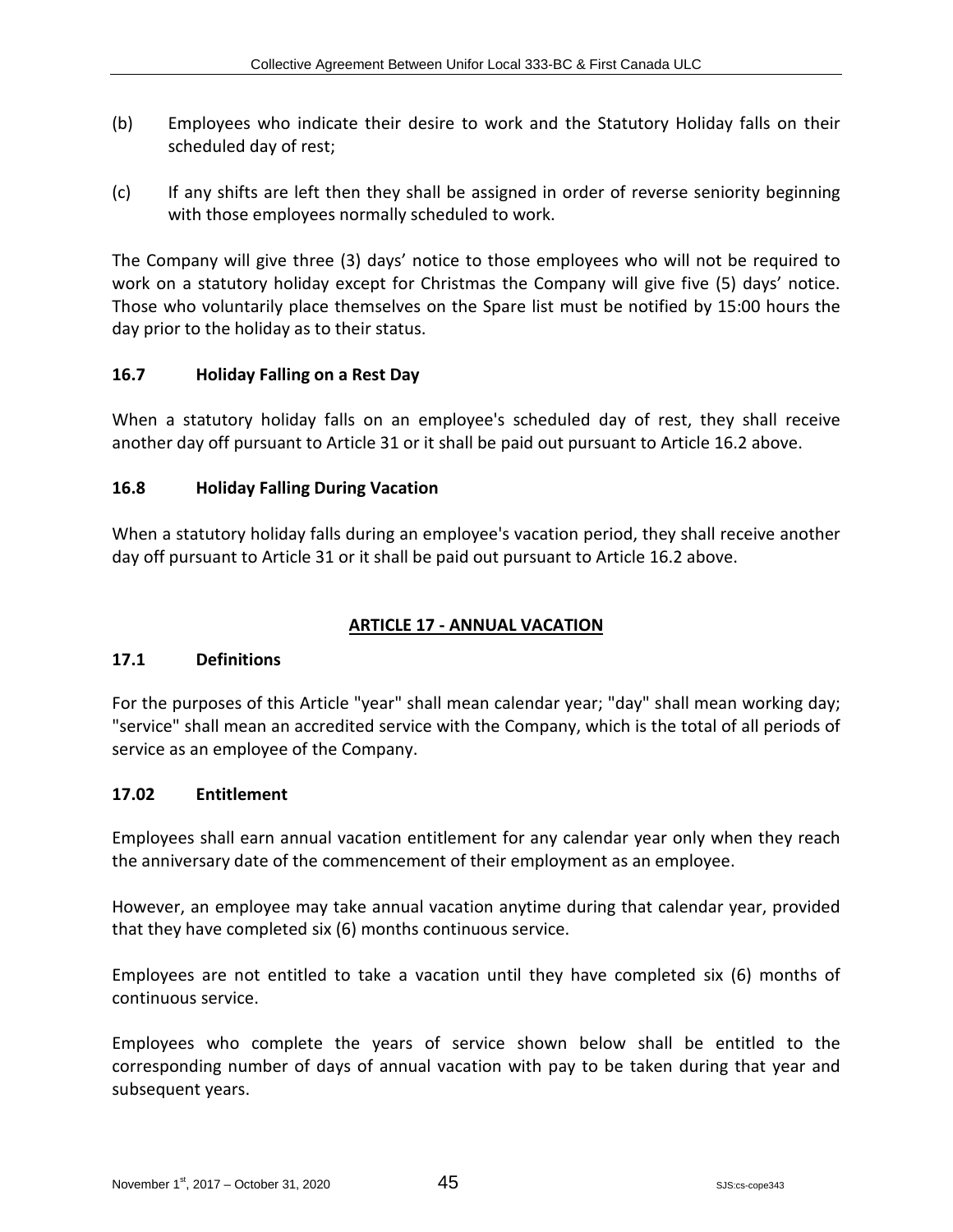| <b>Years of Service</b> | <b>Entitlement</b><br>℅ |     |
|-------------------------|-------------------------|-----|
| 2 years or less         | 2 weeks                 | 4%  |
| More than 2 years       | 3 weeks                 | 6%  |
| More than 8 years       | 4 weeks                 | 8%  |
| More than 15 years      | 5 weeks                 | 10% |
| More than 25 years      | 6 weeks                 | 12% |

#### **Note: The bolded provision shall be implemented January 1, 2020.**

#### **17.3 Vacation Pay**

Payment for Annual Vacation shall be as follows:

#### **17.3.1 Permanent Employees**

Permanent Employees shall suffer no loss of pay during their vacation period subject to Article 17.3.3 Year's End and Article 17.6 - Proration of Annual Vacation Due to Absences.

#### **17.3.2 Casual Employees**

Casual Employees' Annual Vacation pay shall be limited to their Annual Vacation accrual to date.

#### **17.3.3 Year's End**

At the end of the year, all employees will be paid any amount still outstanding from the year's entitlement when the T-4's are distributed, subject to Articles 17.5, 17.6 and 17.7.

Any Employee who has a negative balance in their Annual Vacation accrual at year end will carry forward the negative balance into the next year with the result of reducing that years A/V accrual.

#### **17.4 Conversion Employees**

Casual employees who convert to Permanent Employee status and Permanent Employees who convert to Casual Employee status shall receive Annual Vacation pay in accordance with Article 17.3.2 for the duration of the conversion year.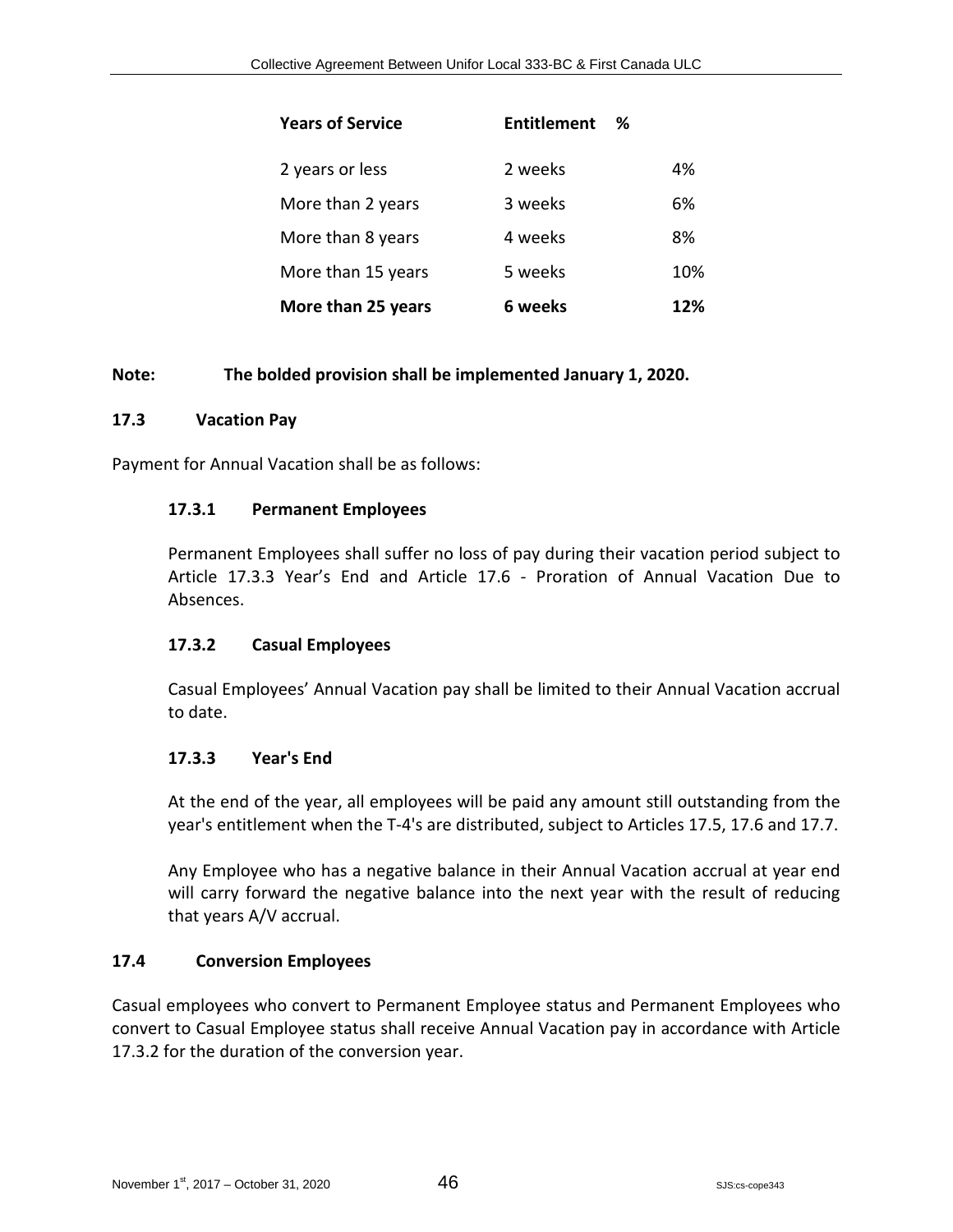# **17.5 On Termination**

Employees shall receive vacation pay upon termination, calculated in accordance with Article 17.3 - Annual Vacation Pay, for any unused vacation entitlement based on service up to the date of termination and prorated to their anniversary date. Any pre-paid annual vacation shall be repaid by the employee to the Company.

# **17.6 Proration of Annual Vacation Due to Absences**

An Employee's vacation pay shall not be affected by approved absences of one hundred and fifty-three (153) cumulative hours or less in a calendar year as a result of sick leave, weekly indemnity, or approved Leaves of Absence. An employee's vacation pay shall not be affected by absences while on W.C.B. for six (6) calendar months or less, in any calendar year.

An employee's vacation pay shall be pro-rated based on hours worked when the absence exceeds the above in accordance with article 17.3.3

# **17.7 Vacation Carry-Over**

Earned vacations shall normally be taken as time off. When operational requirements do not permit employees to take their vacation when it has been scheduled, such vacation shall be rescheduled if operationally possible in the same vacation year; or failing that, carried over and rescheduled at a mutually agreeable time in the next vacation year.

Casual Employees may elect to carry over their Vacation Pay and time, subject to Section 57(2) the Employment Standards Act.

Should an employee have their Annual Vacation re-scheduled pursuant to the foregoing, the Employer shall compensate the Employee for all reasonable costs and expenses associated with cancelling and rescheduling the Annual Vacation upon receipts and invoices being provided to the Employer.

# **17.8 Vacation Scheduling**

Prime Time Period shall mean the period beginning the first Sunday in April to the week starting the last Sunday in October, the fourteen (14) day period of School Spring Break, the week of Christmas Day, and the week of New Year's Day.

The Company in consultation with the Union shall construct and post an annual vacation calendar on or before November  $1<sup>st</sup>$  of each year indicating the available weeks of vacation for the following year as follows: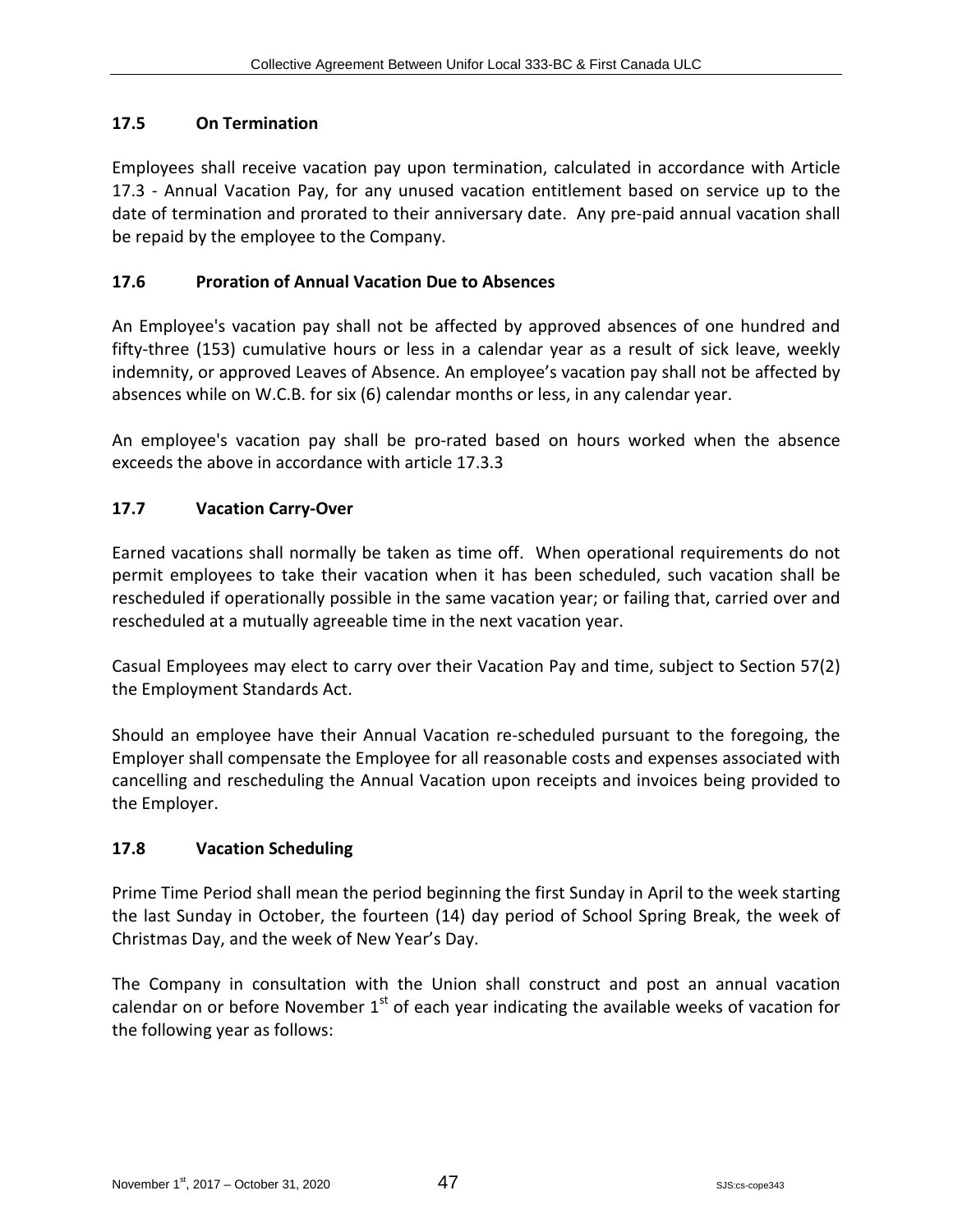#### **17.8.1 Operators**

- (a) During the non-prime time period, the annual vacation calendar shall be constructed to provide eight (8) operators to take annual vacation.
- (b) During prime time periods, the vacation calendar shall be constructed to allow for a minimum of ten (10) operators to take annual vacation.
- (c) During the time period of the week in which New Year's Day falls, the school spring break and the "summer weeks" - defined as the period of time commencing the week of Canada Day and ending the week of Labour Day, twelve (12) operators shall be permitted to take annual vacation.
- (d) During the week where Christmas Day falls, a total of eighteen (18) operators will be permitted to take annual vacation.

#### **17.8.2 Office Staff**

- (a) Dispatch staff shall have (2) vacation blocks available during the week of school spring break.
- (b) Dispatch staff shall have two (2) vacation blocks available during the week of Christmas Day, New Year's Day.

## **17.8.3 Maintenance Staff**

Maintenance staff shall have one (1) vacation block available during each week of the year.

#### **17.9 Illness Prior to Vacation**

An employee's period of annual vacation shall be rescheduled or extended because of a disability or illness as follows:

- (a) If an employee is absent on sick leave or WCB immediately preceding the commencement of a period of annual vacation, then the vacation shall be rescheduled upon request.
- (b) In the first week of vacation, if the illness begins on or before the second day of the remaining week or weeks of vacation booked in one (1) group; such remaining vacation time shall be rescheduled upon request.
- (c) In the second week of vacation if the illness begins on or before the second day of the remaining week or weeks of vacation booked in one (1) group, such remaining vacation time shall be rescheduled if requested.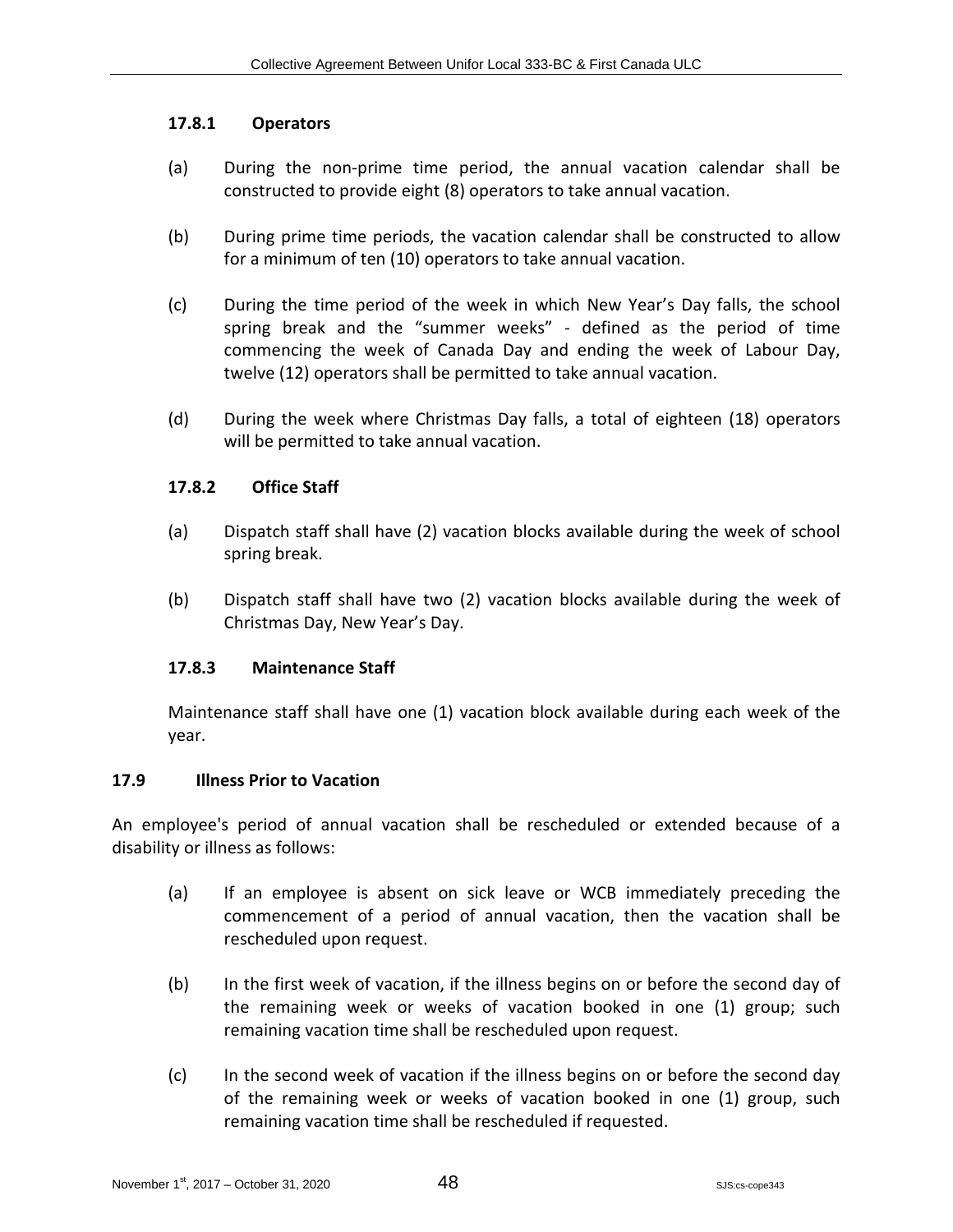- (d) In the third week of vacation if the illness begins on or before the second day of the remaining week or weeks of vacation booked in one (1) group, such remaining vacation time shall be shall be rescheduled if requested.
- (e) In the fourth week of vacation if the illness begins the on or before the second day of the remaining week or weeks of vacation booked in one (1) group, such remaining vacation time shall be rescheduled if requested.

If it is not practical for the Company to reschedule the period of annual vacation, then the employee shall receive pay in lieu of the period of annual vacation in addition to any sick leave or WCB benefits.

In order to qualify for pay in lieu of annual vacation in addition to sick leave or WCB benefits, an employee must provide the Company with a certificate from their doctor confirming that the employee is ill or injured.

# **17.10 Time vs. Accrual**

If an employee finds that due to circumstances that they have more Annual Vacation time allotted to them than their accrual will cover, they will have the option of abandoning those unfunded weeks or any portion thereof.

# **ARTICLE 18 - BENEFIT PLANS**

## **18.1 Definitions**

For the purpose of this Article "employees" shall mean eligible employees and day(s) shall mean a regular working day.

## **18.2 Benefit Coverage and Premium Payments**

The cost of the MSP Premiums will be shared seventy-five percent (75%) by the Company and twenty-five percent (25%) by the eligible employees.

The cost of Premiums paid by the Company for the Unifor Benefit Trust (UBT) to provide Extended Health, Dental, Short Term Disability, Long Term Disability, Life Insurance and Accidental Death and Dismemberment, shall be one hundred percent (100%) paid by the Company for eligible employees.

It is agreed that upon request, the Union will provide the Company premium breakdown costing per benefit and benefit experience history of the plan.

Any annual increase in the cost of premiums shall be paid by the Company.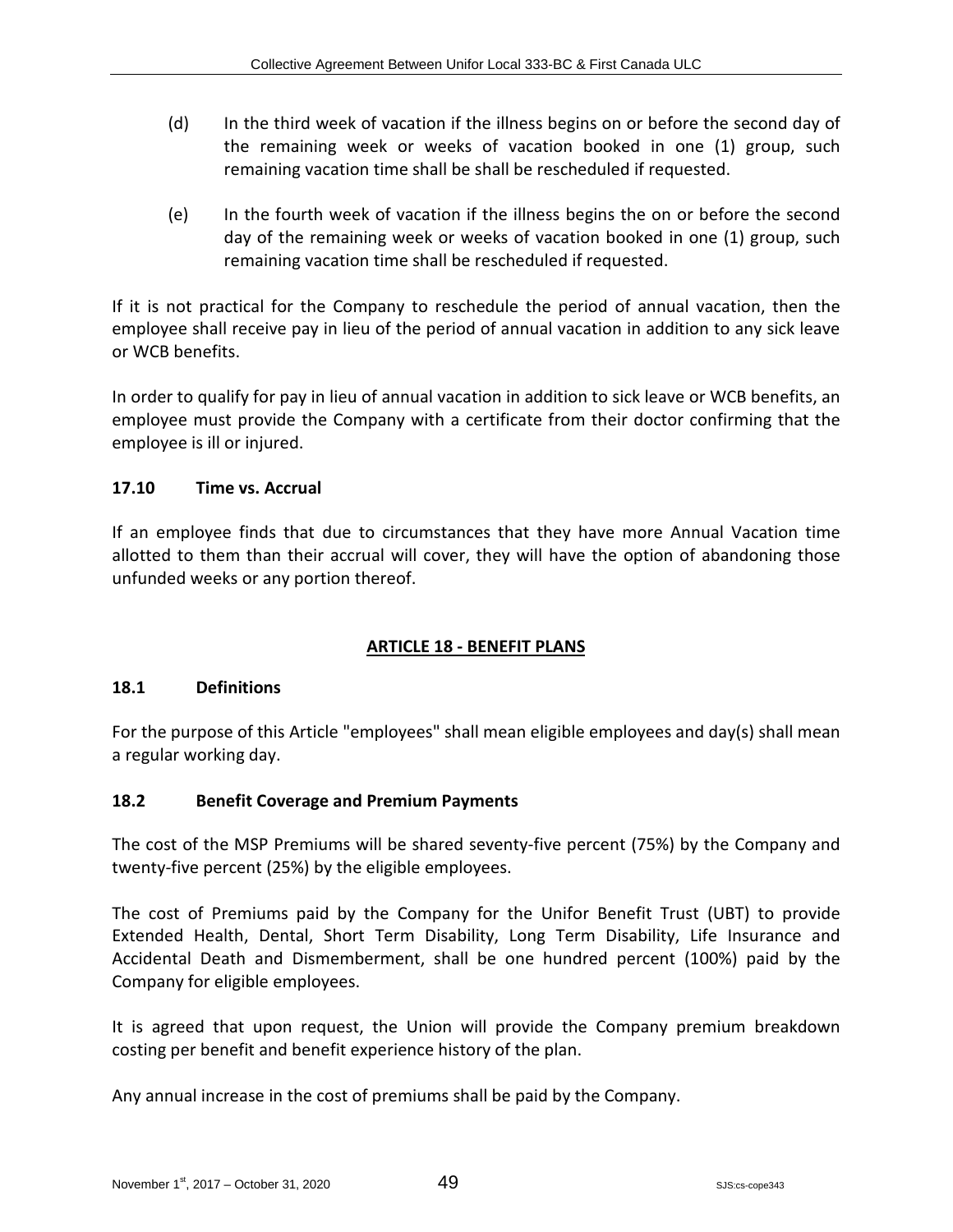Employees eligible for benefits absent from work due to a WCB injury for a continuous period of twelve (12) months shall have their benefits maintained and the cost shall be borne by the employee and Employer as herein provided.

Upon the completion of twelve (12) months all benefits shall terminate unless the employee wishes to continue same at one hundred percent (100%) employee cost.

Casual employees shall be eligible for coverage under the Dental, Extended Health and MSP Plans provided they have worked an average of thirty (30) hours per week in the previous six (6) month period.

For these employees the Company will be responsible sixty percent (60%) and the employee will be responsible for forty percent (40%) of the premiums.

In addition to the above and subject to the above qualification a maximum of ten (10) of these casual employees shall be eligible by seniority for one hundred percent (100%) of Company paid premium for the dental and extended health benefits.

The Union shall be responsible for any problems with the Carrier. The Union and the Company shall co-administer the forms.

## **18.3 Eligibility**

All employees who meet the definition of Article 6.02 shall qualify to participate in the benefit plans of this Agreement subject to any conditions imposed by the Carrier.

## **18.4 Sick Leave**

The Company shall provide all employees who meet the definition of Article 6.2 with:

## **18.4.1 Operators:**

Fifty-three (53) hours of sick time per calendar year (January  $1<sup>st</sup>$  - December 31 $<sup>st</sup>$ ) earned</sup> on the basis of four hours and twenty-five minutes (4.42 hours) per month.

## **18.4.2 Office and Maintenance Staff:**

Fifty-six (56) hours of sick time per calendar year (January  $1^{st}$  - December  $31^{st}$ ) earned on the basis of four hours and forty minutes (4.67 hours) per month.

## **18.4.3 Sick Leave Pro-ration:**

An eligible employee must work a minimum of eighty (80) hours in a month to qualify for Sick Leave Benefits. Sick Leave Entitlement will be pro-rated on the basis of: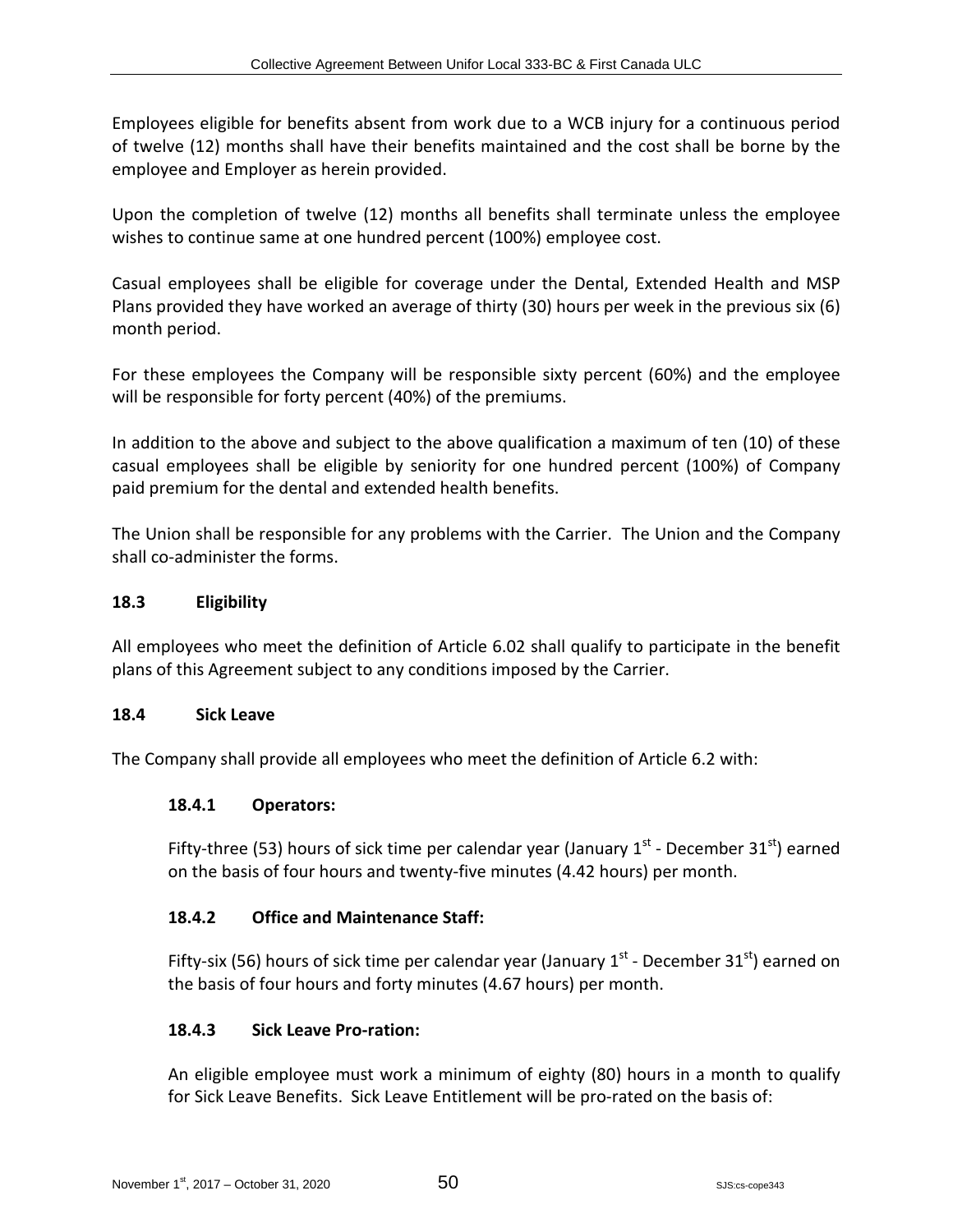#### For Normal Work Shifts

- 10 days for 50% entitlement
- 11+ days for 75% entitlement
- 16+ days for 100% entitlement

#### For Compressed Work Shifts

- 8 days for 50% entitlement
- 9+ days for 75% entitlement
- 13+ days for 100% entitlement

#### **18.04.4 Other Sick Leave Utilization**

Doctor and dentist appointments may be paid out of sick time at the discretion of the employee.

One hundred percent (100%) of an employee's unused sick time shall be rolled into their Pension/RSP. The calculation is to be done in the last pay period of the year with the payment to be made within the next two (2) pay periods.

#### **18.5 Return to Work Certificates**

Return to work certificates may be requested at the discretion of the Manager prior to an employee's return to work or before Sick Leave Benefits are paid. The Company agrees to pay the employee's doctor for providing the certificate.

#### **18.6 Confidentiality of Medical Information**

The Company agrees that any information provided for the purpose of qualifying for sick leave or WCB shall be treated in strict confidence and shall remain confidential and in the secured files of the Manager. No other employee or personnel shall have access to these same files for any reason nor shall any employee or personnel be provided with any information in those files.

## **18.7 Employee Assistance Program**

The Company agrees to fully fund the Employee Assistance Program provided by Shepell FGI.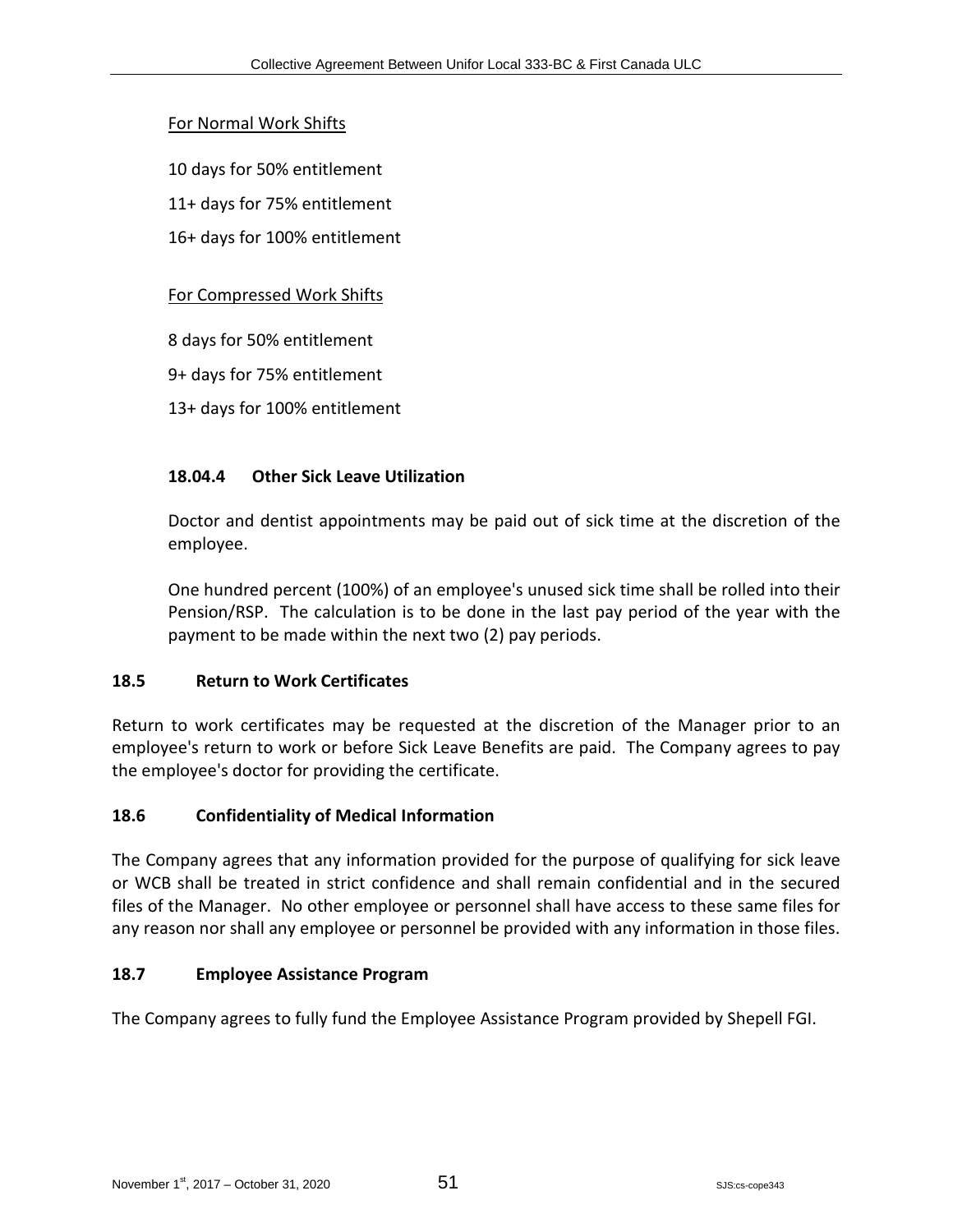#### **ARTICLE 19 - UNIFORMS**

#### **19.1 Uniform Policy**

The Union and the Employer shall co-operate in establishing the uniform for employees. Only items approved by the Employer may be worn while working. Employees shall be responsible for the cleaning and maintenance of their uniform items.

## **19.2 Safety Shoes and Cost Sharing**

Footwear consistent with the Workers Compensation Industrial Health and Safety Regulations shall be worn while working.

Shoes worn while working shall be of a colour in keeping with the colour of the uniform. Where safety shoes are required to be worn on the job, the Company shall either provide an employee with safety shoes that it determines to be suitable for the work, or reimburse the employee for the purchase or repair of the safety shoes to an amount not exceeding one hundred and fifty dollars (\$150.00) in a calendar year.

This replacement may be more frequent for Vehicle Maintenance Staff based on proof of need. In order to qualify for reimbursement as provided herein the employees shall obtain the prior approval of the Management for the purchase or repairs to safety shoes and submit a receipt describing the purchase or repairs and amount paid by the employee.

## **19.3 Uniform Cleaning Allowance**

The Company shall provide all employees who are issued with uniforms with a cleaning allowance of one-half  $(\frac{1}{2})$  hour pay per pay period.

## **19.4 Uniforms to be worn Only at Work**

Employees shall not wear any items of uniform clothing issued by the Employer outside of work and/or outside of normal working hours (excluding travel to and from work).

#### **19.5 Uniform Issue**

#### **19.5.1 Operators:**

The Company shall make the following uniform items available to operators on the basis of proven need and provided that employees return the used or worn out article of clothing at the time they receive the new issue.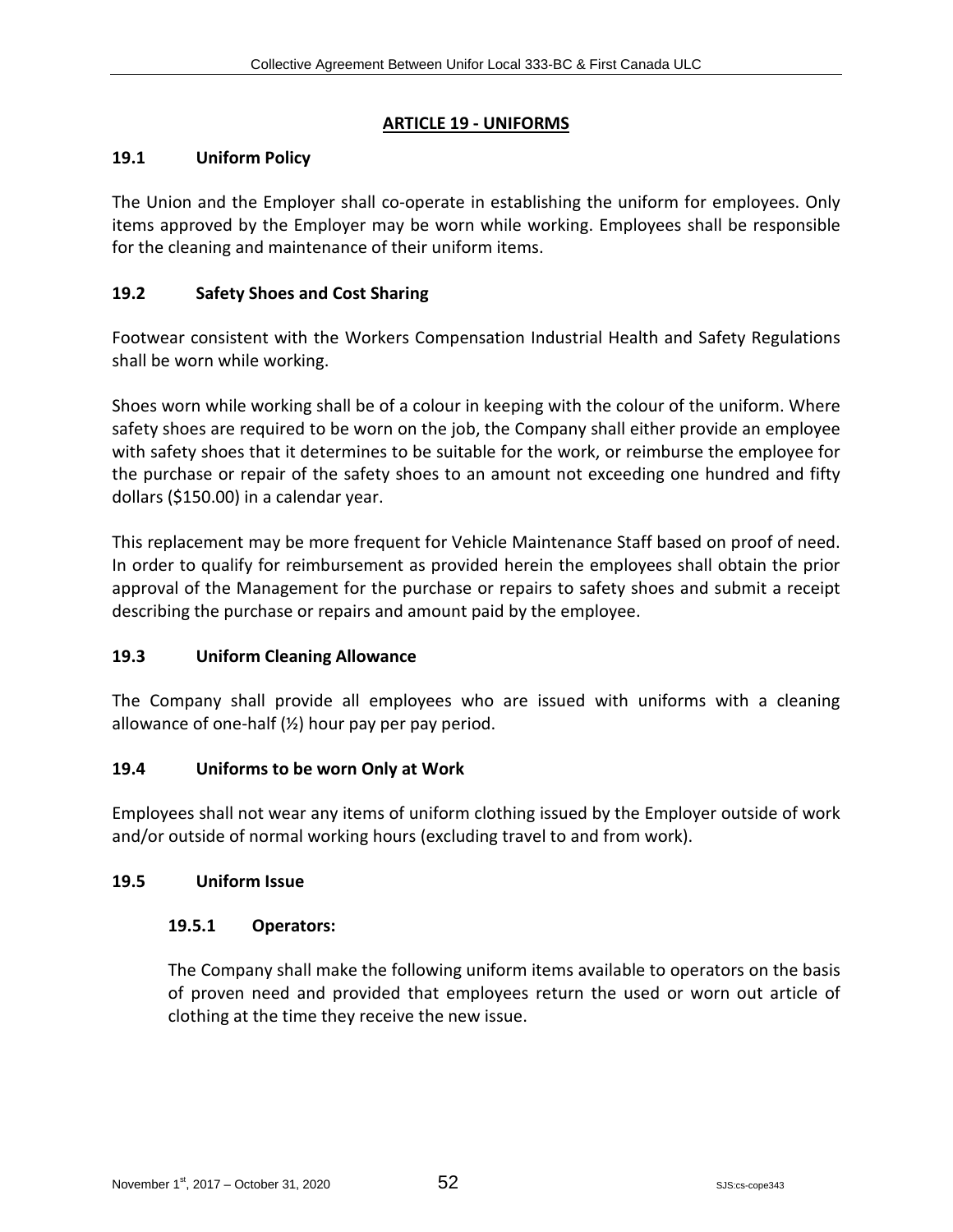| <b>ISSUE</b>                                                                                 | <b>FREQUENCY</b>                                                                                     |  |  |
|----------------------------------------------------------------------------------------------|------------------------------------------------------------------------------------------------------|--|--|
| Uniform Pants                                                                                | maximum three (3) pair a year                                                                        |  |  |
| Uniform Shorts or culottes                                                                   | maximum two (2) pair per year - Two (2)<br>pairs (for females) per year in lieu of uniform<br>shorts |  |  |
| Uniform Shirts (or Polo Shirts)                                                              | maximum five (5) per year                                                                            |  |  |
| (long and short sleeve shirts or any combination thereof, at the discretion of the employee) |                                                                                                      |  |  |
| Fleece Vest                                                                                  | one $(1)$                                                                                            |  |  |
| Reflective Safety Vest                                                                       | one $(1)$                                                                                            |  |  |
| All Season Jacket                                                                            | one (1) replaced on proof of need in lieu of<br>summer coat, winter coat and rain resistant          |  |  |

Gloves **Gloves one (1) pair of gloves on an annual basis.** 

The Company shall pay for alterations to new uniforms items (including hems, seam adjustments subject to Company approval. Alterations to be done by uniform supplier only.

shell.

#### **19.5.2 Office Staff:**

The Company shall make the following uniform items available to office employees, on the basis of proven need and provided that employees return the used or worn out article of clothing at the time they receive the new issue.

ISSUE FREQUENCY

Uniform Shirts **maximum** five (5) per year

*(long and short sleeve shirts or any combination thereof, at the discretion of the employee)*

| <b>Uniform Sweater</b> | one $(1)$        |
|------------------------|------------------|
| Uniform Pants          | two (2) per year |

In lieu of Uniforms, the Company shall pay two hundred and twenty-five dollars (\$225.00) annually to all Office staff subject to staff compliance with the Company dress policy.

#### **19.5.3 Maintenance:**

The Company shall make the following uniform items available to maintenance employees, on the basis of proven need and provided that the employee returns the used or worn out article of clothing at the time they receive the new issue.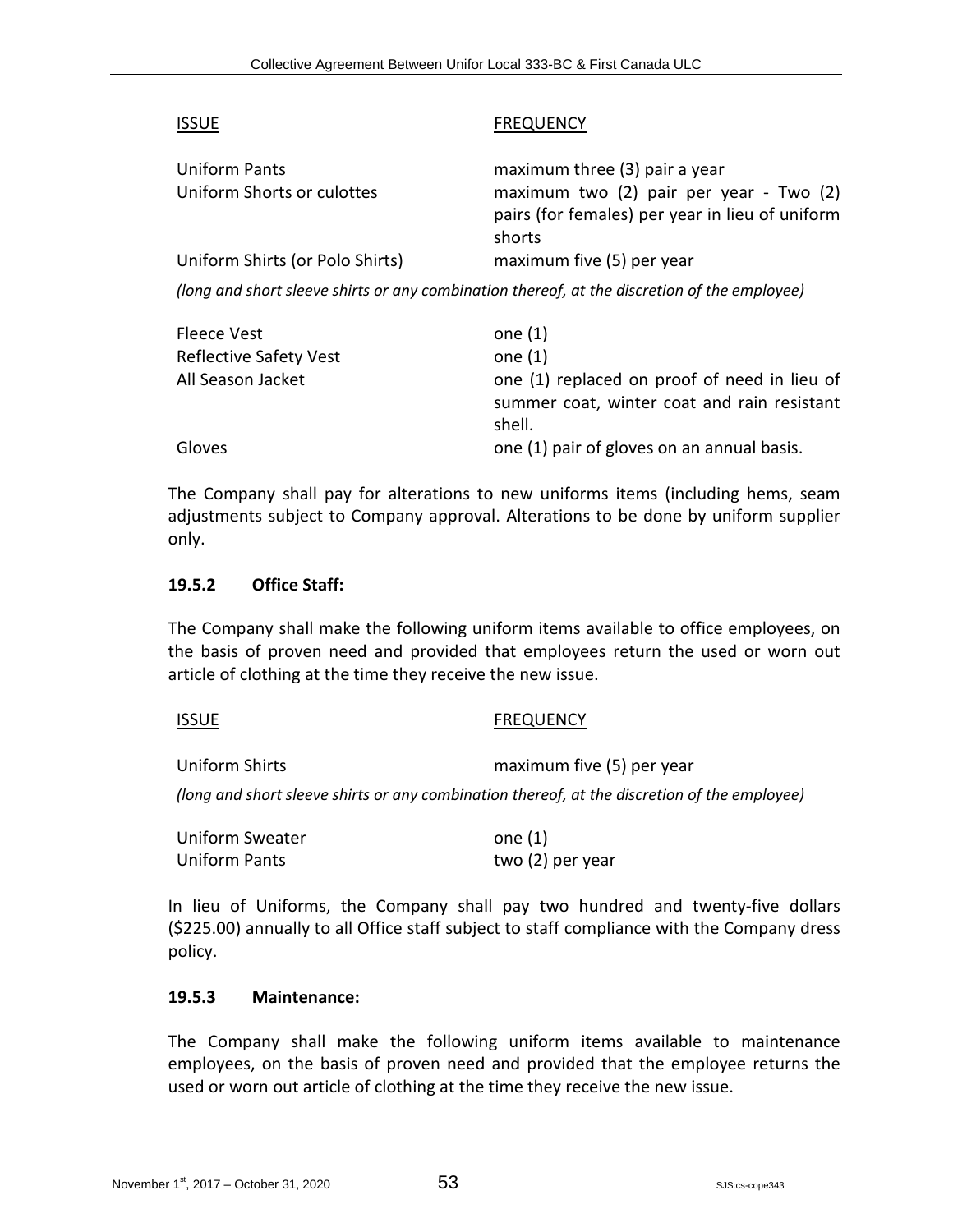#### ISSUE FREQUENCY

Coveralls maximum two (2) per year Rain Gear with hood one (1) set Rubber Boots one (1) pair as required Gloves one (1) pair to be waterproof Work Boots one (1) pair

## **19.5.4 Dirty Pay:**

Employees cleaning buses shall receive twenty dollars (\$20.00) when they are required to clean blood, urine, bodily fluids, vomit or excrement from vans or buses.

## **ARTICLE 20 - OPERATORS**

#### **20.1 Collection of Fares**

Operators shall be issued tickets daily. All Operators must turn in all tickets and cash receipts to the Dispatch Office upon completion of their shift for the day. Operators must submit any overages/shortages before December 31 of each year. Any shortages or overages that are turned in after this date will not be processed.

Operators are responsible for the collection of fares for passengers; however, each operator shall have a leeway of fifty dollars (\$50.00) per year for cash-outs.

While the Employer shall track shortages and overages, no discipline shall be entered on an employee's file where that employee had shortages less than (\$50.00) in each year.

Should an employee exceed the fifty dollar (\$50.00) ceiling, the Employer may then employ the principles of progressive discipline.

#### **20.2 Driver Trainer**

The job classification of Lead Driver Trainer shall pay a premium of two dollars and fifty cents (\$2.50) per hour while performing the duties of a Lead Driver Trainer and a two (2) hour minimum will apply. Driver Trainers shall be designated by the Company. The Employer shall retain the right to conduct driver assessments, evaluations, and remedial training.

#### **20.3 Line Driver Trainers**

Line Driver Trainers shall be designated by the Company and such designation shall be based on skills qualifications and seniority.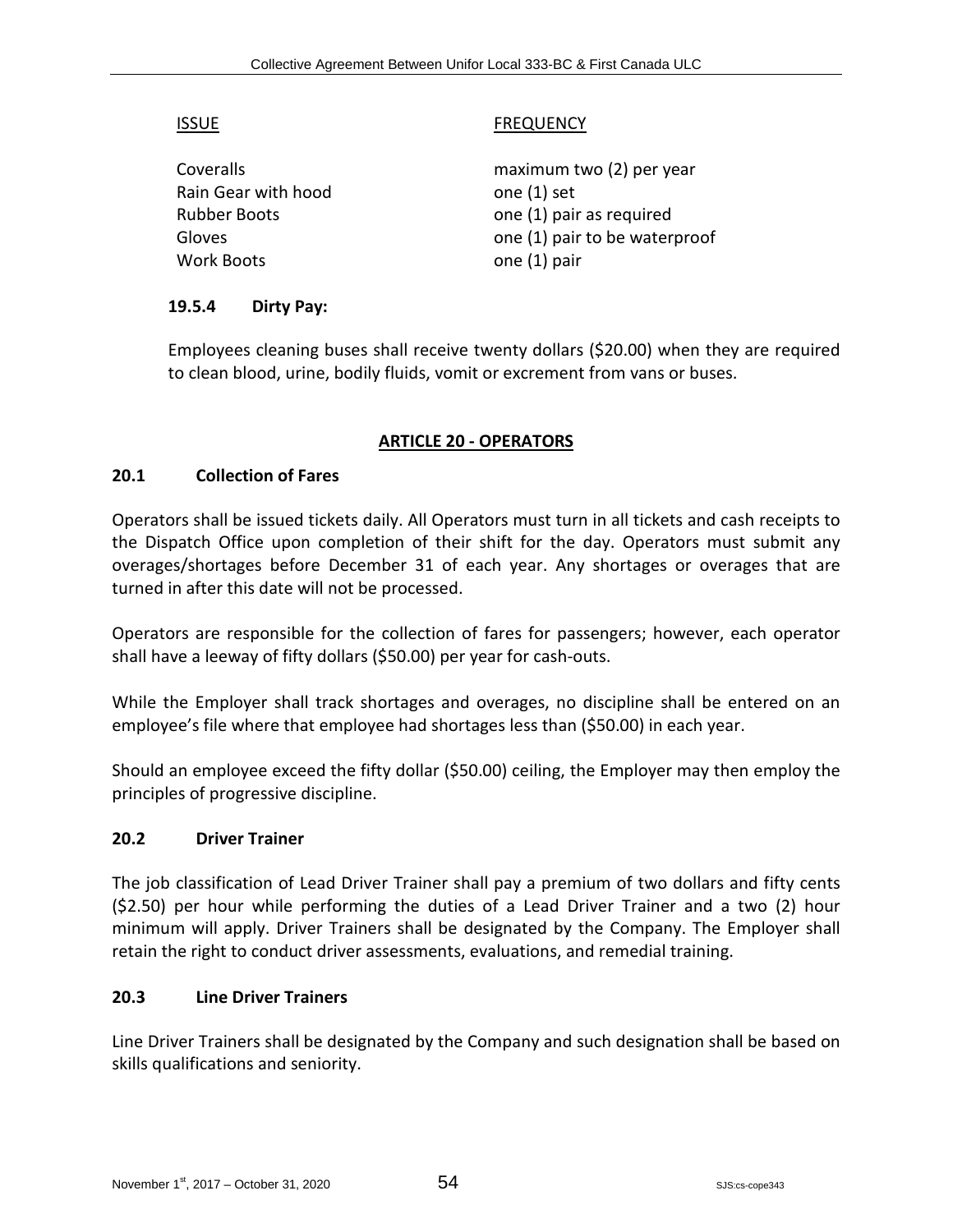Line Driver Trainers shall be paid a premium of two dollars (\$2.00) per hour while performing the duties of a Line Driver Trainer.

#### **20.4 Driver Trainees**

Newly hired drivers shall be paid at sixty-five percent (65%) of a driver's straight time starting rate of pay.

#### **20.5 Driver's Licence**

An employee required by ICBC/DMV to take a medical examination to maintain their license shall be reimbursed for the cost of same by the Company.

#### **20.6 Pay for On the Job Injury**

The Company agrees to take the necessary actions to ensure the physical and emotional wellbeing of an employee when that employee suffers a serious on the job injury or when that employee is involved in a motor vehicle accident while operating a Company vehicle and where the police are requested to attend.

When either of the above defined incidents occurs, the Company agrees that when an employee deems themselves unfit to continue work for that day, the employee shall be relieved of their duties and shall be paid for all hours that employee was scheduled to work on that day.

The Employer shall provide a Critical Incident Diffuser to any Employee who requests one.

## **20.7 Accident and Incident Reports**

Employees shall complete all accident and incident reports as required by the Motor Vehicle Act, the Workers' Compensation Act, the Industrial Health and Safety Regulations, or any other statute or as required or requested by the Company.

When the Company adjudicates an accident as a non-preventable accident, the employee shall be paid for all related expenses and all time, at their applicable straight time rate of pay; minimum thirty (30) minutes including travel time, when the employee must attend outside their normal hours of work for the following:

- (a) Completing any accident or incident reports for the Police, BC Transit, Insurance Corporation of British Columbia (ICBC), the Crown, legal counsel, or the Company.
- (b) Attending any interviews or meetings with the Police, BC Transit, ICBC, the Crown, legal counsel, or the Company.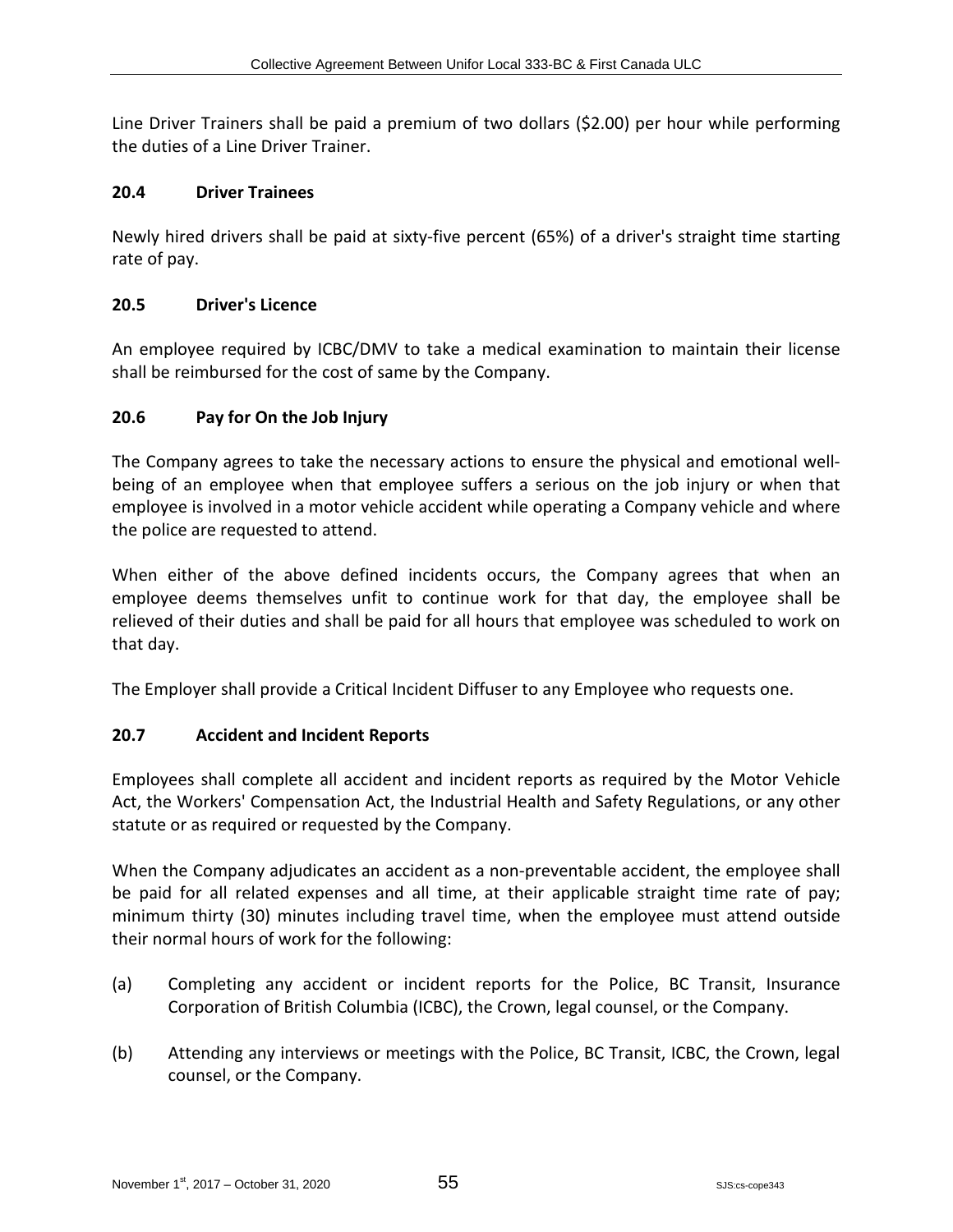# **20.8 Employees Charged with a Traffic or Criminal Offense**

If an employee is charged with a traffic violation and/or is charged for a criminal offence or assault as a result of carrying out operating procedures required by the Company, the Company will reimburse the employee for all reasonable legal costs and loss of pay.

When the affected employee is required to be away from work, for any reason related to the investigation or charge, the Company shall pay the employee's wages and benefits continuously as though the employee had been at work, so the employee shall suffer no loss of wages or benefits during the investigation process only.

The appeal process is exempt from this Article.

The employee must notify the Company within one (1) week of the initiation of any litigation in order to receive reimbursement under this Article, and the Union and the Company are to agree on the choice of legal counsel.

# **ARTICLE 21 - DISPATCH OFFICE**

## **21.1 Dispatch Office Training Premium**

The job of Line Dispatch Office Trainer shall be bargaining unit work, and shall pay a premium of two dollars (\$2.00) per hour when assigned the duties of a Line Dispatch Office Trainer.

The Company shall retain the right to conduct Dispatch Office Staff assessments, evaluations and remedial training.

## **21.2 Lead Office/Dispatch Trainers**

The job classification of Lead Office/Dispatch Trainer shall pay a premium of two dollars and fifty cents (\$2.50) per hour while performing the duties of a Lead Office/Dispatch Trainer and a two (2) hour minimum will apply. Lead Office/Dispatch Trainers shall be designated by the Company. The Employer shall retain the right to conduct Employee assessments, evaluations, and remedial training.

## **21.3 Office and Service Island Trainees**

Office and service island workers training in any position must be qualified to perform such work as set out in Article 12.2 before they will be entitled to bid on such work.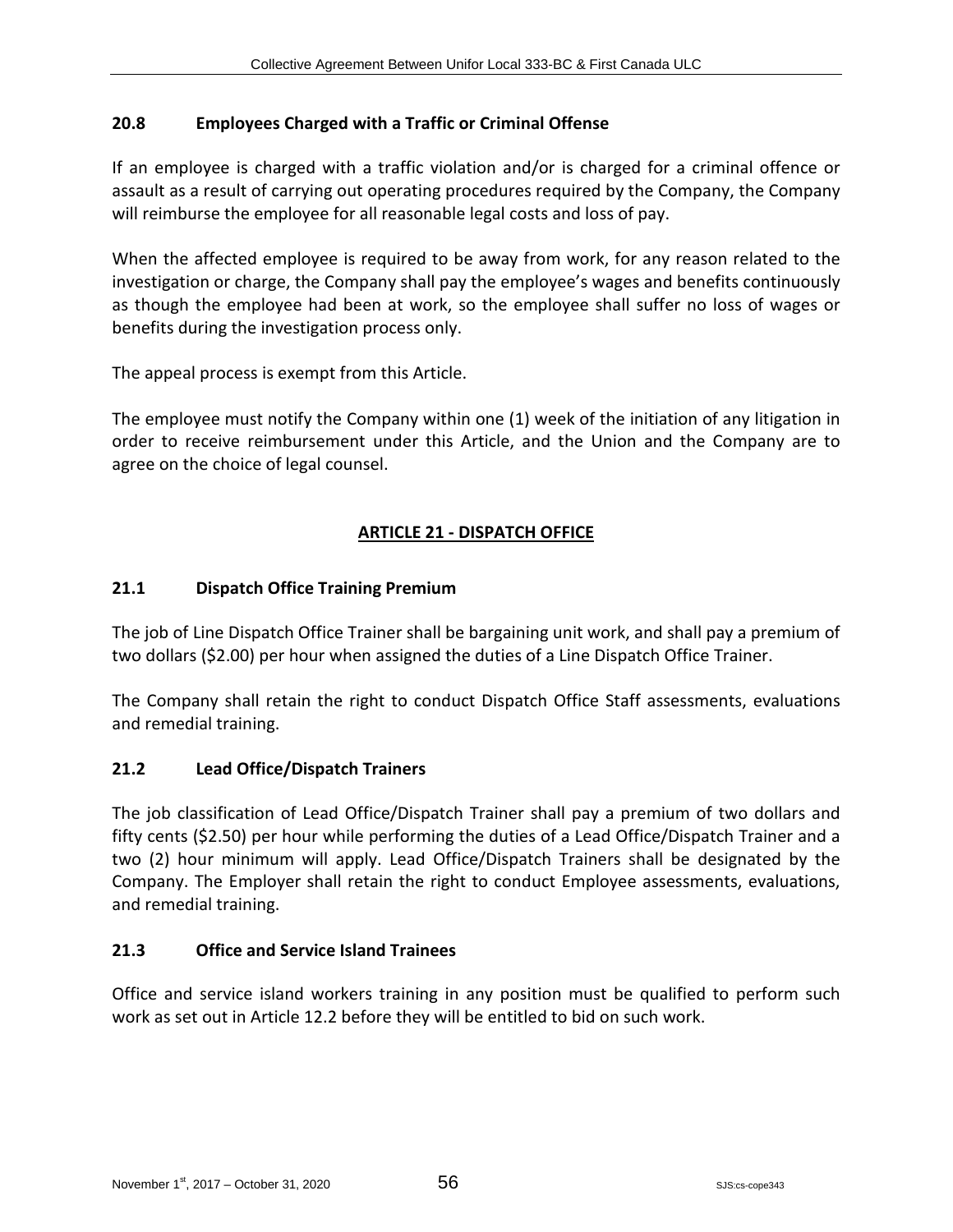## **ARTICLE 22 - PAY DAYS**

## **22.1 Pay Day Schedule**

Pay days shall be bi-weekly to coincide with every second Friday. The Company shall have all employees' pay cheques available no later than 14:00 hours the day prior. Should a regular pay day fall on a Statutory Holiday, pay day shall be on the day prior.

## **22.2 Paycheque Shortages**

A pay cheque shortage of more than ten dollars (\$10.00) shall be corrected by the end of the next regular business day when the Company is responsible for the shortage. Otherwise, the shortage will be rectified on the next pay cheque.

## **22.3 Direct Deposit**

Pay days shall be bi-weekly to coincide with every second Friday. Should a regular pay day fall on a Statutory Holiday, pay day shall be on the day prior. The Company utilizes direct deposits for all employees for payroll.

# **ARTICLE 23 - SUBSTITUTION PAY**

## **23.1 Substitution Pay**

Employees performing work in a job classification other than their own job classification shall be paid at their current rate of pay or the rate of pay of the job classification in which they are substituting, whichever is greater. However, an employee who has not completed two hundred and twenty-five (225) hours, in accordance with Article 12.3 in their Section, shall receive the start rate of pay.

# **ARTICLE 24 - RETROACTIVE PAY**

## **24.1 Retroactive Pay**

The applicable wage rates included in the Wage Schedule of the Agreement shall be applied retroactively for all job classifications listed in the Wage Schedule.

The Company shall compute retroactive pay for each employee as a percentage of "Gross Earnings" during the retroactive period. "Gross Earnings" shall include straight time earnings, overtime earnings, uniform cleaning allowances, wage protection benefits (excluding WI &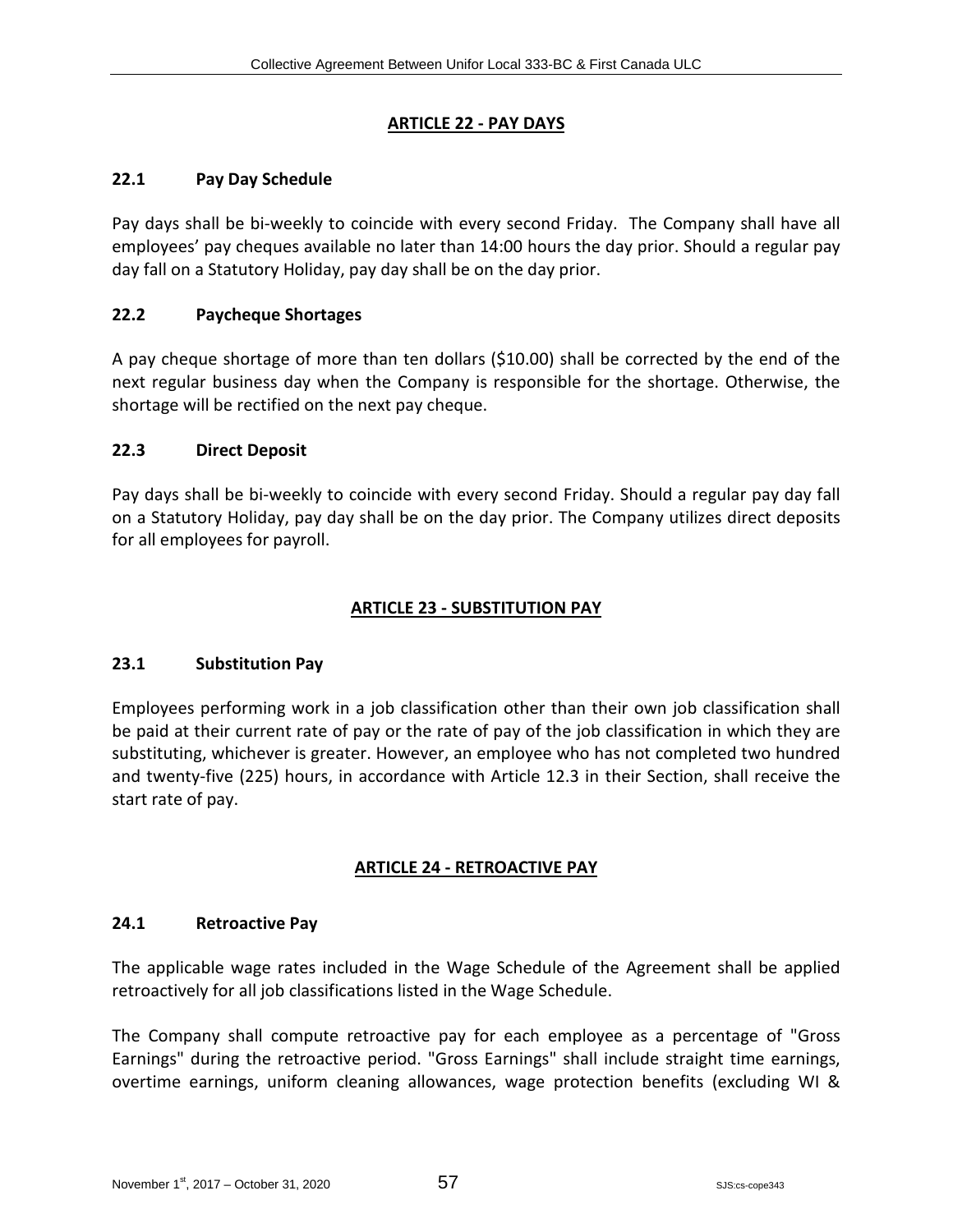LTD), statutory holiday pay for those holidays which fall during the retroactive period, and vacation taken during the retroactive period.

## **ARTICLE 25 - WAGE SCALE**

## **25.1 Wage Scale**

| Classification             | April 1,<br>2017 | April 1,<br>2018 | April 1,<br>2019 | April 1,<br>2020 |
|----------------------------|------------------|------------------|------------------|------------------|
|                            |                  |                  |                  |                  |
| Operator                   |                  |                  |                  |                  |
| Start                      | \$22.50          | \$22.89          | \$23.35          | \$23.82          |
| Six Months or 800 Hours    | \$24.78          | \$25.21          | \$25.71          | \$26.22          |
|                            |                  |                  |                  |                  |
| Dispatcher                 |                  |                  |                  |                  |
| Start                      | \$21.56          | \$22.05          | \$22.77          | \$23.51          |
| Six Months or 800 Hours    | \$25.00          | \$25.56          | \$26.39          | \$27.25          |
|                            |                  |                  |                  |                  |
| <b>Client Registrar</b>    |                  |                  |                  |                  |
| Start                      | \$21.34          | \$21.71          | \$22.31          | \$22.92          |
| Six Months or 800 Hours    | \$24.78          | \$25.21          | \$25.90          | \$26.61          |
|                            |                  |                  |                  |                  |
| Scheduler                  |                  |                  |                  |                  |
| Start                      | \$17.97          | \$18.42          | \$19.06          | \$19.73          |
| Six Months or 800 Hours    | \$20.26          | \$20.77          | \$21.50          | \$22.25          |
|                            |                  |                  |                  |                  |
| <b>Vehicle Maintenance</b> |                  |                  |                  |                  |
| Start                      | \$17.80          | \$18.11          | \$18.61          | \$19.12          |
| Six Months or 800 Hours    | \$19.60          | \$19.94          | \$20.49          | \$21.05          |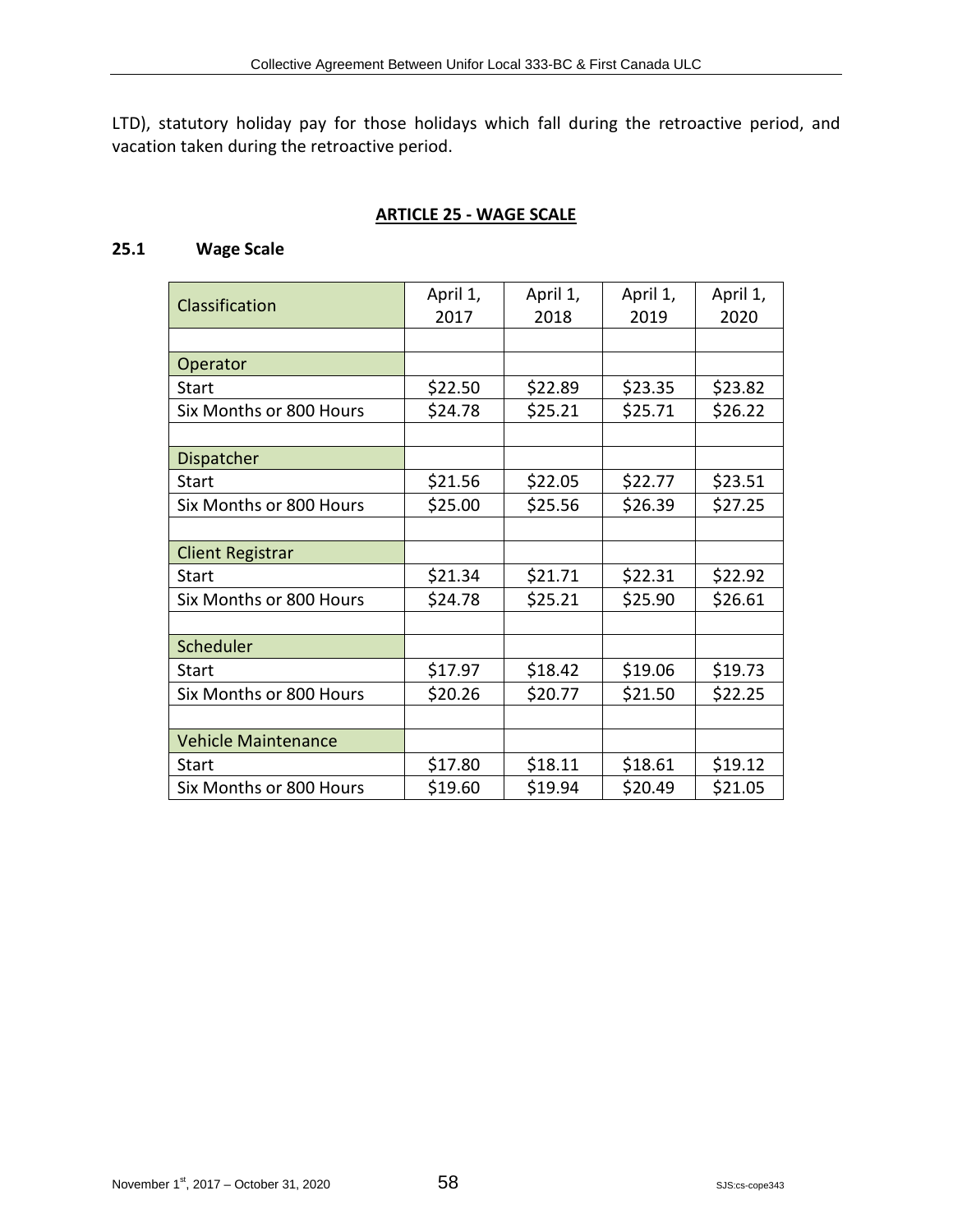#### **25.2 Lead Hand**

The Company may designate one or more employees to act as Lead Hand to assist with the direction of workflow, special projects and other supervisory tasks. Lead hands will not issue discipline.

The implementation and termination of the lead hand designation will be at the discretion of the Company however, no lead hand appointment shall be for a period of less than thirty (30) days.

Should two (2) or more lead hands work on the same day only the senior lead hand shall receive the premium pay. In some instances (special projects) more than one Lead Hand may be performing lead hand duties on the same day and in these cases all lead hands, specifically assigned lead hand duties, will receive the premium pay.

Lead Hands shall receive two dollars (\$2.00) per regular hour premium to a maximum of forty (40) hours per week.

## **ARTICLE 26 - RRSP CONTRIBUTIONS**

#### **26.1 RRSP Contributions**

The Company shall contribute to employees who meet the definition of Article 6.2, one dollar and twenty cents (\$1.20) per hour to their RRSP.

The Union and the Company will through the consultation process, establish different levels of deductions from which employees must choose to have deducted from their pay-cheque for deposit to the same RSP.

For permanent employees participation in the plan is a condition of employment.

- Effective April 1, 2018 the above RRSP contribution shall be \$1.30 per hour
- Effective April 1, 2019 the above RRSP contribution shall be \$1.40 per hour
- Effective April 1, 2020 the above RRSP contribution shall be \$1.50 per hour

## **ARTICLE 27 - ACCIDENT ADJUDICATION**

#### **27.1 Accident Adjudication**

The Company agrees that when required, accidents deemed preventable (excluding hitting stationary objects) will be adjudicated by the accident adjudication committee composed of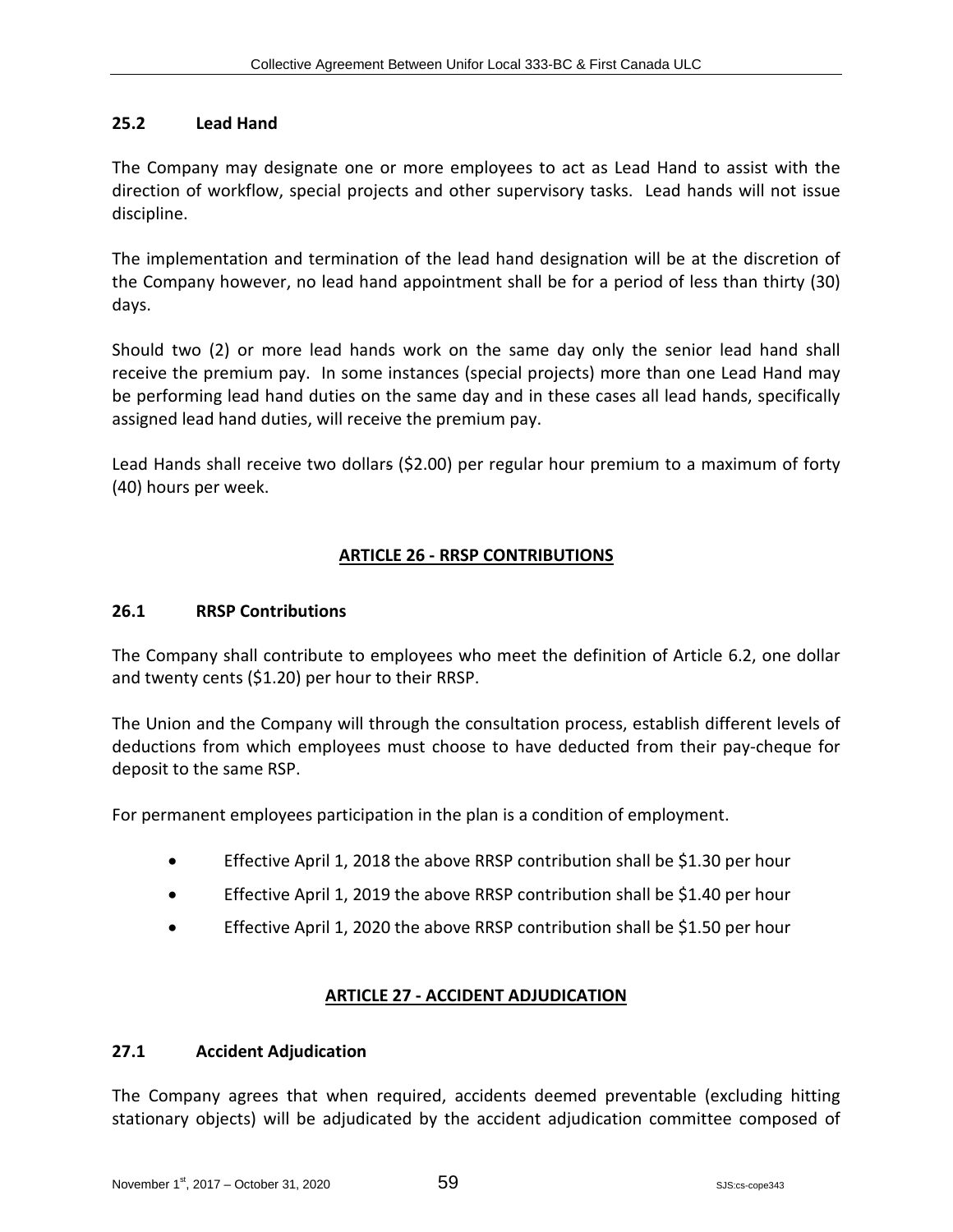two (2) driver trainers and the Manager with the adjudication being determined by a majority vote and shall be binding on the incident.

The driver trainers shall be paid their regular rate of pay and this time shall not attract premiums or overtime. In the event that driver trainers are not available, then two (2) members of the Occupational Health and Safety Committee may be appointed.

# **ARTICLE 28 – HOUSEKEEPING**

## **28.1 Housekeeping**

The Company and Union agree to co-operate fully in making the necessary "housekeeping" changes to the renewal agreement. The term "housekeeping" shall mean names, terms, definitions and numbering that does not result in changing the terms and conditions of the renewal Collective Agreement.

# **ARTICLES 29 – PAID EDUCATION LEAVE (PEL)**

# **29.1 Paid Education Leave (PEL)**

On or about April 1 of each year of this Collective Agreement, the Company upon receipt of notification shall pay to the Paid Education Leave Fund.

The Company agrees to pay, on a quarterly basis, four cents (\$0.04) per hour for all hours worked, into a trust fund established by the National Union. The cheques will be mailed to:

Unifor Paid Education Leave Program 205 Placer Court Toronto, Ontario M2H 3H9

And made out to the Unifor Leadership Training Fund.

Effective April 1, 2019, the PEL contributions shall be increased to five cents (\$.05) per hour.

Effective April 1, 2020, the PEL contributions shall be increased to six cents (\$.06) per hour.

The Company agrees that members of the bargaining unit selected by the Union to attend the four (4) week program covering twenty-two days shall be granted sufficient leave of absence to be intermittent over a twelve (12) month period from the first day of leave.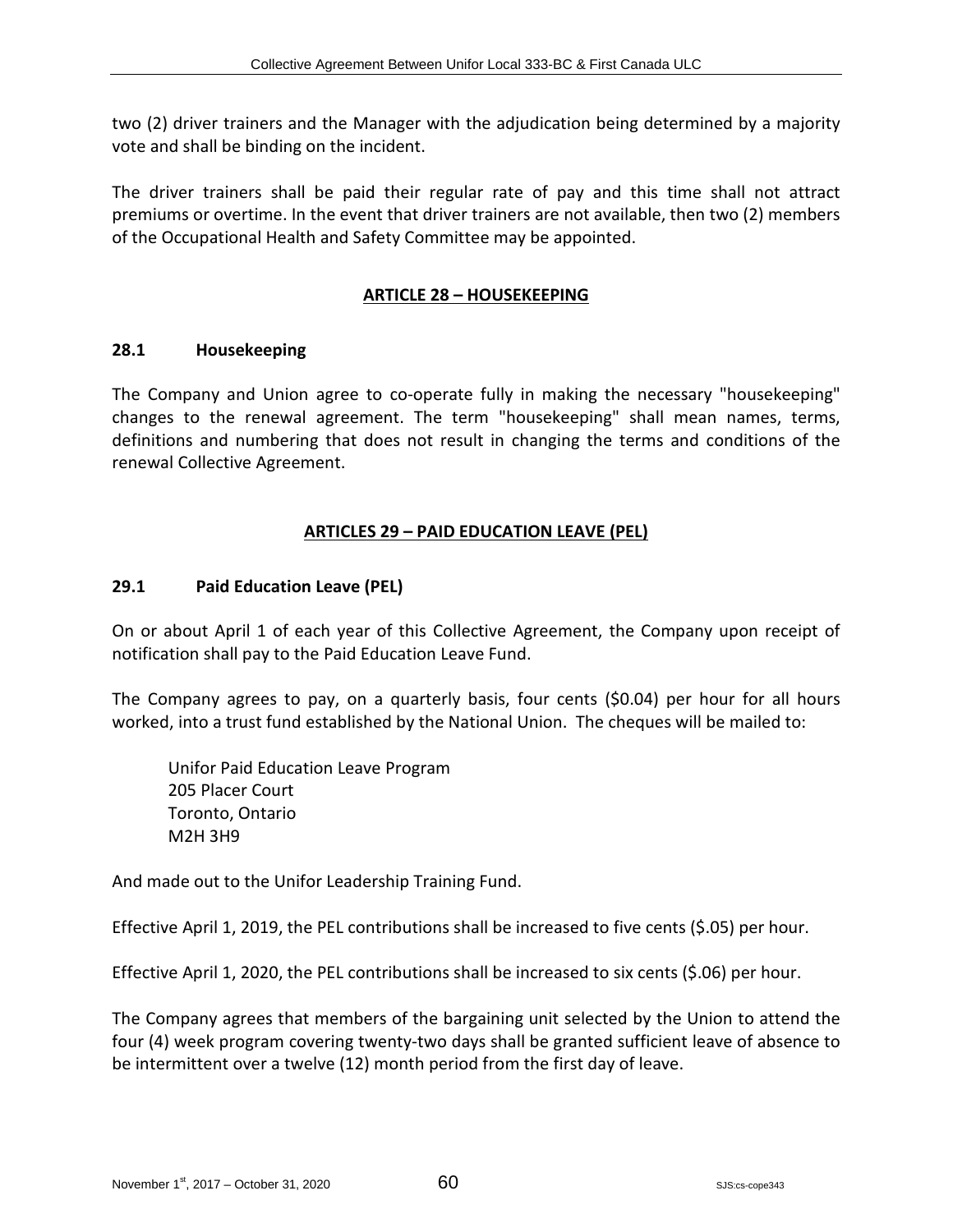Members of the bargaining unit selected by the Union to attend one (1) and/or two (2) week, two (2), three (3) or four (4) day programs shall be granted necessary leave of absence to attend these classes. Employees on said leave of absence shall continue to accrue seniority and benefits during such leave of absence.

# **ARTICLE 30 - PRINTING COSTS**

#### **30.1 Printing Costs for the Collective Agreement**

The Company and the Union shall each be responsible for one half  $(\frac{1}{2})$  of the cost of printing the Collective Agreement.

## **ARTICLE 31 - ACCESSING BANKED PAY**

#### **31.1 Administration of Banked Pay**

Employees can elect to bank their Overtime or Statutory Holiday Pay (as per Articles 9.3, 16.2 (c), 16.5, 16.7 and 16.8) at the time that it is earned. The Company shall provide employees with the forms to do this.

An employee cannot receive or take any banked pay until after it has been earned as per Articles (as per Articles 9.3, 16.2 (c), 16.5, 16.7 and 16.8).

Any banked pay that is not taken in the year in which it is earned will be automatically carried over into the following year(s).

An employee may access pay from their Overtime and/or Statutory Holiday Pay bank(s) under any one of the four different options described in the clauses below.

#### **31.2 Pay-Out Request**

A pay-out request for any specific amount may be made to the Manager or payroll in writing at any time. When an employee requests a pay-out from their bank, the amount being requested will be included on their next regular direct-deposit of pay. Payment from the bank(s) shall not exceed the total amount accrued to date.

#### **31.3 Single-Day Time Off Requests**

Employees may elect to take one (1) or more days of banked pay as days off under the following conditions: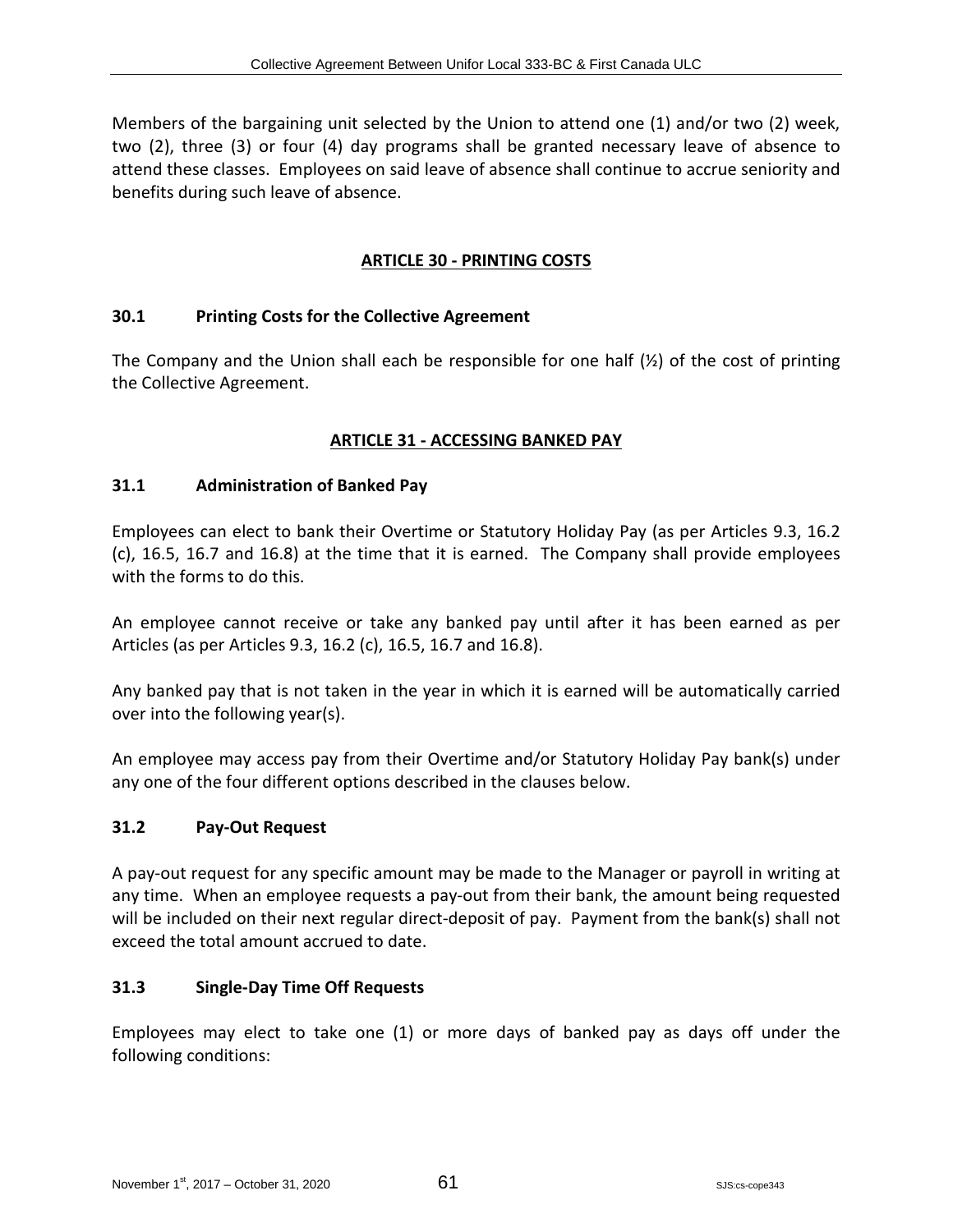- 1. The Company shall allow two (2) Operators per operational day to take a banked day off, to a maximum of four (4) days per calendar month for compressed shifts / five (5) days per calendar month for regular shifts, at the Operator's discretion.
- 2. The Company shall allow one (1) employee from the Office and Maintenance Sections per operational day to take a banked day off, to a maximum of four (4) days per calendar month for compressed shifts / five (5) days per calendar month for regular shifts, at the employee's discretion.
- 3. In order to be eligible for the guaranteed time off, regular employees must have earned, and have in their bank, a minimum of seven and one-half (7.5) hours for each day for Operators / eight (8) hours for each day for Office and Service persons that they are requesting before making the request. For Casual employees the minimum shall be five (5) hours.
- 4. Employees are not permitted to cancel the pay for the day after the fact. Once the LOA day has been taken, the pay that goes with it must be paid out.
- 5. Employees may submit a request to take a single day of Banked Pay a maximum of sixty (60) days in advance of the date they wish to take the day off. This must be done in person, or through a proxy person.
- 6. The employee must provide at least seventy-two (72) hours written notice of their intent to take a banked day in order to be guaranteed the day off.
- 7. Requests for Leaves of Absence for non-banked time will not be approved until seventy-two (72) hours prior to the requested day off.
- 8. Where an employee uses Statutory Holiday Pay or Banked Pay previously earned to take a subsequent Statutory Holiday off, Article 16.4 shall be applied.

The following procedures shall apply:

- 1. The Company will ensure that all requests for banked pay leave will be date and time stamped at the time that they are submitted.
- 2. The Company will determine whether there are any other requests that have been received for the same day.
- 3. All requests will be on a first-come-first-served basis, to the maximum number allowed away for the day as per the clause above, without regard for seniority.
- 4. The Company shall provide confirmation or denial of the request within twentyfour (24) hours of the submission.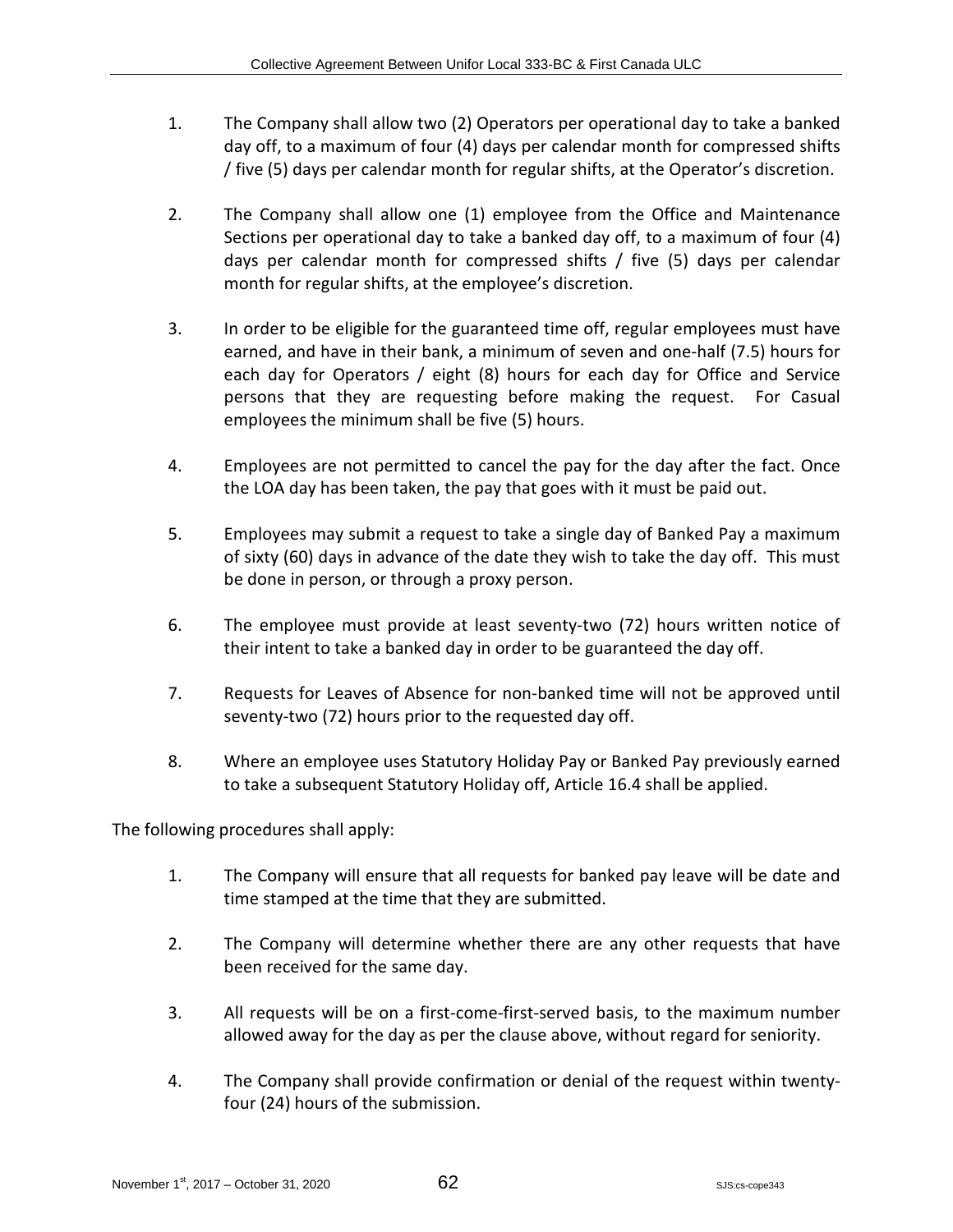5. All requests for leave will be kept on the Leave Board in the Dispatch Office.

# **31.4 Part-Day LOA's**

Any request for part of a day off where the amount of time requested off is four (4) hours or more will be considered the same as a request for a full day off, and will be dealt with exactly as described in Clause 31.3 above.

Any request for part of a day off where the amount of time requested is less than four (4) hours does not fall under the restriction of the number of employees allowed off as described in Clause 31.3 above, and may be approved up to sixty (60) days in advance of the requested day off.

The request for a part-day of less than four (4) hours off does not require any pay to be requested from the employee's bank in order to be approved.

## **31.5 Taking a Week of Banked Pay**

Banked Pay may be taken as single weeks, and may be scheduled either in conjunction with annual vacation or as stand-alone single weeks. Employees wishing to schedule any week(s) of Banked Pay during the Annual Vacation Sign-up in the fall of each year must wait until after all employees have signed their annual vacation entitlement (in accordance with the Union's By-Laws/Policy and Procedure Manual). When all employees have signed their annual vacation entitlement, any employee wishing to sign one or more week(s) of Banked Pay may select in order of their seniority at that time.

If taken as stand-alone single weeks at any time during the year, available spaces on the Annual Vacation Scheduling Calendar and sufficient notice will be the deciding factors.

Employees holding a regular shift will be paid in accordance with the shift that they are working at the time. Employees working on the Spareboard will be paid as per Article 16.2.

Employees scheduling any weeks utilizing their Banked Pay do not have to have the pay in their bank(s) at the time that they schedule the week, but they must have accrued the required pay before taking the week; otherwise, the week will be cancelled.

## **ARTICLE 32 - SOCIAL JUSTICE FUND**

#### **32.1 Social Justice Fund**

1. The Company and the Union agree to establish the Unifor Social Justice Fund. The purpose of this fund is to provide financial assistance to such entities as food banks,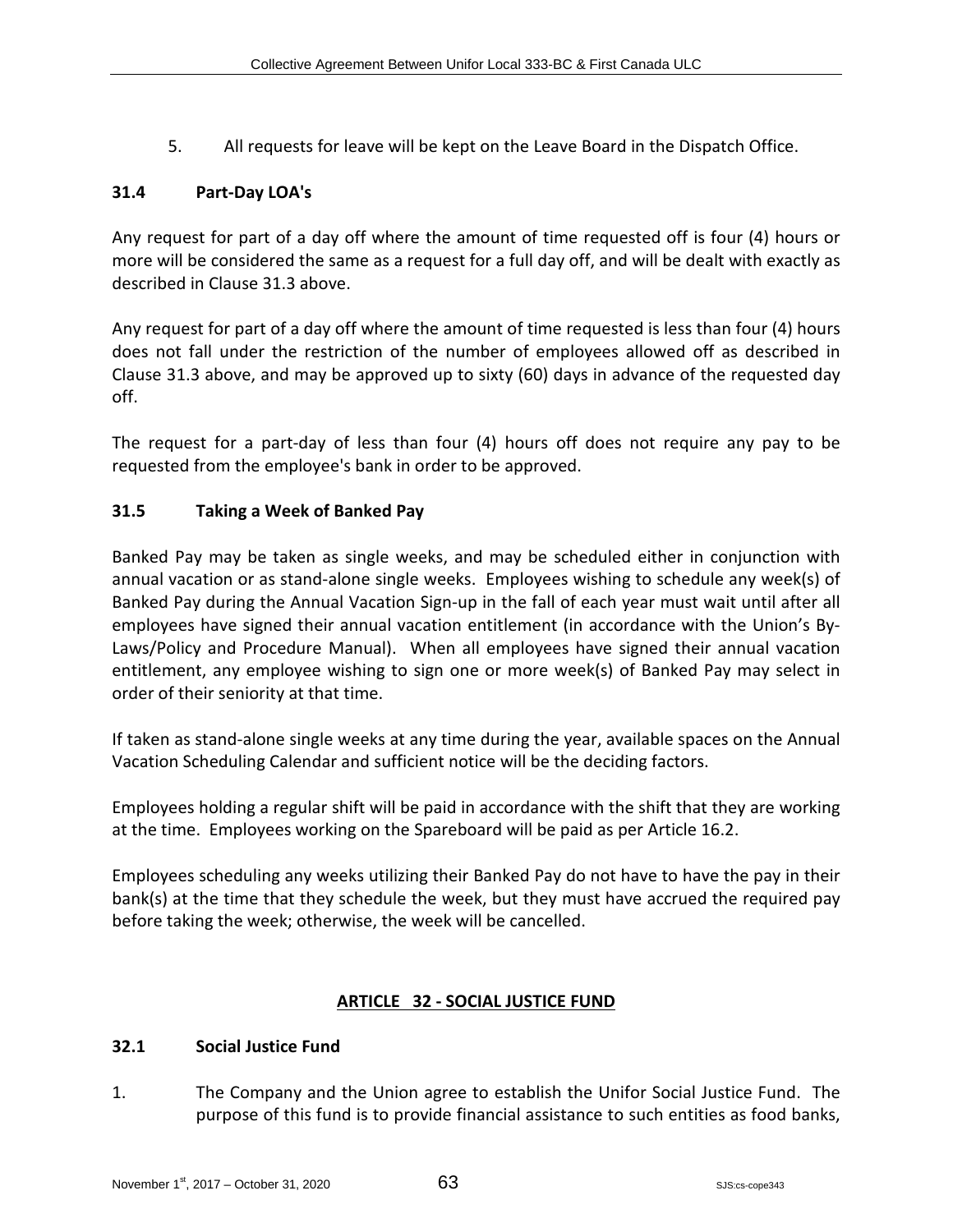registered Canadian charities, and international relief measures to assist the innocent victims of droughts, famines and other dislocations.

2. Subject to the following conditions, the Company will make quarterly contributions to such a fund equal to one cent (\$.01) for each straight time hour worked. All contribution cheques shall be made out to Unifor Social Justice Fund and forwarded to:

> Unifor Social Justice Fund 205 Placer Court, North York, Ontario, M2H 3H9

- 3. The Company will make these quarterly payments provided that:
	- (a) The Union maintains the fund as a non-profit corporation under the Canada Corporations Act, and ensures that all necessary steps are taken to maintain the corporation in proper legal standing and that all requirements of the Act are met.
	- (b) The Union maintains the registration of the non-profit corporation under the Income Tax Act of Canada in good standing.
	- (c) The Union maintains a favorable Income Tax Ruling from the federal Department of National Revenue that all contributions which the Company makes to the non-profit corporation are tax deductible.
	- (d) The Union provides the Company with annual audited financial statements of, and summaries of each year's donations made by the nonprofit corporation.
	- (e) The objects, by-laws and resolutions of this non-profit corporation should limit it to making the following types of financial contributions:
		- (i) contributions to other Canadian non-partisan charities that are registered under the Income Tax Act;
		- (ii) contributions to non-partisan international relief efforts that are recognized by the Canadian International Development Agency (CIDA), or any successor body that performs like functions.
		- (iii) contributions to any Canadian or international non-partisan efforts to which other Canadian charities that are registered under the Income Tax Act are also making contributions.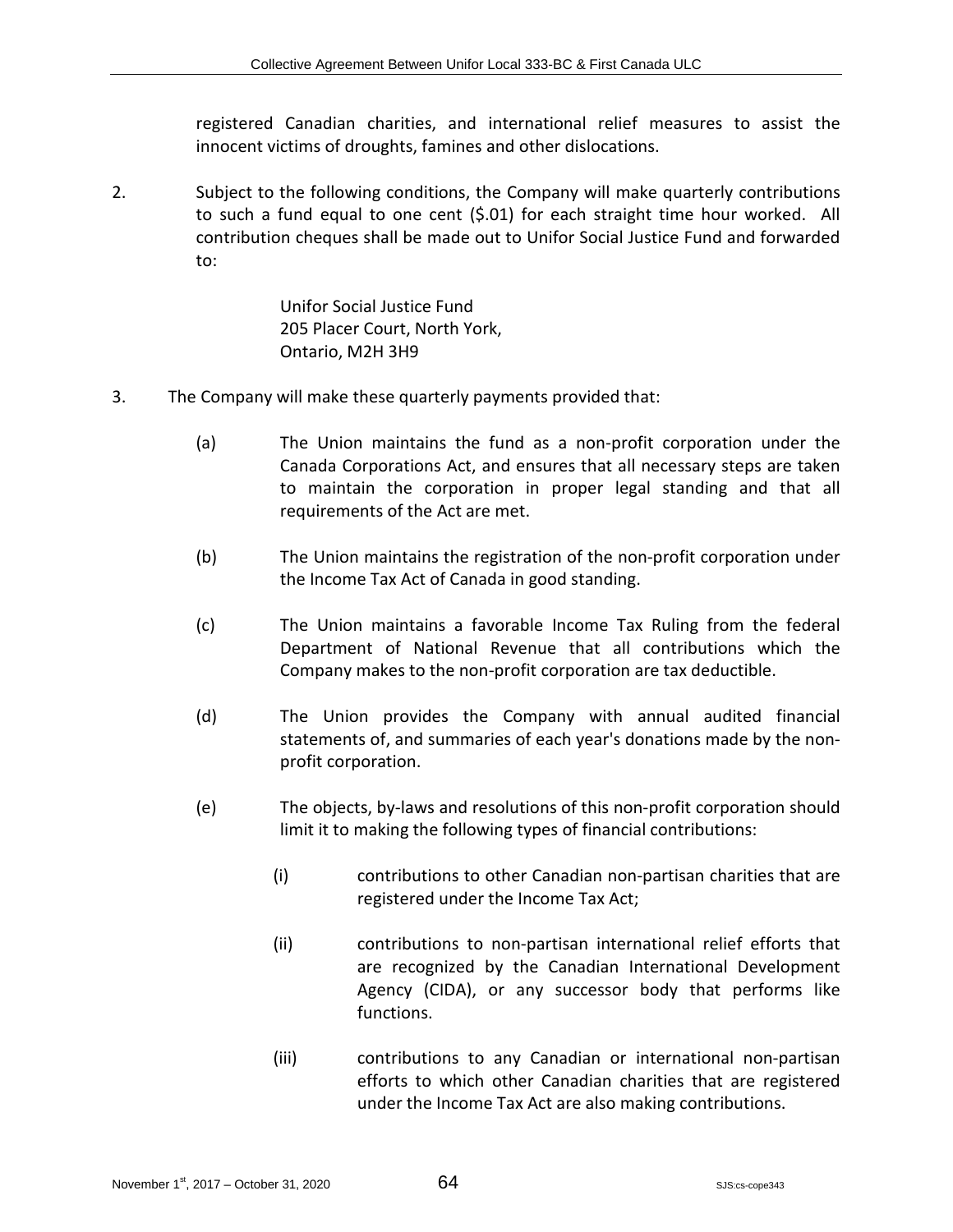(iv) contributions to any non-governmental and non-partisan development group recognized by CIDA and registered as a charity under the Income Tax Act.

#### **ARTICLE 33 – WOMENS ADVOCATE**

#### **33.1 Women's Advocate**

The parties recognize that female employees may sometimes need to discuss with another woman matters such as violence or abuse at home or workplace harassment.

They may also need to find out about specialized resources in the community such as counselors or women's shelters to assist them in dealing with these and other issues.

For these reasons the parties agree to recognize the role of the women's advocate in the workplace. The advocate will meet with female members as required, discuss problems with them and refer them to the appropriate agency when necessary.

As well, the Company will provide access to a private office so that confidentiality can be maintained when a female employee is meeting with the women's advocate.

The Company and the Union will develop appropriate communications to inform female employees about the advocacy role and contact numbers to reach the women's advocate.

The women's advocate will participate in an initial forty (40)-hour training program organized by Unifor and an annual three-day update-training program.

The Company agrees to pay for lost time, including travel time, registration costs where necessary, lodging, transportation, meals, and other reasonable expenses where necessary.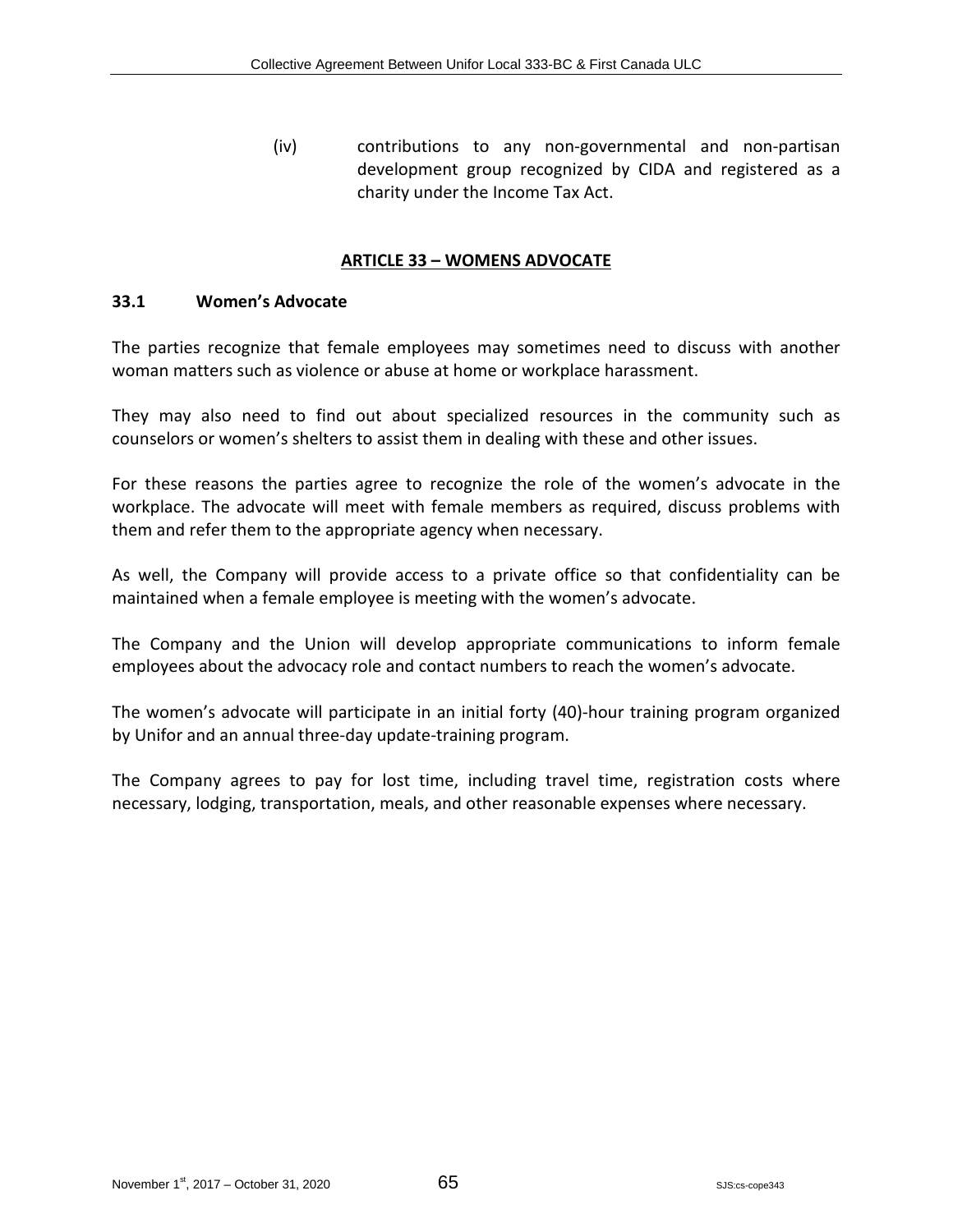## **SIGNATURE PAGE**

Agreed to and signed this  $24<sup>th</sup>$  day of December, 2017 in the City of Victoria in the Province of British Columbia.

For the Employer: The Employer: For the Union:

John Peck **Ben Williams** Regional Vice President, Canada President First Canada ULC **Unifor Local 333 BC** 

Bob Allen Bernie Grimes Area Vice President National Chairperson

First Canada ULC **No. 1998** Unifor Local 333 BC

Paul MacDonald **Blane Quan** Victoria HandyDART Unifor Local 333 BC

Manager **Bargaining Committee** 

Sam Rosten **Rick Silver** Rick Silver

Project Manager **Bargaining Committee** First Canada ULC **Unifor Local 333 BC** 

Chris Batty **Stu Shields** Stu Shields Consultant to the Employer **National Representative** 

Unifor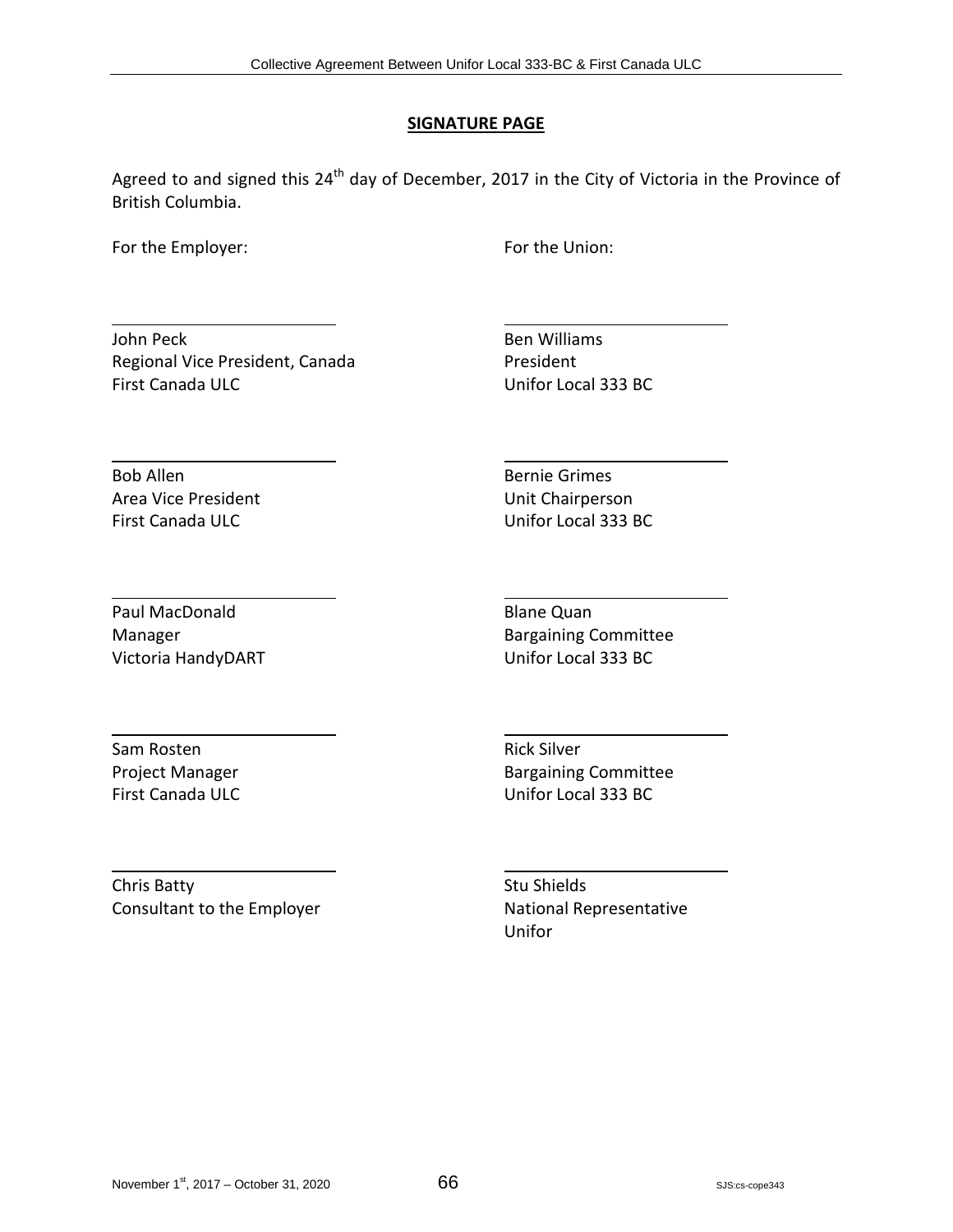### **LETTER OF UNDERSTANDING #1**

*Between:*

## **First Canada ULC Victoria HandyDART**

*And:*

# **Unifor Local 333 BC**

#### **Re: Transit Pass**

One free transit pass shall be granted to each employee and one pass will be issued to a spouse or eligible dependent. Passes are subject to Canada Revenue Agency taxation rules.

### **Penalty for Wrongful Use of Pass**

Employees making wrongful use of their transit pass, including loaning their pass to any other person, shall be dismissed from service.

### **Eligibility for Transit Pass Upon Retirement**

Employees who retire from the Employer's service and have completed ten (10) years of service are eligible to receive a transit pass and a transit pass for their spouse. In addition, employees with five (5) or more years of service who are a medically proven total disability case shall be granted a transit pass at the date of their total disability. This provision shall apply during the waiting period when total disability is being established.

Agreed to and signed this  $24<sup>th</sup>$  day of December, 2017 in the City of Victoria in the Province of British Columbia.

For the Employer: The Union: For the Union:

John Peck **Ben Williams** Regional Vice President, Canada President First Canada ULC Unifor Local 333 BC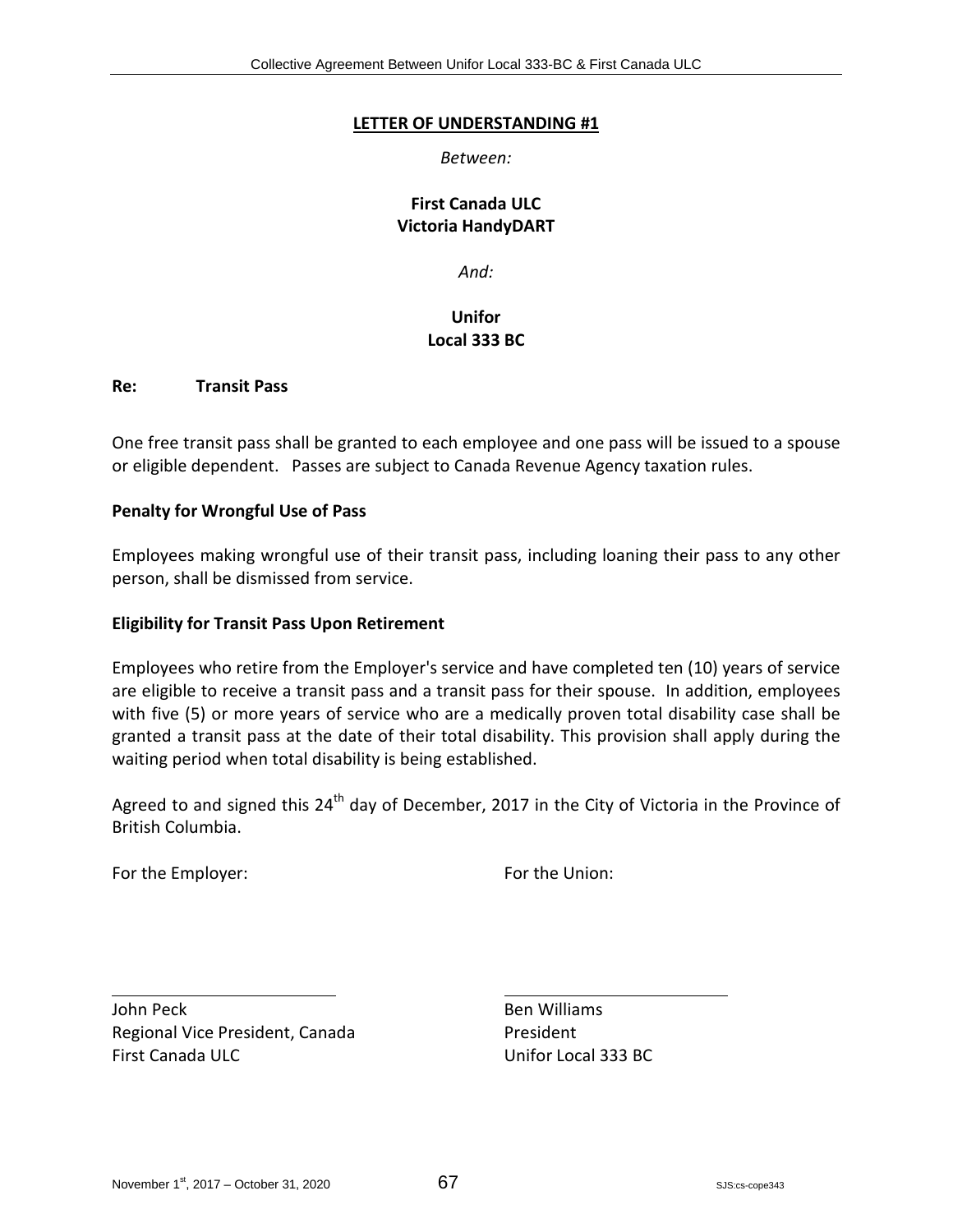Bob Allen Bernie Grimes Area Vice President National Chairperson First Canada ULC **Unifor Local 333 BC** 

Paul MacDonald **Blane Quan** Victoria HandyDART Unifor Local 333 BC

Manager **Bargaining Committee** 

Sam Rosten **Rick Silver** Rick Silver

Project Manager **Bargaining Committee** First Canada ULC **Unifor Local 333 BC** 

Chris Batty **Stu Shields** Stu Shields Consultant to the Employer **National Representative** 

Unifor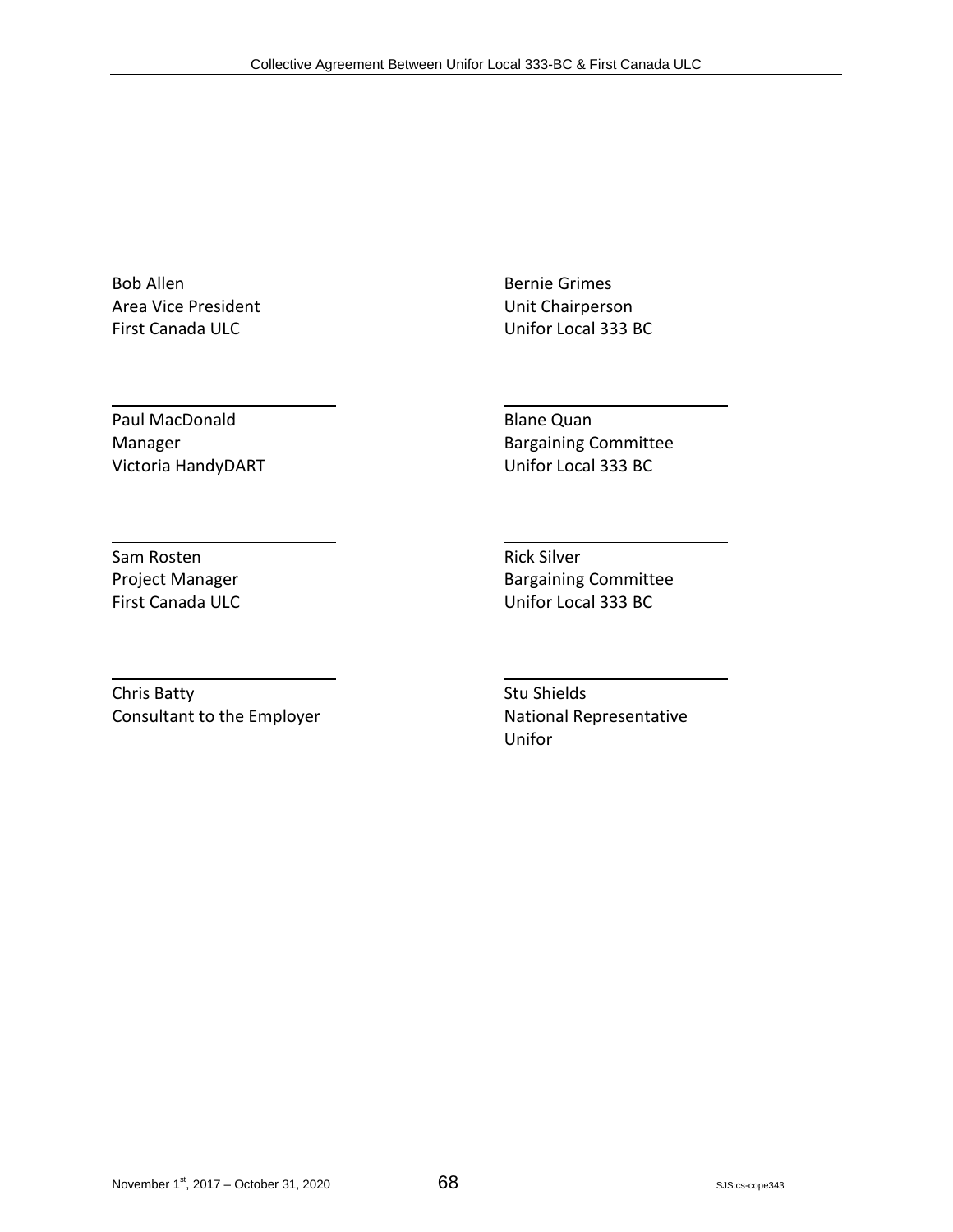### **LETTER OF UNDERSTANDING #2**

## *Between:*

## **First Canada ULC Victoria HandyDART**

*And:*

# **Unifor Local 333 BC**

### **Re: Park Outs**

The Company and the Union Agree to the institution of Park Outs. The operational terms shall be subject to mutual agreement which shall be detailed in a letter of understanding but will generally contain the following items plus any other items mutually agreed upon:

The Company reserves the right to designate the number of and the geographic location of the park outs. If the Company designates a geographic location as a park out, that location will be indicated on the signup and shall be signed by seniority.

The drivers' homes shall be deemed as their depots, the drivers' start and finish times will be designated as the pick-up and drop-off times of their first and last passengers, provided that the travelling time is no longer than fifteen (15) minutes.

The driver must proceed directly to their first call and return home directly from after their last call. (for example: if the travelling time from the driver's home to the first passenger is twentyfive (25) minutes, the driver will be paid for ten (10) minutes of his travelling time.

It is agreed that any shift allocated to a park out shall be constructed on the basis of seven hours and forty minutes (7.67) per day or a Compressed Work Week of nine hours and thirtyfive minutes (9.58 hours).

Employees with park outs shall be responsible for the cleanliness of their vehicles and may bring his/her vehicle to the depot for cleaning and fuelling when those services need to be performed. Employees may schedule a time to bring his/her vehicle in at a mutually agreeable time for the performing of those duties.

The institution of park outs shall not result in any reduction of hours or shifts of the bus washers.